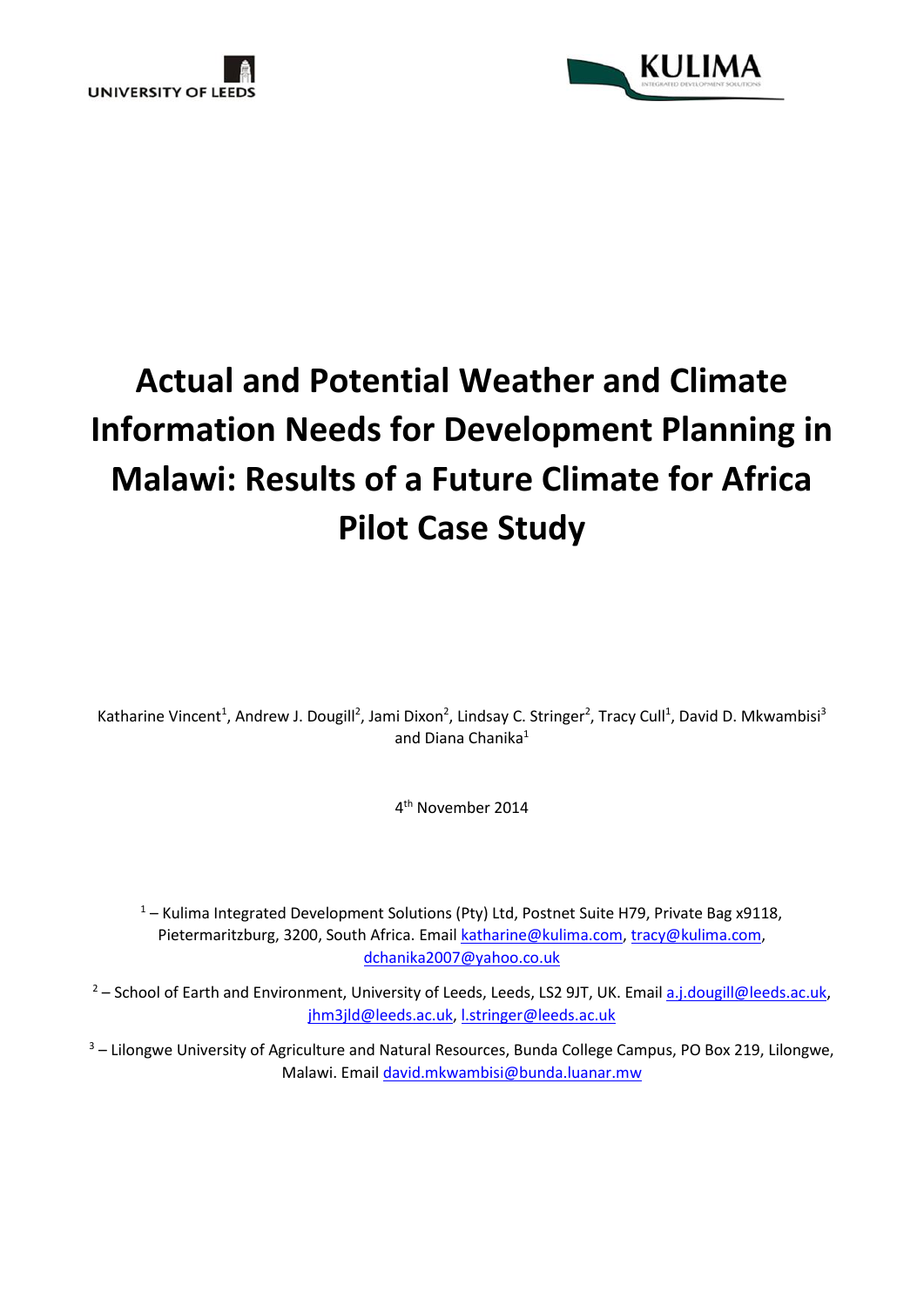## **Executive Summary**

There is growing interest about how climate information can be used to better inform decision-making across a range of sectors and socio-political and environmental settings. To investigate this across sub- Saharan Africa, the Department for International Development (DFID) through the Climate and Development Knowledge Network (CDKN) commissioned four pilot case studies in different countries to elicit the current and potential future use of weather and climate information in policy and planning. This report presents the findings from the Malawi case study that focused on national level policies, policy makers and decision making processes. The study was led by Kulima Integrated Development Solutions and the University of Leeds. To ensure complementarity with ongoing country processes around mainstreaming climate–resilient development, this report focuses on three cross cutting sectors of social protection, food security and disaster risk management.

#### **An explanatory note on time frames used in this report**

This report mentions time frames in two dimensions; time frames for decision-making and time frames for weather and climate information. Neither is precisely defined in the literature, but at the same time it is not possible to standardise meanings as to do so would go against typical thinking in the policy-making and climate science communities. Instead, to avoid confusion, we use the following:

For decision-making (policy-making and planning), short-term refers to a timeframe of less than one year, medium-term refers to 1-5 years, and long-term refers to more than 6 years.

For weather and climate information, sub-annual is used to refer to a year or less (e.g. seasons), short-term refers to 1-5 years, medium-term refers to 6-20 years and long-term refers to more than 20 years.

The report addresses the following objectives:

- 1. to review the medium- and long-term decision-making process and institutional framework at the national level in Malawi across social protection, food security and disaster risk management sectors;
- 2. to highlight the existing use of weather and climate information in Malawian policy-making;
- 3. to identify the potential application of weather and climate information in Malawi's national planning and decision-making, taking into account the science that is currently available, as well as a "wish list" to direct scientific development;
- 4. to assess how this pilot project's findings support other ongoing initiatives in Malawi, namely the National Adaptation Plan (NAP) development, and the Global Framework for Climate Services (GFCS) project to improve the quality and quantity of climate services.

The objectives were achieved through: an analysis of existing policies and institutional structures (Objective one); semi-structured interviews with both government and non-government stakeholders that explored the nature of decision-making processes and policy-making across a variety of sectors and the extent to which weather and climate information is currently utilised (Objective two); a national stakeholder workshop of government representatives from the different departments and ministries concerned with the cross-cutting themes, which was designed to identify the potential application of weather and climate information in Malawi's national planning and decision-making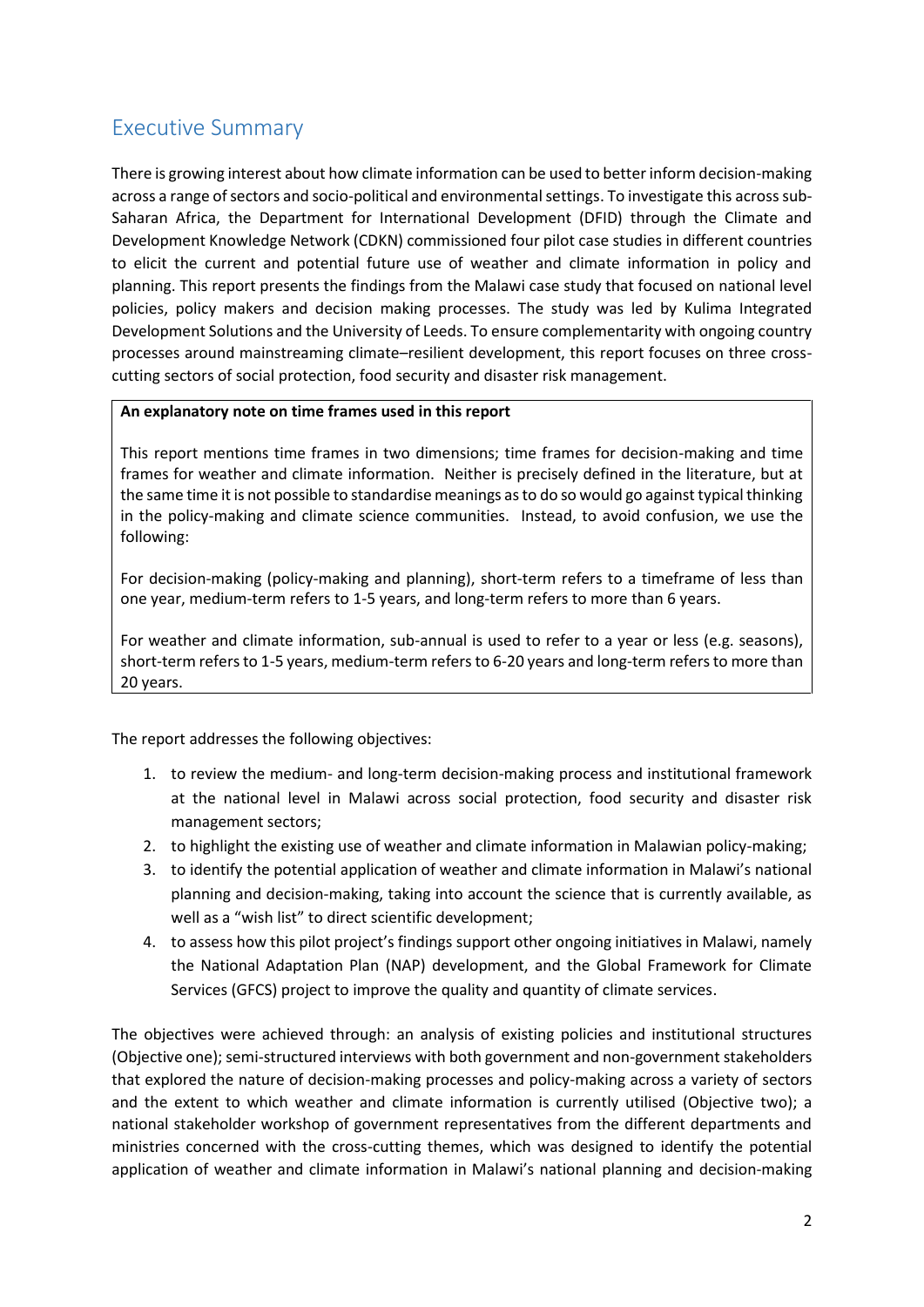(Objective three); and a discussion of how findings could link with other initiatives nationally (Objective four).

The longest current timeframe for political decision-making in Malawi is over a 10-15 year time horizon and is led by the Department of Economic Planning and Development. Sectoral planning processes currently take place on a shorter timeframe of up to five years, and are mainly concerned with the implementation of the Malawi Growth and Development Strategy. There was no evidence of ministries using existing medium- or long-term climate projections in their current decision-making, despite the availability of country-specific profiles, regionally-downscaled climate scenarios and the CMIP-5 projections from the IPCC Fifth Assessment Report (IPCC, 2013).

A number of perceived limitations of existing climate information were raised during the interviews and the workshop. These limitations include scale, accessibility, policy planning cycles and timing, which act to impede the use of climate and weather information in decision-making. Further consideration of such challenges and ways to address them is needed for more effective use of medium-long-term climate information.

Potential opportunities for more effectively using climate information are also identified in the report. Findings suggest potential uses for information at the sub-annual scale as well as for short-term information (1-5 years). Information on extreme events – especially floods and droughts but also strong winds and hail – was regarded as being very useful, as was the location of these extremes. Many ministries asked for multi-year (up to five years in advance) forecasts for a variety of parameters (e.g. temperature; intensity, amount and distribution of rainfall; drought). Additionally, all of the departments and ministries recognised that the short-term information that they identified above was also useful on a medium-term (6-20 years) timescale – e.g. temperature and rainfall projections for 10 years from now. For example, the Ministry of Irrigation and Water Development acknowledged that knowing changes in these parameters would be essential in the design and location of future dams.

Existing co-ordination structures for weather and climate information exist in Malawi, and certainly seem to function at national level between the Department of Climate Change and Meteorological Services (DCCMS) and other line ministries. However, several interviewees across a variety of ministries and departments noted the need for a better understanding about what climate change is and the risks it poses. Additionally, various departments reported limited capacity to understand weather and climate information. Additional capacity building and training on climate change, its potential impacts, and how to integrate short- to medium-term term climate information into existing policies and decision-making processes may be needed. This demonstrates that effective use of climate information needs both improved science and better communication of the science.

Findings presented in this report will inform FCFA (Future Climate For Africa) but also be of use to DFID Malawi in directing their programming, as well as to the Government of Malawi (GoM) in identifying opportunities for synergies and improved use of weather and climate information in their national policies and commitments under the United Nations Framework Convention on Climate Change (UNFCCC). Furthermore, there is further potential to link with other initiatives in Malawi and globally, for example the Global Framework for Climate Services (GFSC), a global partnership of governments and organisations that produce and use climate information and services.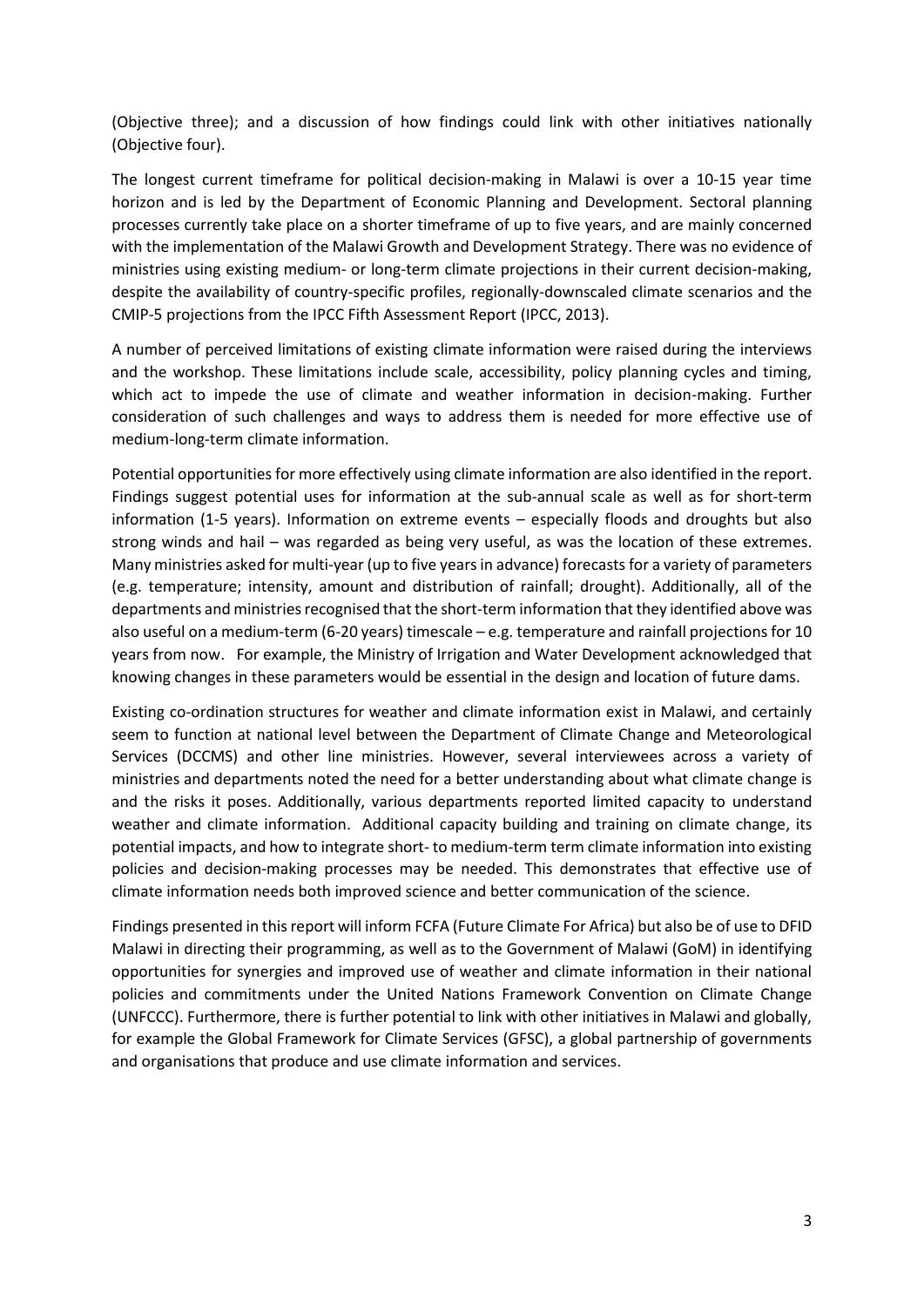## **Acronyms**

| <b>CCA</b>    | <b>Climate Change Adaptation</b>                                       |
|---------------|------------------------------------------------------------------------|
| <b>CDKN</b>   | Climate and Development Knowledge Network                              |
| <b>CSAG</b>   | Climate Systems Analysis Group                                         |
| <b>DAES</b>   | Department of Agricultural Extension Services                          |
| <b>DCCMS</b>  | Department of Climate Change and Meteorological Services               |
| <b>DFID</b>   | Development for International Aid                                      |
| <b>DoDMA</b>  | Department of Disaster Management Affairs                              |
| <b>DRR</b>    | <b>Disaster Risk Reduction</b>                                         |
| EAD           | <b>Environmental Affairs Department</b>                                |
| <b>ECHO</b>   | European Commission's Humanitarian Aid and Civil Protection department |
| <b>ECRP</b>   | <b>Enhancing Community Resilience Programme</b>                        |
| <b>ENR</b>    | <b>Environment and Natural Resources</b>                               |
| <b>EPA</b>    | <b>Extension Planning Area</b>                                         |
| <b>EWS</b>    | <b>Early Warning System</b>                                            |
| <b>FAO</b>    | Food and Agriculture Organisation                                      |
| <b>FCFA</b>   | <b>Future Climate For Africa</b>                                       |
| GDP           | <b>Gross Domestic Product</b>                                          |
| <b>GFCS</b>   | <b>Global Framework for Climate Services</b>                           |
| GoM           | <b>Government of Malawi</b>                                            |
| <b>IPCC</b>   | Intergovernmental Panel on Climate Change                              |
| <b>LDCF</b>   | Least Developed Countries Fund                                         |
| <b>LUANAR</b> | Lilongwe University of Agriculture and Natural Resources               |
| M&E           | Monitoring and Evaluation                                              |
| <b>MECCM</b>  | Ministry of Environment and Climate Change Management                  |
| <b>MGDS</b>   | Malawi Growth and Development Strategy                                 |
| <b>MoAFS</b>  | Ministry of Agriculture and Food Security                              |
| <b>MoEPWD</b> | Ministry of the Elderly and People with Disabilities                   |
| MoIWD         | Ministry of Irrigation and Water Development                           |
| <b>MRCS</b>   | <b>Malawi Red Cross Society</b>                                        |
| <b>MTEF</b>   | Mid-Term Expenditure Framework                                         |
| <b>MVAC</b>   | Malawi Vulnerability Assessment Committee                              |
| <b>NAP</b>    | <b>National Adaptation Plan</b>                                        |
| <b>NAPA</b>   | National Adaptation Programmes of Action                               |
| <b>NCCP</b>   | National Climate Change Programme                                      |
| <b>NGO</b>    | Non-governmental organisation                                          |
| <b>PDT</b>    | Project Delivery Team                                                  |
| REDD+         | Reducing Emissions from Deforestation and Forest Degradation           |
| <b>RHVP</b>   | Regional Hunger and Vulnerability Programme                            |
| <b>RVAC</b>   | Regional Vulnerability Analysis and Assessment Committee               |
| SADC          | Southern Africa Development Community                                  |
| SWAp          | Sector Wide Approach                                                   |
| SWG           | <b>Sector Working Group</b>                                            |
| UN            | <b>United Nations</b>                                                  |
| <b>UNDP</b>   | United Nations Development Programme                                   |
| <b>UNFCCC</b> | United Nations Framework Convention on Climate Change                  |
| <b>USAID</b>  | United States Agency for International Development                     |
| WB            | World Bank                                                             |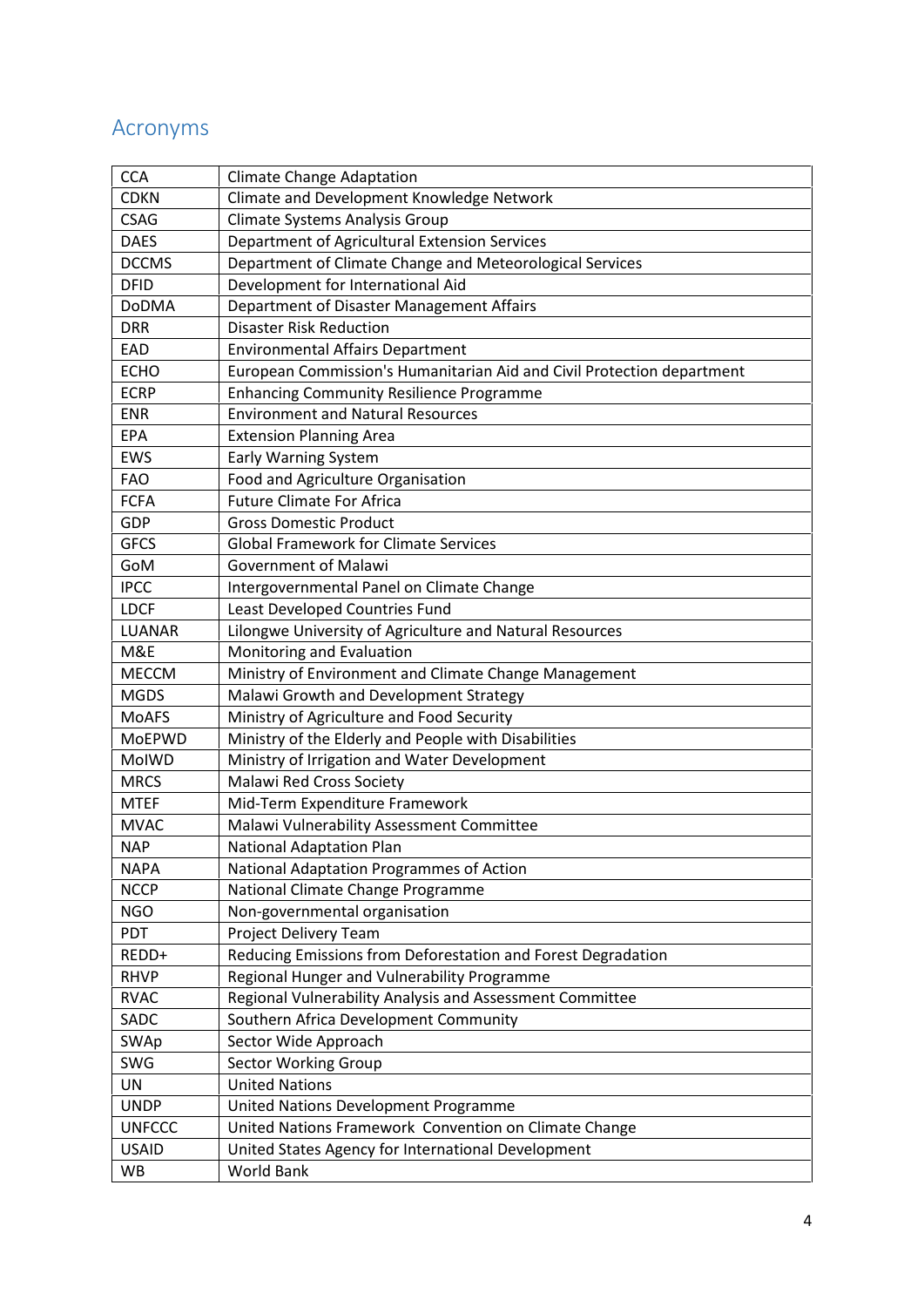| WFP        | World Food Programme      |
|------------|---------------------------|
| <b>WHO</b> | World Health Organisation |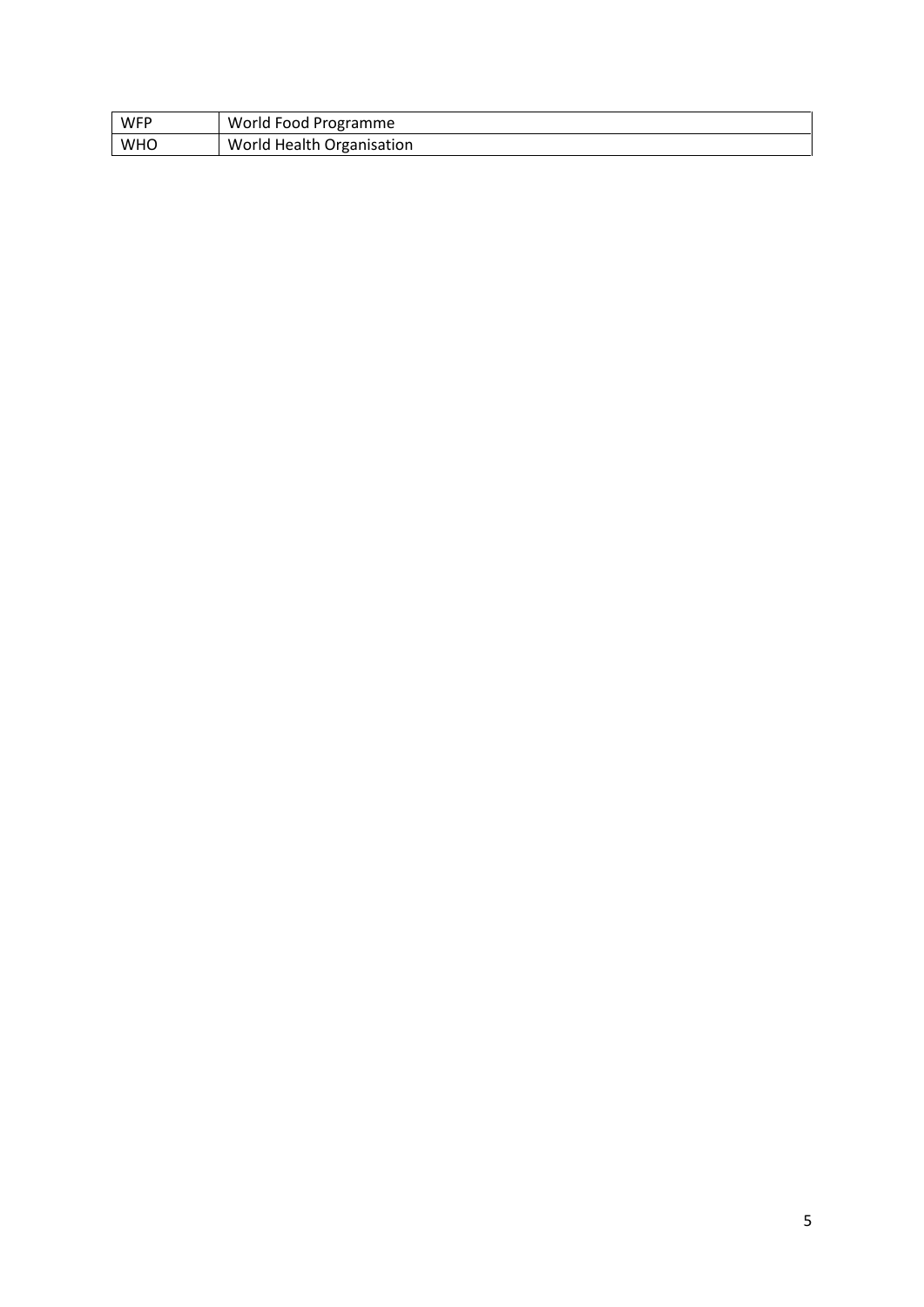## **Table of Contents**

| 1. |      |        |                                                                                          |  |
|----|------|--------|------------------------------------------------------------------------------------------|--|
|    | 1.1. |        |                                                                                          |  |
|    | 1.2. |        | Cross-cutting sectors: social protection, food security and disaster risk management8    |  |
|    |      | 1.2.1. |                                                                                          |  |
|    |      | 1.2.2. |                                                                                          |  |
|    |      | 1.2.3. |                                                                                          |  |
|    |      | 1.2.4. |                                                                                          |  |
|    | 1.3. |        |                                                                                          |  |
| 2. |      |        |                                                                                          |  |
|    | 2.1. |        |                                                                                          |  |
|    | 2.2. |        | Objective two: stakeholder consultation and semi-structured interviews  11               |  |
|    | 2.3. |        |                                                                                          |  |
|    |      | 2.3.1. |                                                                                          |  |
|    | 2.4. |        | Objective four: Desktop review and information from interviews and direct involvement 16 |  |
| 3. |      |        |                                                                                          |  |
|    | 3.1. |        |                                                                                          |  |
|    |      | 3.1.1. | Vision 2020 and the Malawi Growth and Development Strategy II  17                        |  |
|    |      | 3.1.2. | How Vision 2020 and Malawi Growth and Development Strategy are negotiated  18            |  |
|    |      | 3.1.3. | Opportunities for the incorporation of medium-term climate information in Malawi's       |  |
|    |      | 3.1.4. |                                                                                          |  |
|    |      |        | 3.1.5. Institutional framework for short-term sectoral strategy implementation  19       |  |
|    | 3.2. |        |                                                                                          |  |
|    |      | 3.2.1. |                                                                                          |  |
|    |      | 3.2.2. |                                                                                          |  |
|    |      | 3.2.3. |                                                                                          |  |
|    |      | 3.2.4. |                                                                                          |  |
|    |      | 3.2.5. |                                                                                          |  |
|    | 3.3. |        |                                                                                          |  |
|    |      | 3.3.1. |                                                                                          |  |
|    |      | 3.3.2. |                                                                                          |  |
|    |      | 3.3.3. |                                                                                          |  |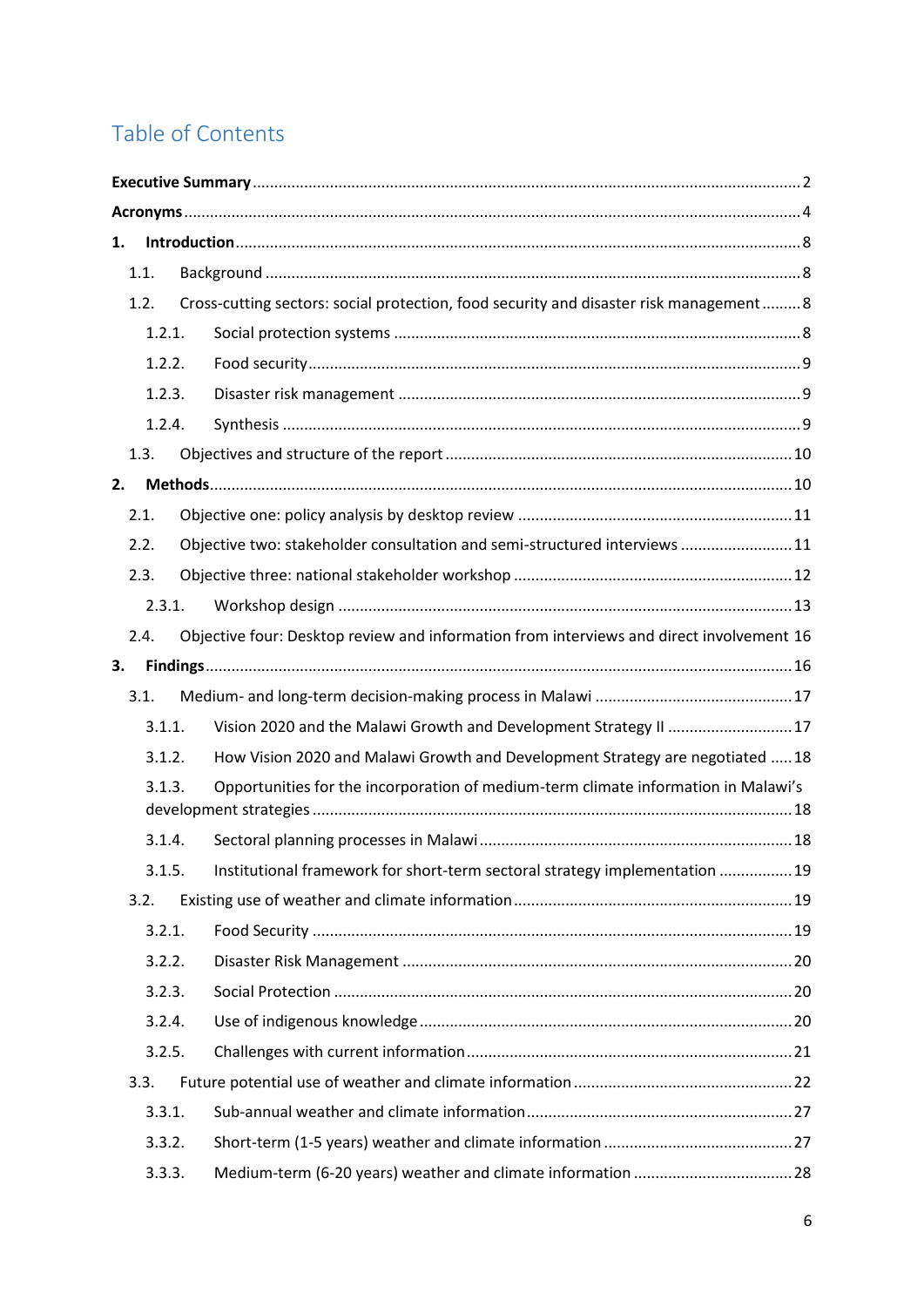|    | 3.3.4.           | Discussion points raised around future potential use of weather and climate               |  |  |  |
|----|------------------|-------------------------------------------------------------------------------------------|--|--|--|
|    | 3.3.5.           | Opportunities for integrating future short- to medium-term climate information  28        |  |  |  |
|    | 3.4.             | Current landscape of weather and climate information generation in Malawi and how it fits |  |  |  |
|    | 3.4.1.           |                                                                                           |  |  |  |
|    | 3.4.2.           |                                                                                           |  |  |  |
|    | 3.4.3.<br>(GFCS) | Linking Future Climate for Africa (FCFA) to Global Framework for Climate Services<br>32   |  |  |  |
|    | 3.4.4.           |                                                                                           |  |  |  |
| 4. |                  |                                                                                           |  |  |  |
| 5. |                  |                                                                                           |  |  |  |
| 6. |                  |                                                                                           |  |  |  |
|    |                  | Appendix A: Interview schedule for May 2014 consultations…………………………………………………………………39      |  |  |  |
|    |                  |                                                                                           |  |  |  |
|    |                  |                                                                                           |  |  |  |
|    |                  |                                                                                           |  |  |  |
|    |                  |                                                                                           |  |  |  |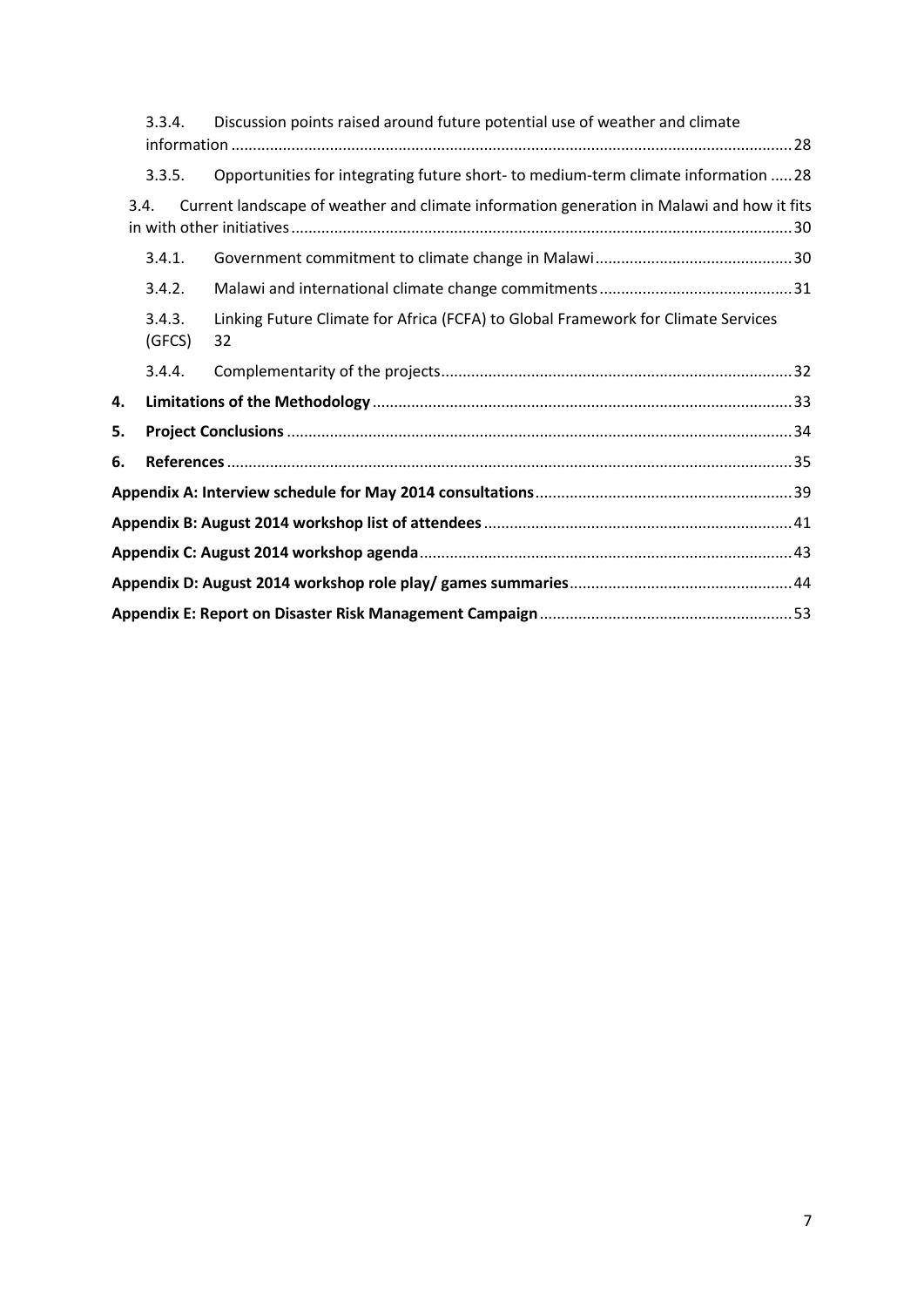## **1. Introduction**

### **1.1. Background**

The Future Climate For Africa (FCFA) programme will build on and further the successes of the Climate Science Research Partnership by turning attention explicitly towards improving "advancing scientific knowledge, understanding and prediction of African climate variability and change on 5 to 40 year timescales, together with support for better integration of science into longer-term decision making, leading to improved climate risk management and the protection of lives and livelihoods"<sup>1</sup>. To provide inputs into the direction of climate science and ensure its better use in informing decision-making, understanding the varied needs and priorities of target decision-makers is critical. Recognising this, and in order to better target the nature of the FCFA programme, the Department for International Development (DFID) through the Climate and Development Knowledge Network (CDKN) commissioned four pilot case studies in different African countries to elicit the current and potential future use of weather and climate information.

The report presents the findings from one of the pilot case studies in Malawi, led by Kulima Integrated Development Solutions and the University of Leeds in 2014. It identifies climate-related information needs and decision-making priorities to inform decision-making for climate-resilient development in Malawi. Our focus is on social protection systems, food security and disaster risk management. These cross-cutting sectors meet FCFA's needs to demonstrate complementarity with existing DFID programmes and were also selected based on our assessment of the greatest opportunities in country. Findings from this case study will both inform the FCFA programme and contribute towards addressing the already-recognised gap between the development of climate science and its effective communication for use in decision-making.

## **1.2. Cross-cutting sectors: social protection, food security and disaster risk management**

Approaching the research across the three selected cross-cutting sectors allowed us to gain a comprehensive overview of the current landscape and to identify synergies between donor efforts in each of the areas central to our analysis. It also ensured complementarity with ongoing country processes around mainstreaming climate–resilient development, notably around climate-smart agriculture initiatives that utilise conservation agriculture (Whitfield *et al*., 2014) and in developing disaster risk reduction strategies at other scales through, for example, the development of Village and Area Adaptation Plans, and the integration of adaptation into District Development Plans (UNDP, 2014a, b). The cross-cutting sectors on which we focused are social protection, food security and disaster risk management.

#### **1.2.1. Social protection systems**

The Government of Malawi includes social cash transfers within national budgets. This is partly due to DFID-funded support dating back to the 2005-10 Regional Hunger and Vulnerability Programme (RHVP), which advocated for cash transfers as an appropriate mechanism to reduce the periodic food insecurity that Malawi has experienced in recent past (Devereux, 2002) and which remains a major

<sup>1</sup> Programme objectives of the Future Climate For Africa Programme, available online at http://www.nerc.ac.uk/research/funded/programmes/fcfa/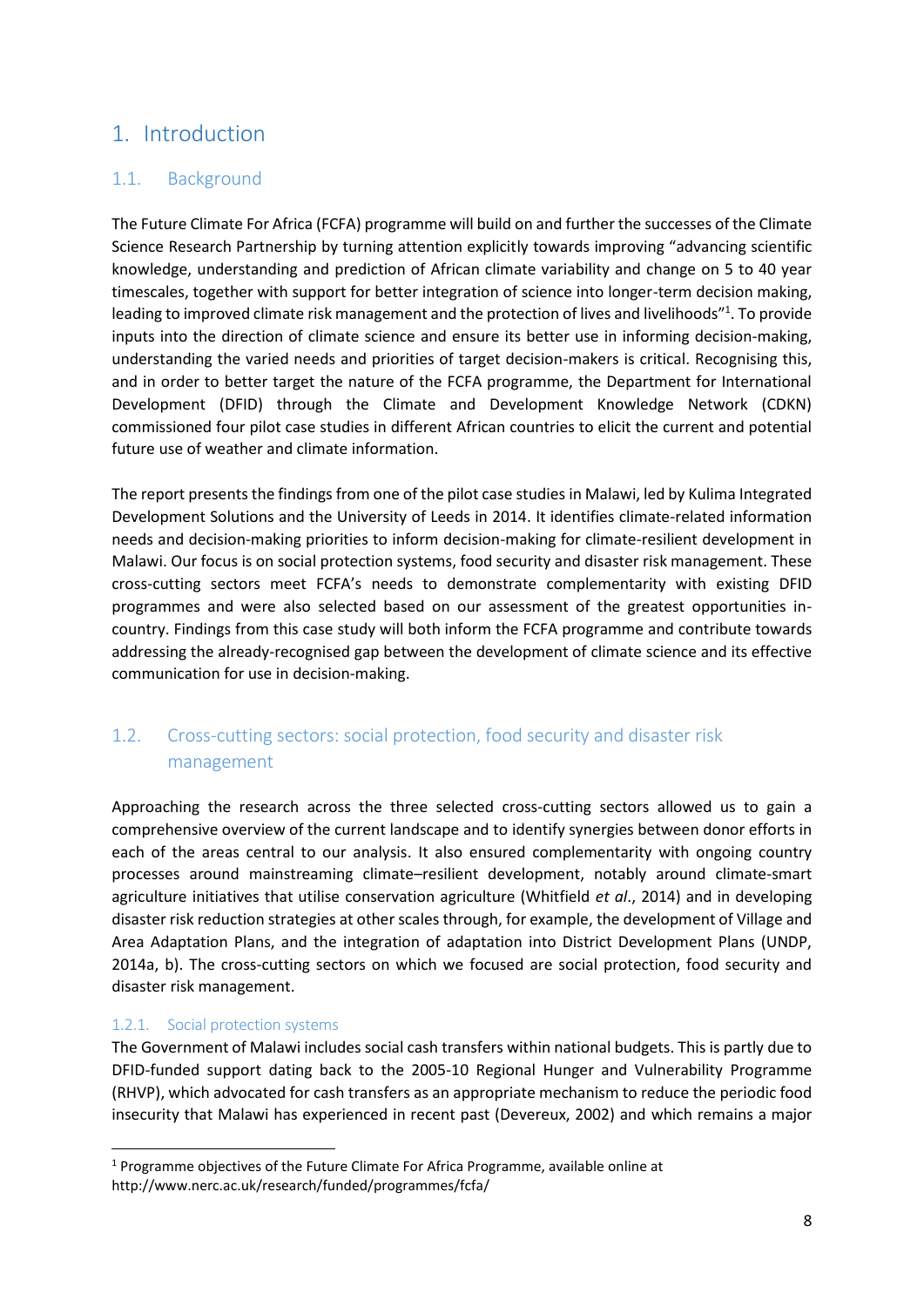electoral and societal concern nationally (Chirwa and Matata, 2013). There is an emerging literature on the role for adaptive social protection policies, i.e. those which also consider the role that social protection plays in enabling adaptation to climate change (Vincent and Cull, 2012). These emerging theoretical debates have, however, largely been overlooked in practice, and so this project has offered an opportunity to see how social protection, such as the existing cash transfer programme, can better support climate resilience.

#### **1.2.2. Food security**

Despite the introduction of nationally-driven social protection schemes and significant agricultural investments in Malawi, food insecurity remains a reality and a key political issue (Tafirenyika, 2013; Chirwa and Matita, 2012). Currently, an input subsidy programme is in operation (with significant donor-support) for rural small-scale farmers in an attempt to support food security. Yet, for various reasons, including climate, pockets of food insecurity in Malawi remain common (Asfaw *et al*., 2014; Chinsinga *et al*., 2013). Districts that persistently experience food insecurity are those which are especially hazard-prone, suffering from droughts and floods. Particularly vulnerable districts include Chikwawa and Nsanje in the south. Food insecurity has been the case even relatively recently in 2013 and, together with rising maize prices, has led to significant concerns about enhanced poverty levels and increased vulnerability to climate variability (Simelton *et al*., 2013). The country's food security situation is assessed annually by the Southern Africa Development Programme (SADC) Regional Vulnerability Analysis and Assessment Committee (RVAC), itself an umbrella of National Vulnerability Assessment Committees, of which DFID is a key supporter. DFID has also recently established a SADC wide programme entailing technical assistance and support for the implementation of a climate smart programme, of which food security in a changing climate is a key aim (DFID, 2014).

#### **1.2.3. Disaster risk management**

Malawi has significantly strengthened its approach to disaster risk management in recent years. Much of this has been enabled through World Bank (WB) support (under the Global Fund for Disaster Risk Reduction) and via several phases of European Union ECHO (European Commission's Humanitarian Aid and Civil Protection department) funding for disaster preparedness and response in south-eastern Africa. There is a new National Disaster Risk Management Policy in Malawi that came into being in 2013, and builds on the previous one by placing more emphasis on disaster risk reduction and preparedness. However, despite it being developed at the same time as the National Climate Change Policy, the two policies are being led by different departments (Department of Disaster Management Affairs (DoDMA) in the Ministry of Finance and Economic Planning and Development<sup>2</sup> for the former; Environmental Affairs in the Ministry of Natural Resources, Energy and Mining<sup>3</sup> in the case of the latter). Consequently, institutional factors have acted to impede collaboration and this study assessed communication channels and challenges in addressing these issues in the future.

#### **1.2.4. Synthesis**

With both the national Disaster Risk Management Policy and the National Climate Change Policy on a similar timeframe of strategy development and operationalisation, and a growing number of initiatives in DFID's other priority areas of social protection and food security, it is timely to assess climate information needs and ensure that the relevant arenas are brought together. This information will inform FCFA but also be of use to DFID Malawi in directing their programming, as well as the

<sup>&</sup>lt;sup>2</sup> Until the 2014 presidential election, this was known as the Ministry of Economic Planning and Development. <sup>3</sup> Until the 2014 presidential election, this was known as the Ministry of Environment and Climate Change

Management.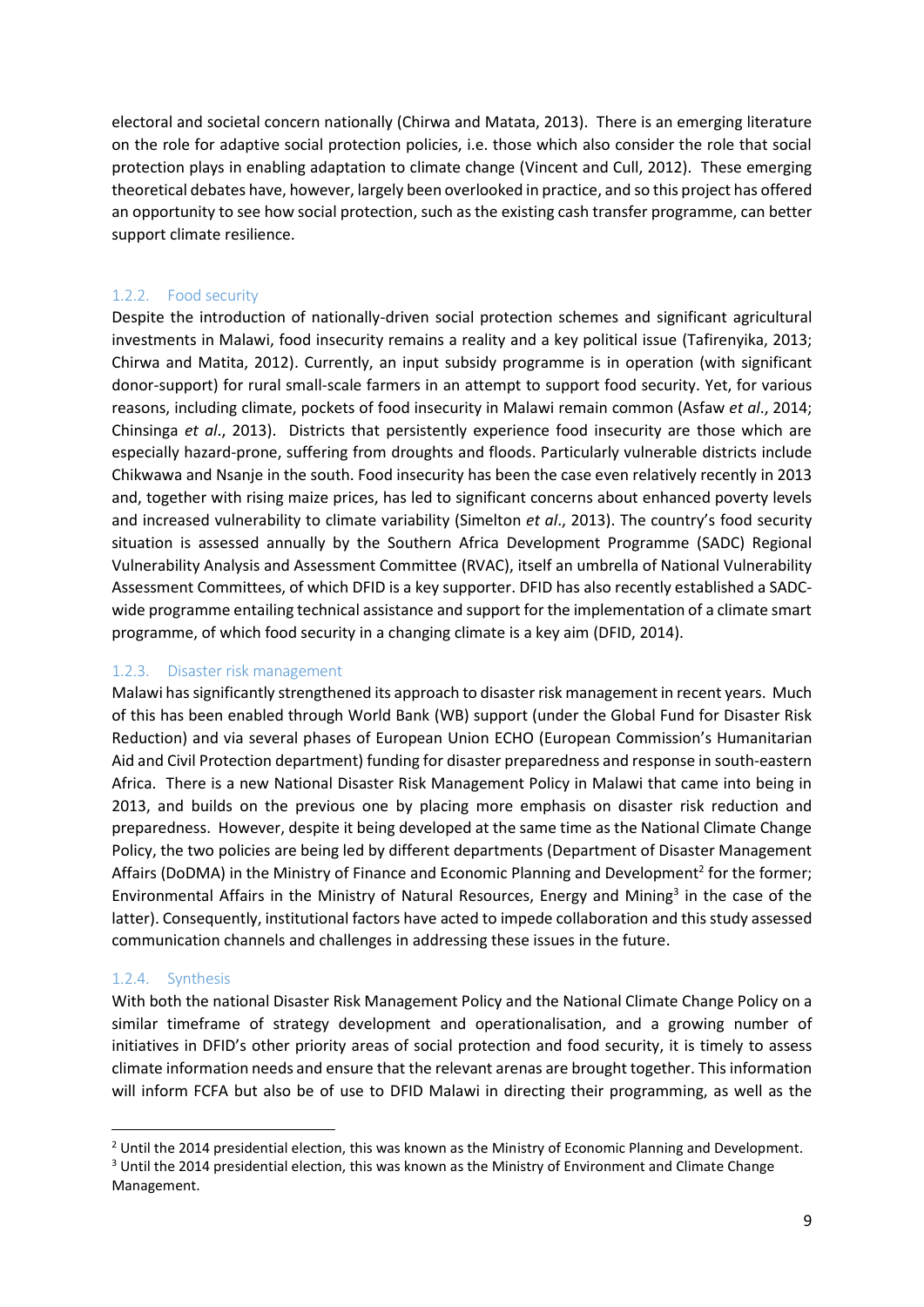Government of Malawi in identifying opportunities for synergies and improved use of weather and climate information in their national policies and commitments under the United Nations Framework Convention on Climate Change (UNFCCC).

#### **1.3. Objectives and structure of the report**

The objectives of this report are to:

- 1. review the medium- and long-term decision-making process and institutional framework at the national level in Malawi across social protection, food security and disaster risk management sectors;
- 2. highlight the existing use of weather and climate information in Malawian policy-making;
- 3. identify the potential application of weather and climate information in Malawi's national planning and decision-making, taking into account the science that is currently available, as well as a "wish list" to direct scientific development;
- 4. assess how this pilot project's findings support other ongoing initiatives in Malawi, namely the National Adaptation Plan (NAP) development, and the Global Framework for Climate Services (GFCS) project to improve the quality and quantity of climate services.

The objectives are met through a consultative process, based around key informant interviews with both government and non-government staff; and a stakeholder workshop of government representatives from the different departments and ministries that are variously concerned with the cross-cutting themes.

The report is structured as follows. Section 2 elaborates the methods that were employed in this consultative research. Section 3 presents the findings while Section 4 discusses the major limitations experienced during the process and outlines how they were mitigated, and section 5 draws conclusions.

#### **An explanatory note on time frames used in this report**

This report mentions time frames in two dimensions; time frames for decision-making and time frames for weather and climate information. Neither is precisely defined in the literature, but at the same time it is not possible to standardise meanings as to do so would go against typical thinking in the policy-making and climate science communities. Instead, to avoid confusion, we use the following:

For decision-making (policy-making and planning), short-term refers to a timeframe of less than one year, medium-term refers to 1-5 years, and long-term refers to more than 6 years.

For weather and climate information, sub-annual is used to refer to a year or less (e.g. seasons), short-term refers to 1-5 years, medium-term refers to 6-20 years and long-term refers to more than 20 years.

## **2. Methods**

The first step in the process was a desktop-based policy analysis, focusing on ministry and department policies and plans as relevant to the three cross-cutting sectors (social protection, food security and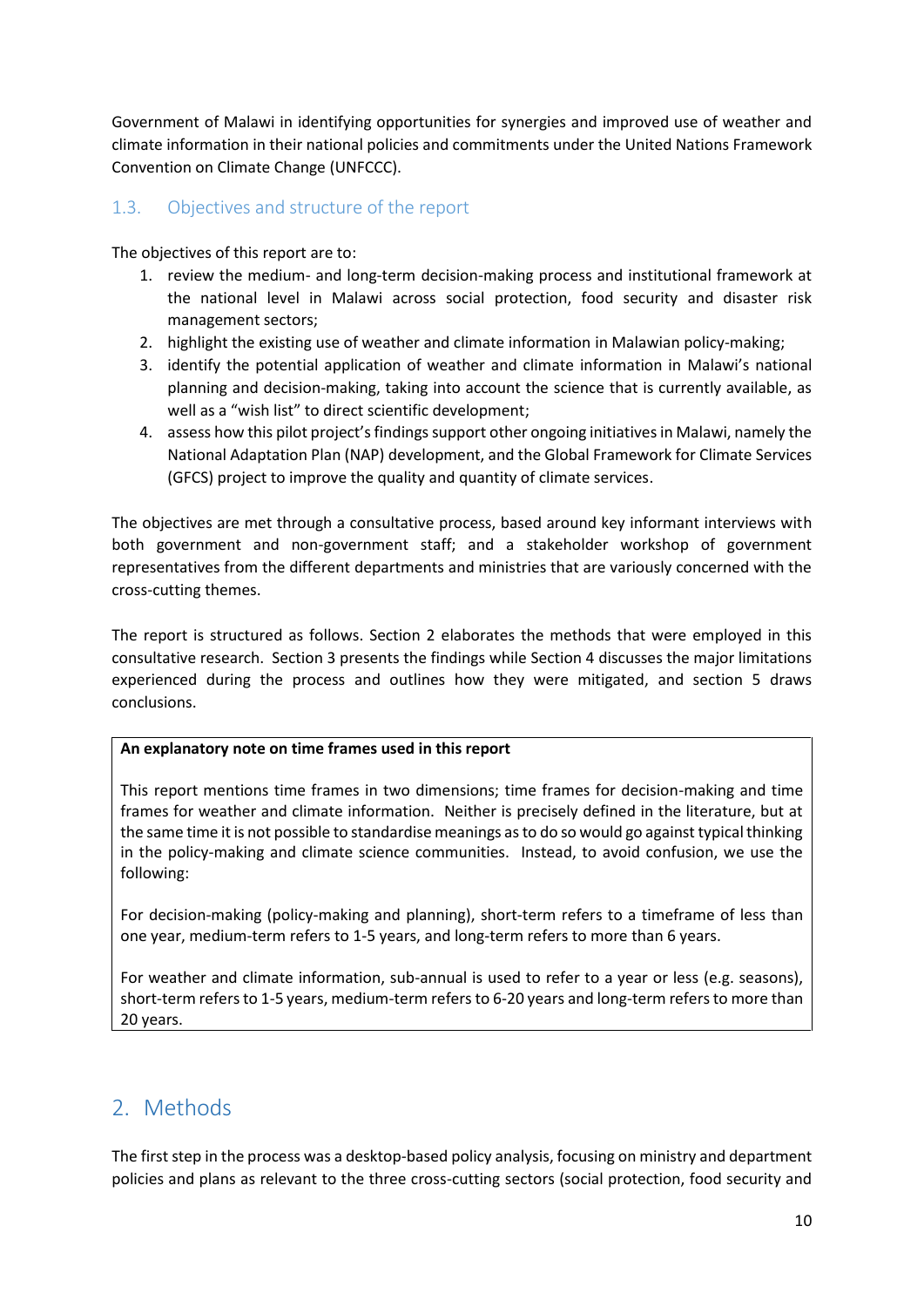disaster risk reduction). Identifying the needs of decision-makers requires an innovative methodology as the use of weather and climate information is not well known, especially in a sub-Saharan Africa context. As a result, inquiring through interviews will be unlikely to yield useful information as you do not know what you might need in a field you may barely know exists. To overcome these issues, the study used a two-step process. Firstly, semi-structured interviews were undertaken to interrogate the nature of decision-making processes and policy-making across a variety of sectors related to social protection systems, food security and disaster risk management. The results of these interviews then informed the design of the second method – a national stakeholder workshop based around role playing and serious games, designed to reflect Malawi's decision-making processes, in an attempt to elicit needs that way. We built on our extensive network of relevant contacts across government ministries and utilised recent data gathered in reviewing climate service information (Vincent *et al*., 2014a) and data collected in earlier projects (e.g. UNDP, 2014a; Simelton *et al*., 2013; Stringer *et al*., 2010, 2012) to inform the design of a workshop and to ensure value for money.

### **2.1. Objective one: policy analysis by desktop review**

Building on our previous analysis of Malawi's national policy statements in relation to climate change and land degradation (Stringer *et al*., 2009; 2010), we used a discourse analysis approach (Gard, 2005) to analyse major policies in which climate change adaptation is explicitly mentioned, or implicitly critical. The national policies analysed in March – April 2014 included Vision 2020; Malawi Growth and Development Strategy II (2011-16); National Climate Change Policy; National Adaptation Plan of Action; Climate Change Investment Plan; National Disaster Risk Management Policy; Agricultural Sector Wide Approach; National Water Policy 2005; National Environmental Policy 2004; and the draft National Social Protection Policy. These documentary materials were purposefully selected to provide insight into climate change adaptation planning within cross-sector policies as manifested in policy documents, plans and national programmes.

#### **2.2. Objective two: stakeholder consultation and semi-structured interviews**

Since they are the primary actors in national decision-making, the case study focussed on public sector decision makers. Previous DFID-funded research in neighbouring Mozambique demonstrates that private sector engagement in climate change adaptation and disaster risk reduction is negligible, and largely restricted to local branches of multinational corporations (Kulima Integrated Development Solutions, 2013). Although there is nascent private sector interest in the carbon market in Malawi (Stringer *et al*., 2012), and through investments in biofuels (Dyer *et al*., 2012), the current level of engagement was felt to be too insignificant to warrant widespread private sector inclusion in the research. Potential scope is currently insufficient for public-private partnerships that generate gains beyond those to the individual companies in which DFID may reasonably wish to invest. However, given the close cooperation and partnership between many donors, United Nations (UN) agencies and non-governmental organisations (NGOs) in supporting the public decision-making of government, and their insights into the nature of decision-making processes, they were also included as stakeholders alongside public decision-makers.

Identification of appropriate stakeholders to consult was undertaken based primarily on the extensive contacts of both Kulima Integrated Development Solutions and the University of Leeds arising from past work (UNDP, 2014a; Vincent *et al*., 2014; Simelton *et al*., 2013; Stringer *et al*., 2010, 2012). In country project partners, Dr David Mkwambisi and Ms Diana Chanika, were able to supplement the preliminary stakeholder list based on their existing networks.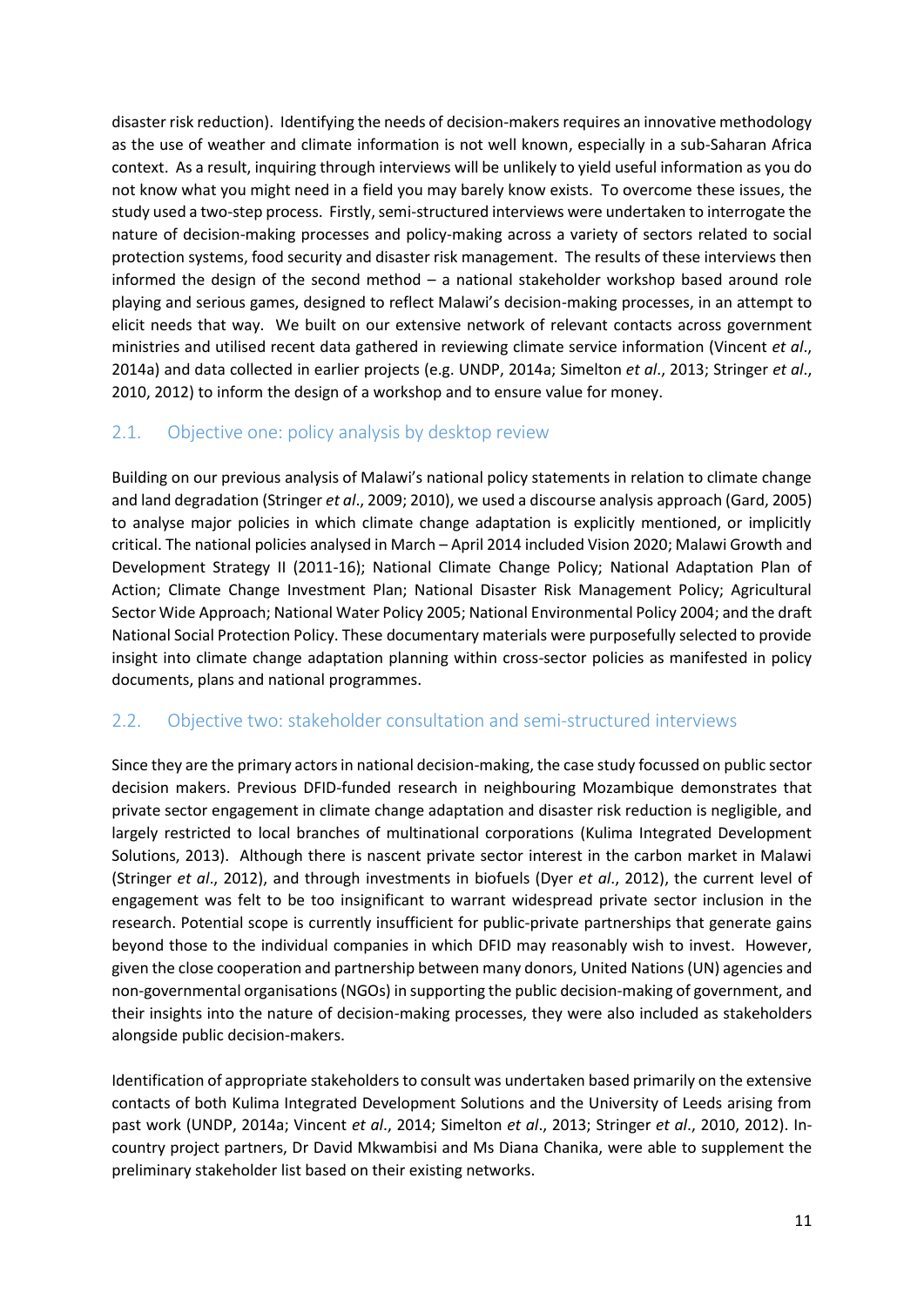The preliminary stakeholder list compiled by the project team was used by the in-country partners to arrange semi-structured interviews. In general, directors were targeted for the initial semi-structured interviews. These were conducted by Professor Andy Dougill, Dr Katharine Vincent and Ms Tracy Cull during the first week of May 2014. The purpose of these interviews was threefold: firstly, to introduce the project at the appropriate level within the departments and ministries of relevance to the three cross-cutting themes; secondly, to interrogate the nature of department/ministry decision-making processes (including how these are represented in current policies and strategies) and the extent to which weather and climate information is currently utilised; and thirdly, to identify the most appropriate technical level staff to be invited to the national workshop. On the whole, these technical staff were the ones that have responsibility for some element of planning within their department or ministry; and/or are involved with existing weather and climate information communication channels. In some cases, additional stakeholders were identified through snowball sampling for semi-structured interviews. In total, 19 semi-structured interviews were held in-country in May: 12 with government staff; three with NGOs, two with United Nations (UN) agencies, and two from donors (one of whom happened to be a former director of the Meteorological Services). One with an NGO representative had to be postponed to the following week and thus took place over Skype. One additional semi structured interview with a government representative (Department of Economic Planning and Development) took place on the cusp of the workshop in August 2014 (see Appendix A for the full list of stakeholders interviewed).

#### **2.3. Objective three: national stakeholder workshop**

A one-and a half-day workshop was held at the Golden Peacock Hotel, Lilongwe on 12-13<sup>th</sup> August 2014. From the list of appropriate participants generated during the semi-structured interviews, representatives of seven government departments/ministries were invited to the workshop: Ministry of Environment and Climate Change Management (MECCM); Ministry of Agriculture and Food Security (MoAFS); Department of Disaster Management Affairs (DoDMA); Ministry of the Elderly and People with Disabilities (MoEPWD); Ministry of Irrigation and Water Development (MoIWD); Ministry of Economic Planning and Development; Ministry of Local Government and Rural Development<sup>4</sup>. In most cases, more than one person was invited. Within the Ministry of Environment and Climate Change Management contingent, seven participants were invited from the DCCMS. A regional climate scientist was also invited from the Climate Systems Analysis Group (CSAG) at the University of Cape Town (to provide a regional perspective on weather and climate information that exists and/or is under development). A representative from CDKN was also invited. Actual attendees to the national stakeholder workshop are listed in Appendix B.

The process of invitations and responses to government participants followed the typical workshop protocol in Malawi as recommended by our in-country partners. Invitations were sent to the nominated people through either the Permanent Secretary or Directors for the departments. The invitations particularly mentioned the names of the nominees from the department and requested their attendance to the workshop. The nominees were also copied in on the invitation letters to ensure that they were also made aware of the dates of the workshop to fit in their work plans (just in case they did not see the invitation sent to them through their bosses and could therefore remind them). The invitation letters were both hand delivered by Ms Diana Chanika, and sent electronically together

<sup>4</sup> These were the names of the departments/ministries at the time of the stakeholder consultation and preparation for the workshop: many ministries were changed in August 2014 after the post-election cabinet reshuffle.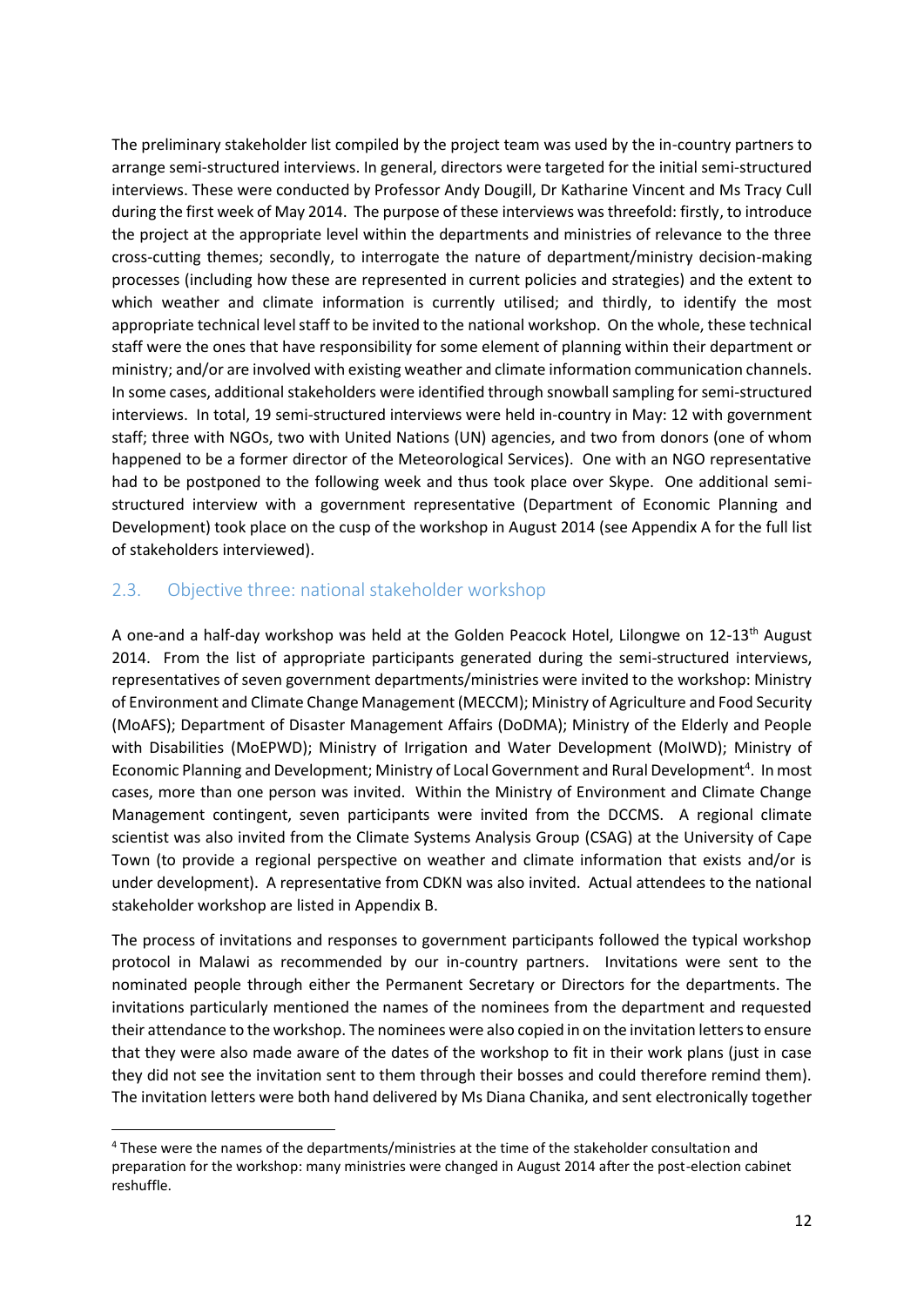with a registration form two weeks before the workshop. Follow up calls were made in cases where the letters were not able to be hand delivered to the invited names participant to make sure that they had received the letters. Even if they had received them, however, the named participants were typically unable to confirm attendance unless their Directors or Principal Secretaries directed them to attend the workshop. By close of business the last Friday leading to the workshop, all the invited departments had confirmed that at least one or two, in some cases three, people would attend the workshop. In some cases, however, these nominated participants were not those that had been invited based on their identification in the interview process.

#### **2.3.1. Workshop design**

Although non-government staff were included in the consultation process, the decision was made that the workshop should only include public decision-makers as they are the individuals who drive the decision-making (and policy-making) process in Malawi. Analysis of the decision-making processes elicited during the stakeholder interviews showed that there are both similarities and small differences between departments and ministries. It was decided to choose and develop a role play scenario that was unfamiliar to all the participants, but had close parallels with their daily jobs, and had a similar decision-making process (Jones *et al*., 2013). The intention here was to encourage participants to consider the potential risks of climate change to different sectors, and to raise their awareness of the potential use of weather and climate information through prompts, but also to encourage them to consider additional information that would also be useful in planning decisions. Building on the role play, the next activity was a serious game based on the "Paying for Predictions" game (Mendler de Suarez *et al.*, 2012) which was designed to highlight the potential utility of forecast information and projections, whilst also highlighting levels of (un)certainty. Following on from these scaffolded activities, the intention was that participants would be able to reflect on their own decision making processes and procedures using the insights they had gathered in order to determine what weather and climate information may assist them, and thereby generate the list of needs. The intention was that national meteorologists and climate scientists and the regional climate scientist could reflect on what is already under development (and also encourage improved linkages between producers and users for existing information), thereby reducing the long list of needs to a short list in order to inform the FCFA programme.

The workshop agenda is provided in Appendix C. The first activity on day one involved a role play scenario, where participants were required to think outside of their day-to-day decision-making contexts. It also acted as an ice-breaker with everyone sharing ideas from the start and it prompted people to consider possibilities that otherwise might not have occurred to them. Informed by the literature on serious gaming, the activity was set up to be a competition to encourage complete participation and motivate participants.

Participants were split into three groups of 3-4 people and given a scenario where they had to think about a series of potential urban planning decisions which reflected the various sectors in which they work (transport, water and sanitation, infrastructure, health, education, food security, economic planning and development, biodiversity). These sectors and decisions (and the guideline timeframe that would need to be considered, whether annual, short term 1-5 years, or medium term 6-20 years) were provided on a "gameboard" matrix. Groups were also provided with a series of cards denoting current and potential weather and climate information that may be of use to decision-makers. They had to decide the most likely climate impacts that will affect the different nature of decisions and therefore what climate information would be useful to them.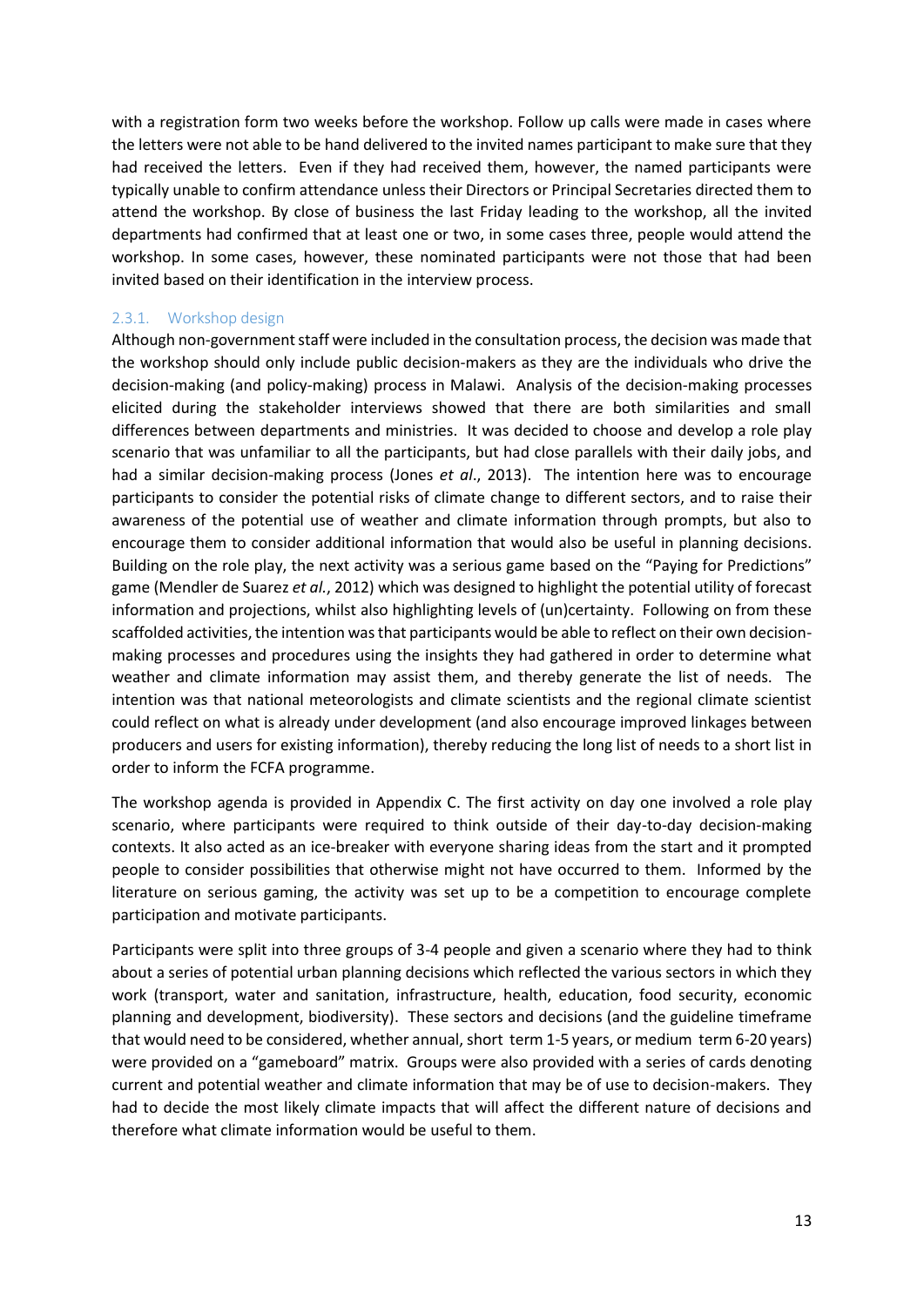Groups were given 1.5 hours to discuss which the most valuable/ most important type of weather and climate information is for each decision, considering various time-frames and planning horizons in order to decide upon the critical source of information for each scenario (see example in Figure 1). Groups were encouraged to keep notes of their discussions and reasons for their final decisions. At the end of the activity the results were transferred onto a large grid matrix (Figure 2). Each group had to nominate a spokesperson to outline and then provide justification for their choice. In order to keep a competitive game format, each decision was scored by a judge who allocated a certain number of points based on the explanation of how the weather and climate information would be useful. In an attempt to encourage thinking "outside of the box", teams that devised their own weather and climate information, as opposed to relying on the pre-made cards, were given bonus points. More about the activity and the scoring system is provided in Appendix D. The outcome of this role play scenario was twofold: firstly it encouraged participants to think about weather and climate information and how it might be useful in different decisions made over different timeframes given the context of climate change; and secondly it elicited a broad theoretical overview of potential weather and climate information needs (which was then refined by subsequent exercises).



**Figure 1. Grid of decision scenarios and climate information needs for urban planning decisions.**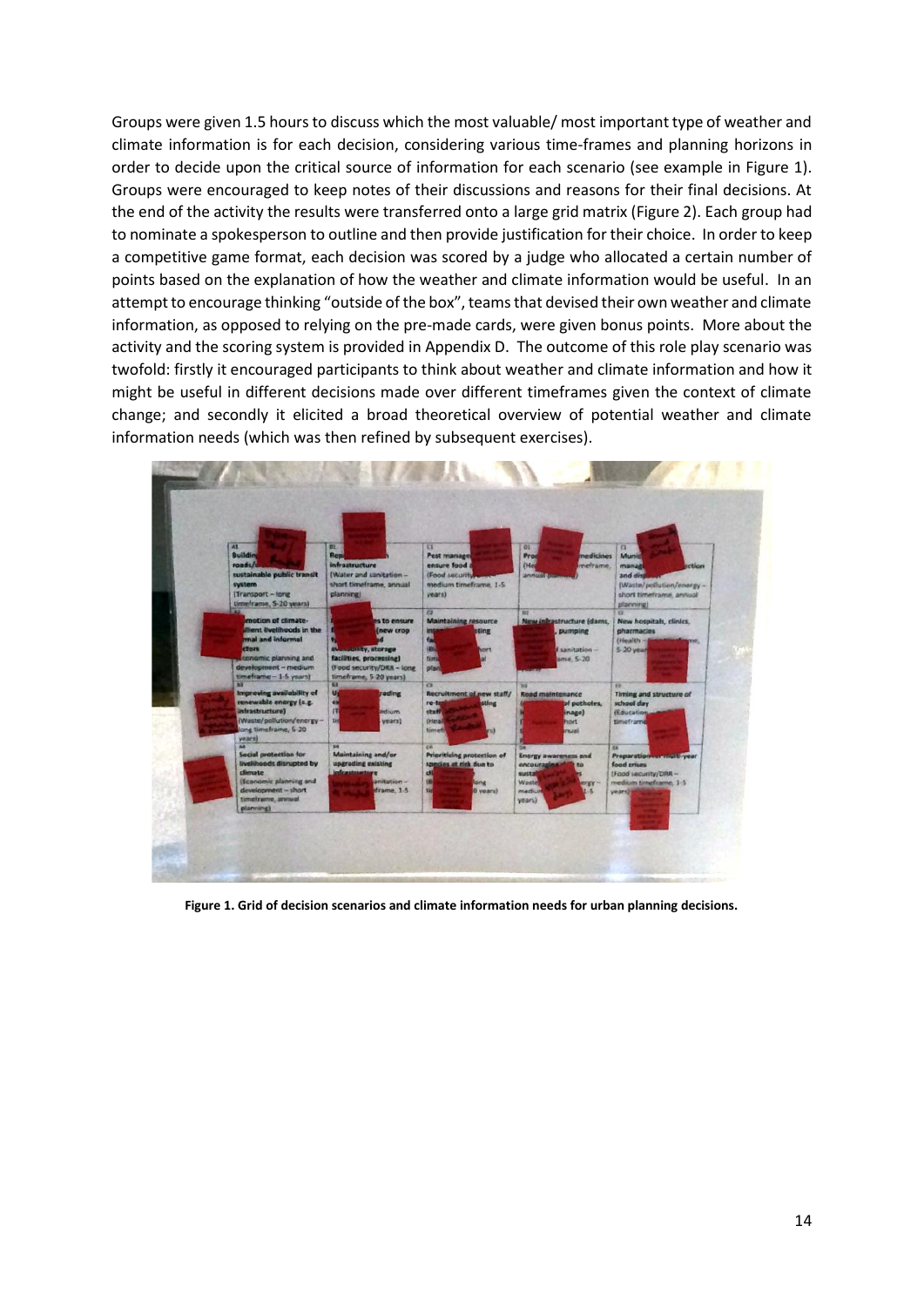

**Figure 2. Large grid of decision scenarios matched with climate information needs. Each different colour represents the decision of a different group.**

The second activity was based on the game '"Paying for Predictions": a game on the cost, value, and use of early warnings"' (Mendler de Suarez *et al*., 2012). The aim of the game is to demonstrate the trade-offs between early investment in risk reduction (which is also true for longer-term planning) vs. wait-and-see which might risk high costs later on. In our version we modified the aims slightly, by introducing an element of (un)certainty to see how that affected the participants' perceptions of the use, and usefulness, of weather and climate information.

Again, participants were split into groups of 3-4 people. They were asked to role play as disaster managers in different districts (thus each group had three or four disaster managers representing different districts within a region). A series of rounds of the game were played, each building upon the preceding round, to demonstrate the potential of early warning systems and preparedness to reduce the costs of a disaster. The adjudicator rolled a dice and placed it under a cup in secrecy – that represented the seasonal forecast. Each disaster manager had chips, representing resources, which they could decide whether or not to use to pay for the seasonal forecast. The group of disaster managers that could access the forecast were those that paid the most for it. They could then turn over the cup and see the number on the dice. Each disaster manager then rolled their own dice. If the group total of all the disaster managers' dice exceeded 10, there was a flood. Those districts that had paid for the early warning information stood a greater chance of assessing the probability of the total of their dice exceeding or being less than 10, and thus could plan their resources appropriately (preparation costs less than relief and rehabilitation). Several rounds of this were played in order than participants could familiarise themselves with the game and begin to make strategic choices on the utility of early warning.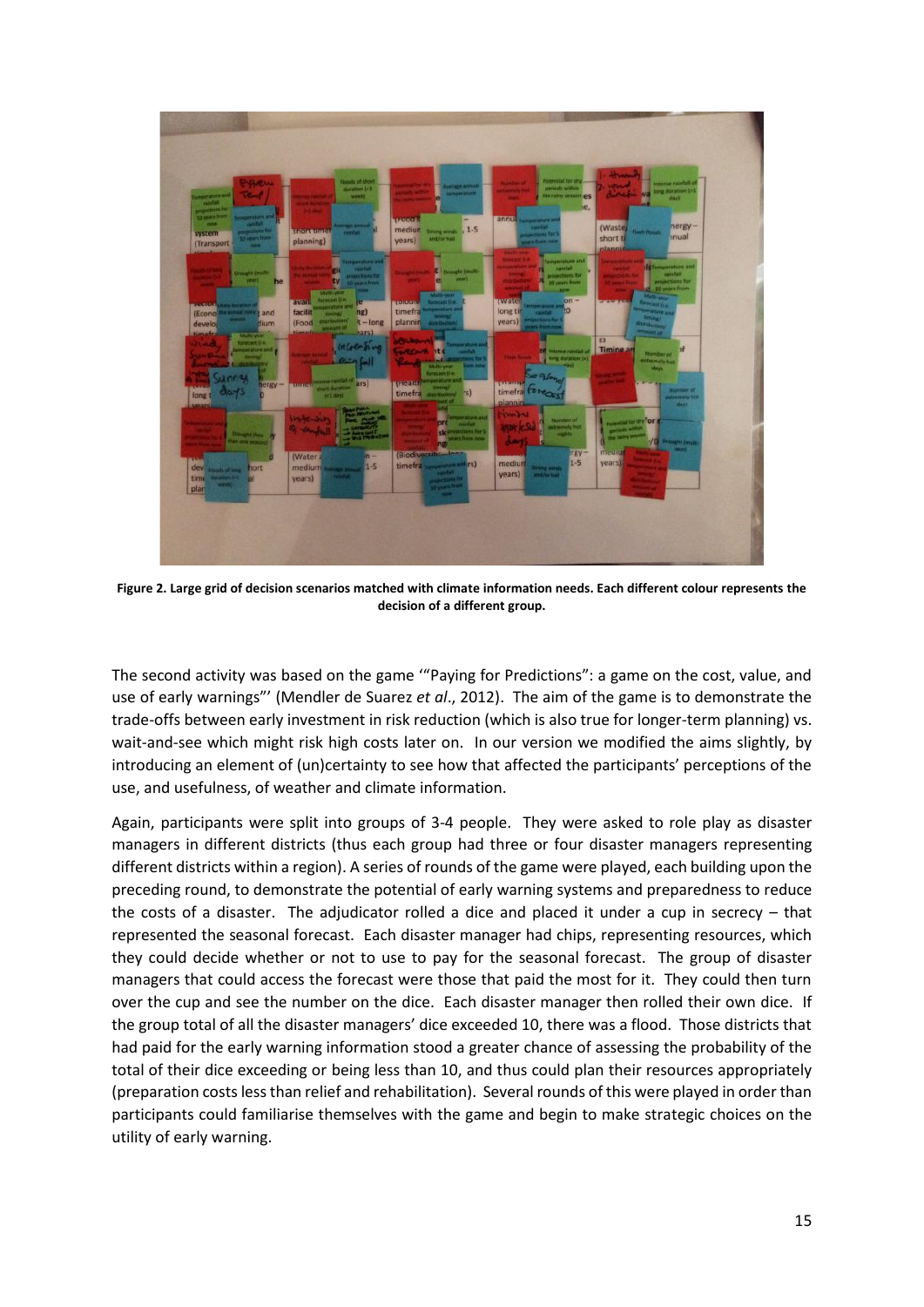The game then changed in that a new dimension was added to explore how different levels of certainty could influence the utility of early warning information into planning decisions. Whereas before the assumption had been that the seasonal forecast was correct with 100% certainty, in this case there were differential levels of (un)certainty, which were drawn randomly from a hat. 66% confidence in the forecast information meant that the actual amount of rain represented by the dice under the cup could vary by up to plus one or minus one; 33% confidence in the forecast meant that the actual amount of rain could vary by up to plus two or minus two. With this knowledge and new situation, district disaster managers not only had to decide the value of paying for the information upfront and allowing preparation rather than more costly relief, but they also had to consider how much they would be willing to pay when the information had lower levels of certainty. Full instructions for the game are provided in Appendix D. The outcome of this activity was that workshop participants understood the potential utility of weather and climate information in planning; but also that even though no future decisions are made in a context of 100% certainty, weather and climate information can still be useful.

With the first two activities having set the scene and got participants thinking about weather and climate information and the potential range of uses in planning and decision-making, the next activity in the workshop was to get participants to reflect on their learning and experience from the role play and serious game in the context of their real life jobs. Participants were again split into groups, ensuring each group had a spread between different sectors to provoke discussion and reflection. Groups were asked to identify the types of planning decisions that they make in their real life jobs, and what types of climate information may enable them to make better informed decisions. The activity was split into two parts. The first step was to identify and compare and contrast the day-to day planning decisions made by each participant and their department/ministry. The second was to consider what weather and climate information could usefully contribute to more robust planning and decision-making in the context of climate change. This activity produced a list of information needs that is discussed further in Section 3.

### **2.4. Objective four: Desktop review and information from interviews and direct involvement**

In order to assess how this pilot project's findings support other ongoing initiatives in Malawi, namely the National Adaptation Plan development, and the GFCS project to improve the quality and quantity of climate services, questions regarding this were included in the stakeholder interviews and additional information obtained from a content analysis (Forbes, 2000) of published meeting minutes and reports. In addition, direct involvement of members of our project team in consultations on the development of these latest national plans and related projects allowed us to report on the complementarity of the processes and projects addressing similar core issues.

## **3. Findings**

The following section summarises the findings from the various methods employed through the project. Section 3.1 starts with a review of the medium- and long-term decision-making process and institutional framework at national level, which guides the nature of sectoral decision-making (objective one) based on the desktop research of national policy documents. Section 3.2 moves on to summarise the existing use of weather and climate information in decision-making (objective two)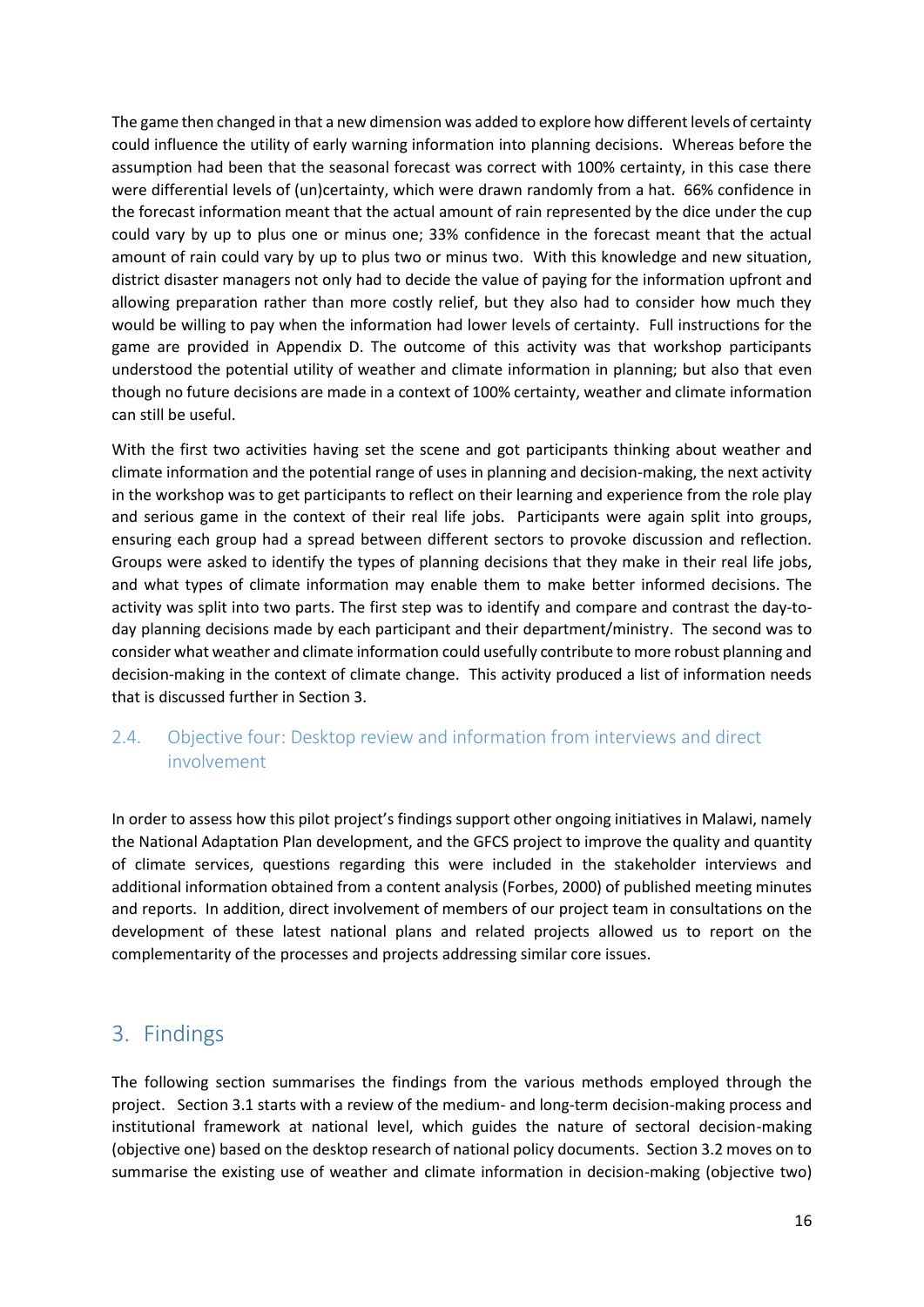gained from the stakeholder interviews, divided by the three cross-cutting themes. Section 3.3 then highlights the potential for weather and climate information to be integrated into decision-making and planning in Malawi (objective three). This section includes the "theoretical" needs identified from the urban planning role play scenario during the workshop; as well as actual needs identified by stakeholders during the interviews, and participants during the workshop. Section 3.4 discusses how this pilot project, and its findings, supports other ongoing initiatives in Malawi, namely the NAP development, and the GFCS project to improve the quality and quantity of climate services (objective four).

#### **3.1. Medium- and long-term decision-making process in Malawi**

#### **3.1.1. Vision 2020 and the Malawi Growth and Development Strategy II**

Following on from 10 year plans in the immediate post-colonial period since 1964, through to Structural Adjustment in the 1980s, Malawi's long-term development vision is currently outlined in a document that takes a more multi-sectoral (as opposed to purely economic) approach to development. The country's current development strategy defines national goals, policies and strategies and is named Vision 2020 (National Economic Council, 2000). Its vision is that "*by the year 2020, Malawi, as a God-fearing nation, will be secure, democratically mature, environmentally sustainable, self-reliant with equal opportunities for and active participation by all, having social services, vibrant cultural and religious values, and a technologically-driven middle-income economy*" (National Economic Council, 2000: 27). The scope of issues identified as critical to enable Malawi to reach this vision are good governance, sustainable economic growth and development, vibrant culture, economic infrastructure, social sector development, science and technology-led development, fair and equitable distribution of wealth, food security and nutrition, sustainable natural resource management and environmental management. The latter scope includes addressing issues raised by climate change.

The Malawi Growth and Development Strategy (MGDS) is the medium-term strategy intended to implement the longer term development aspirations as outlined in Vision 2020). This succeeded the Poverty Reduction Strategy Papers. MGDSI was active from 2006-11, and the current version is MGDSII, active from 2011-16. MGDSII aims to continue reducing poverty through sustainable economic growth and infrastructure development. The MGDS II identifies six broad thematic areas:

- (i) Sustainable Economic Growth
- (ii) Social Development
- (iii) Social Support and Disaster Risk Management
- (iv) Infrastructure Development
- (v) Improved Governance; and
- (vi) Cross-Cutting Issues.

The thematic areas are the pillars that support the nine key priority areas which include (i) Agriculture and Food Security; (ii) Transport Infrastructure and Nsanje World Inland Port; (iii) Energy, Industrial Development, Mining and Tourism; (iv) Education, Science and Technology; (v) Public Health, Sanitation, Malaria and HIV/AIDS Management; (vi) Integrated Rural Development; (vii) Green Belt Irrigation and Water Development; (viii) Child Development, Youth Development and Empowerment; and (ix) Climate Change, Natural Resources and Environmental Management. The first version of MGDS (2006-11) had six priority areas, and as MGDSII is well underway, there is widespread belief, as reported by the planning officials from the Ministry of Finance and Economic Planning and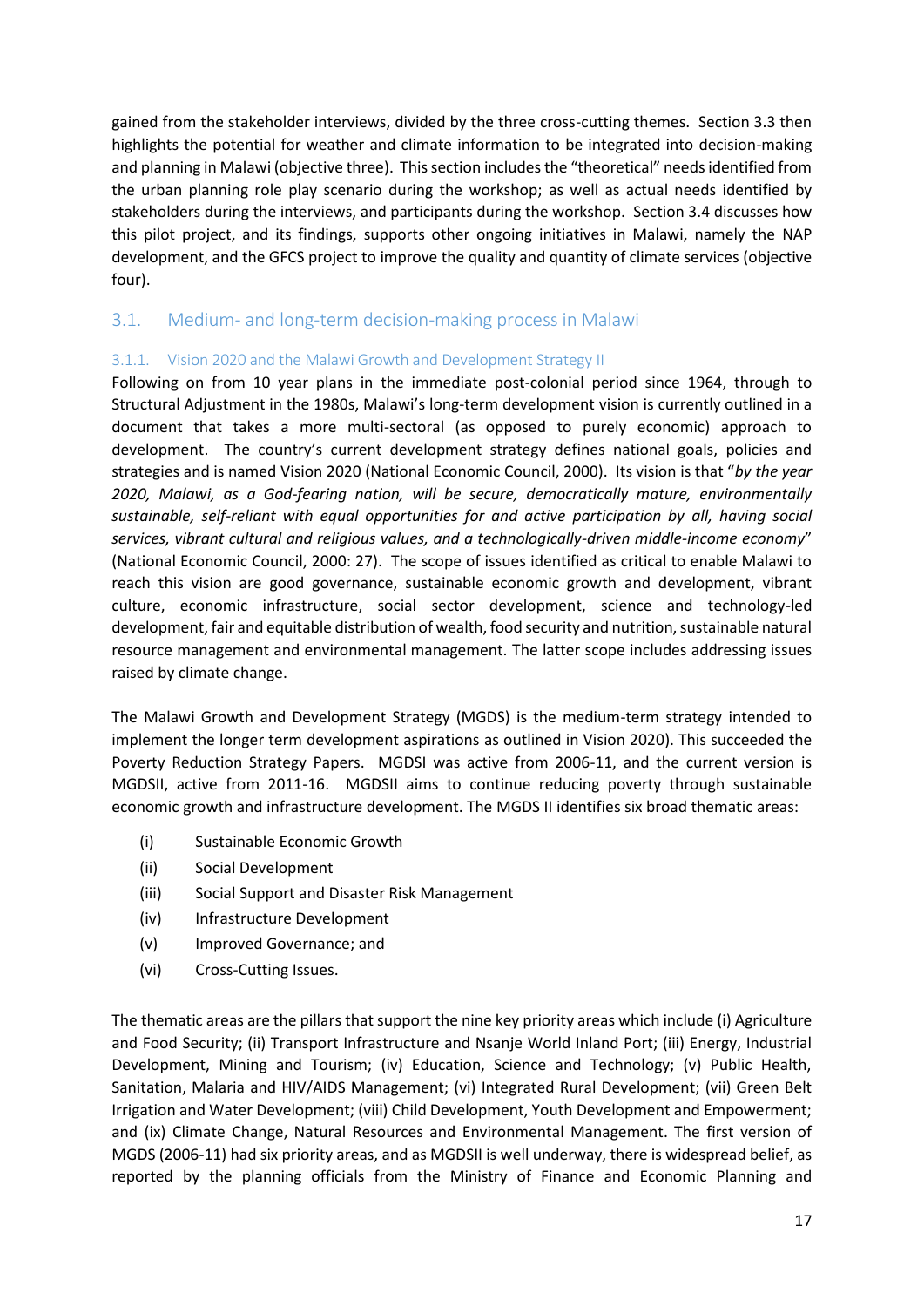Development, that nine priority areas are too many. On climate change in MGDSII, a number of key strategies are set out, including: mainstreaming climate change issues into sectoral policies, plans and programmes, promoting climate change-related education, training, awareness and capacity building, enhancing the implementation of climate change mitigation and adaptation programmes and implementing a comprehensive national climate change investment plan.

#### **3.1.2. How Vision 2020 and Malawi Growth and Development Strategy are negotiated**

Vision 2020 and MGDS are defined based on the economic growth potential for different sectors within Malawi. The Department of Economic Planning and Development<sup>5</sup> plays a key role in the definition of both the long-term and medium-term development strategies. They do this by analysing economic projections for each sector and then highlighting which sectors (with growth) can contribute most to Malawi's economy in terms of GDP. This information is provided to Cabinet, who make the political decisions on the selection of priorities and allocate financial resources accordingly through the national budget, which is both directed by, and feeds into, the MGDS. Every 3 years there is a Mid-Term Expenditure Framework (MTEF) which is intended to form a linkage between policy, planning and budgets, being intended to guide the process of national budgeting and ensure consistency with the MGDSII and Vision 2020.

Since the end of Vision 2020 is nearing, the process is underway for the development of its successor (Vision "X") – and there is a role for the FCFA programme to inform this. Each sector formulates its long-term vision (which, at the moment, also includes no quantitative involvement of climate change); then there are consultations and the modelling takes place, and recommendations are made to Cabinet, who make the ultimate decisions on inclusion.

#### **3.1.3. Opportunities for the incorporation of medium-term climate information in Malawi's development strategies**

The longest current timeframe for political decision-making in Malawi is thus over approximately a 20 year time horizon. The Department of Economic Planning and Development leads on this process, but in discussions with three of their senior officials stressed that they "*don't yet use climate change information for timescales of five years or more when appraising new projects or policies*" (May, 2014). They are, however, accustomed to economic modelling over this time period, and although they do not do it yet, see a potential role for incorporating climate change projections into those economic models so that they do not end up recommending inclusion of sectors where climate change could limit the economic growth potential.

#### **3.1.4. Sectoral planning processes in Malawi**

Sectoral planning processes also take place on a medium time frame of up to five years, and are mainly concerned with the implementation of the MGDSII, where the overarching goals and priority areas are provided. The sectors in Malawi – e.g. education, health, agriculture, water and irrigation – reflect the major ministerial and departmental divisions. In addition there are 16 Sector Working Groups which take cross-sectoral approaches – for example Environment and Natural Resources (ENR). Each Sector Working Group also has its own SWG Strategy – although some of these (such as Agriculture and Health) are now Sector Wide Approaches (SWAps), whereby donors and other development partners are included. Climate change is currently covered under the National Climate Change Programme (NCCP) (which falls under the ENR SWG) and there have been proposals for a Climate

<sup>5</sup> Currently part of the Ministry of Finance and Economic Planning Development, as a result of the cabinet consolidation undertaken by Peter Mutharika after his election as President in May 2014.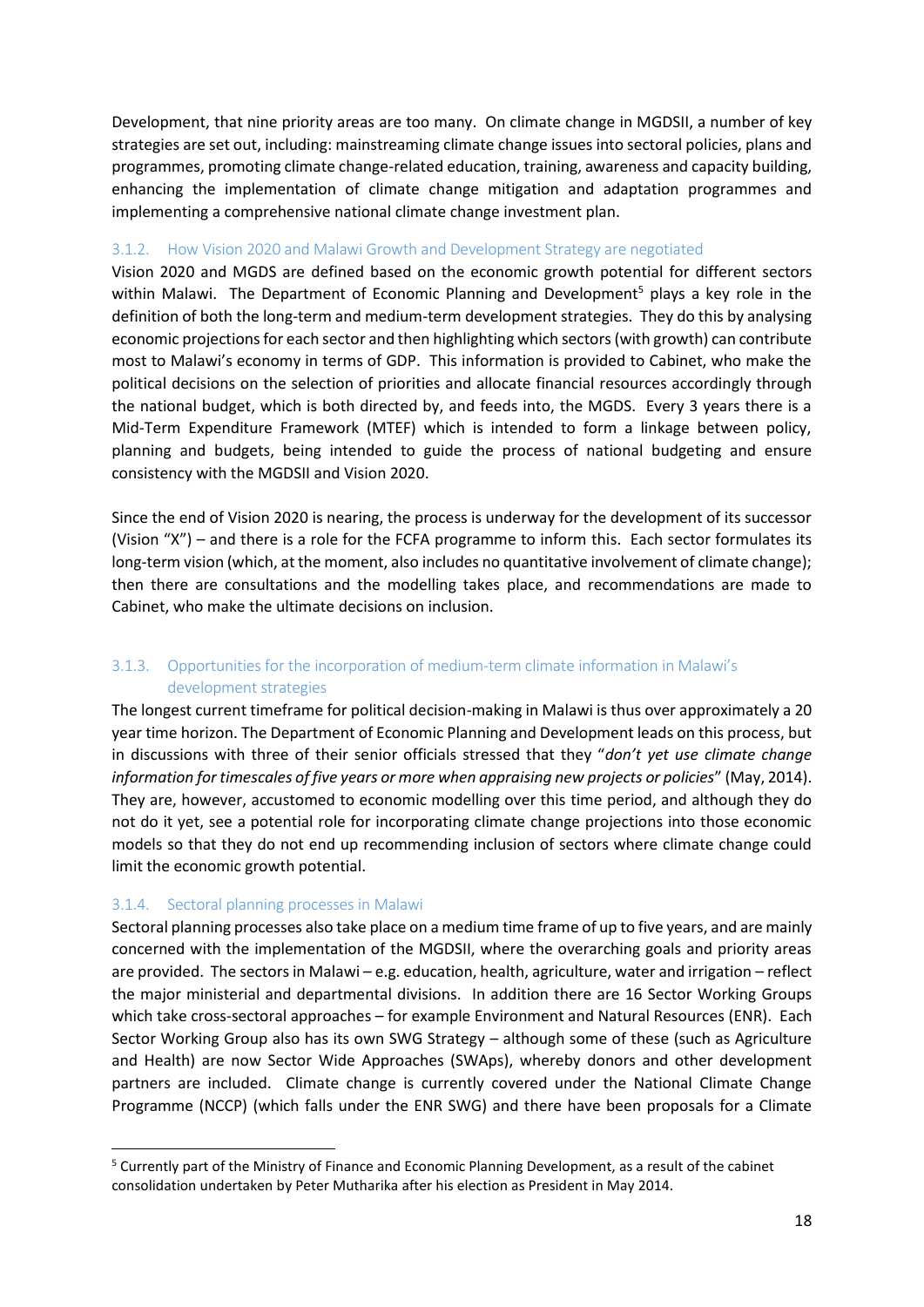Change and Environmental Management SWAp (this would likely finance the investment priorities highlighted in the Climate Change Investment Plan). Theoretically, each Sector and SWG strategy should be five years in duration and align with the time period for the Malawi Growth and Development Strategy (e.g. MGDSII is from 2011-16). In reality, the time taken for these to be finalised is such that they are not all on exactly the same five year cycle. Since they are meant to follow MGDSII, climate change is included as appropriate in these SWAps and SWGs.

#### **3.1.5. Institutional framework for short-term sectoral strategy implementation**

Malawi is unusual in terms of government structure in that one department – the Department of Economic Planning and Development in the Ministry of Finance and Economic Planning – has an overarching involvement in the approval of funding for the Sector Strategies and SWG Strategies. There is a Monitoring and Evaluation (M&E) department which cross-checks them against the country's medium and long-term priorities and, depending on their results, recommends the release (or withholding) of budgetary support from the Ministry of Finance. It is into this M&E section that environmental indicators have already been included under the Poverty-Environment Initiative; and climate adaptation indicators will be included as part of the ADAPT-PLAN LDCF-funded project.

### **3.2. Existing use of weather and climate information**

Interviews with representatives from a variety of different government departments and ministries as well as other relevant, non-government, stakeholders (see Appendix A for a list of people interviewed) showed that the existing use of weather and climate data in Malawi remains extremely limited. A planner in the Ministry of Local Government and Rural Development stated that they only use immediate weather information in their planning while DoDMA (the Department of Disaster Management Affairs) and departments in the MoIWD use weekly/ 5-10 day forecasts for planning purposes with daily updates of, for example, extreme weather events. During the season, 10 day bulletins are provided by the DCCMS and then distributed to relevant ministries. A representative from DoDMA admitted that they do not have long-term plans based on long-term climate scenarios due to resource constraints and according to the MoIWD, because there is no advance forecasting capability within the DCCMS.

#### **3.2.1. Food Security**

The cross-sectoral Malawi Vulnerability Assessment Committee (MVAC) that monitors food security only look ahead to the coming season, and therefore decisions are currently based on observations, rather than modelling or projections. Various departments within the MoAFS use seasonal forecasts, for example they produce the Agricultural Crop Production Survey and produce information and advice for farmers. However, they also focus on the coming season and therefore, do not consider projections of what will happen in following years. MoAFS and the MoIWD collaborate at all levels of governance on matters relating to food security.

Representatives from departments within the MoIWD outlined that weather information such as rainfall, temperatures, humidity, potential evapo-transpiration rates, etc. are all vital in planning and designing long-term future investments, such as irrigation projects. Weather information (temperature; potential evapo-transpiration rates; rainfall) based on past averages for the same times of the year are also used in the operation of irrigation projects. However, current planning and decision-making are based not on model projections but rather on linear regression of past averages - observations from the past (provided by DCCMS) are used to predict what will happen in the future.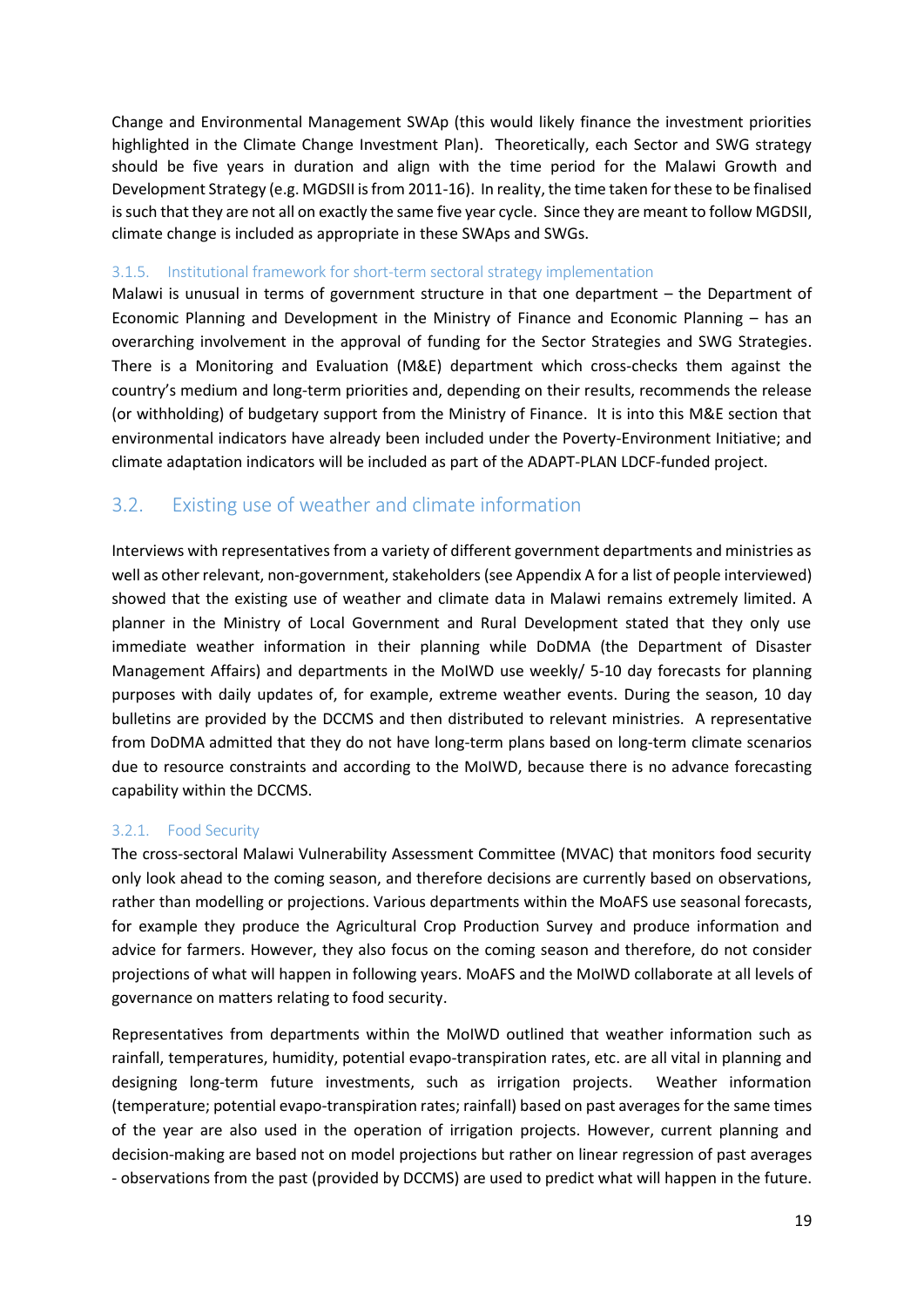Such linear modelling, which is also used by other ministries, is potentially problematic as it assumes that the future will mirror the past, which may not be the case under projected climate change.

#### **3.2.2. Disaster Risk Management**

Evidence from the interviews suggests that seasonal forecasts are being used to inform planning in key sectors, for example, Water, Energy, Agriculture and Disaster Management. DoDMA use seasonal forecasts to inform the National Contingency Plan. Despite participation in cross-government quarterly fora, which provide updates on the disaster situation, line ministries do not always receive the information they need in the form that they can use it in order to be able to give early warning and prepare for disasters. For example existing information does not identify sudden extremes e.g. heavy rain; strong winds; extreme temperatures; etc.

#### **3.2.3. Social Protection**

There was little evidence that climate and weather information is used in current social protection planning. The Department of Economic Planning and Development looks at cross-cutting issues across all sectors, including co-ordinating social protection programmes. At the moment this department does not use climate information. Weather and climate information was identified by the MoEPWD as very important for social protection because most people's livelihoods in Malawi are dependent on agriculture, a sector significantly impacted by climate change. However, there is limited use of climate information in current planning by MoEPWD. Interviewees from the MoEPWD do not think that the information they receive or the form it comes in is adequate, thus limiting their ability to use it and respond by, for example, issuing early warnings. This can be a problem for the elderly and disabled, who are not receiving timely information in a format that they can understand. In the same way that MoAFS disseminate information to farmers for use in decision-making, MoEPWD can distribute to groups that require social assistance, as a representative from MoEPWD noted *"[t]he department has the capacity to put information into braille and transmit by radio, as well as letting its membership organisations know what is happening"*.

#### **3.2.4. Use of indigenous knowledge**

The use of indigenous knowledge was raised by a number of interviewees. At a local level, farmers' locally-held information on rainfall patterns is important. The Co-ordinator of the Enhancing Community Resilience Programme (ECRP) programme stated that they are keen to link the scientific forecast with indigenous knowledge as they have noticed a lot of capacity at the local level for signs of upcoming weather (on a very short, i.e. daily, basis and not for longer term forecasting). A respondent from the Department of Land Resources and Conservation (which falls within the Ministry of Agriculture and Food Security) echoed this sentiment by arguing for the importance of indigenous knowledge but recognising that, given the changing climatic conditions, "*it is no longer enough to rely solely on this knowledge*".

The linking to indigenous knowledge systems is beneficial to science because the former can support the credibility of the latter (if it links with the traditional signs) as well as showing respect for the traditional systems which will make the science more acceptable to people with limited exposure to, and training in understanding, the science. Furthermore, an interviewee from the Department of Agricultural Extension, MoAFS, reiterated that "*rural people are used to predicting the future and that building on indigenous knowledge is a sound way of introducing the complex idea of uncertainty in future weather and climate predictions*".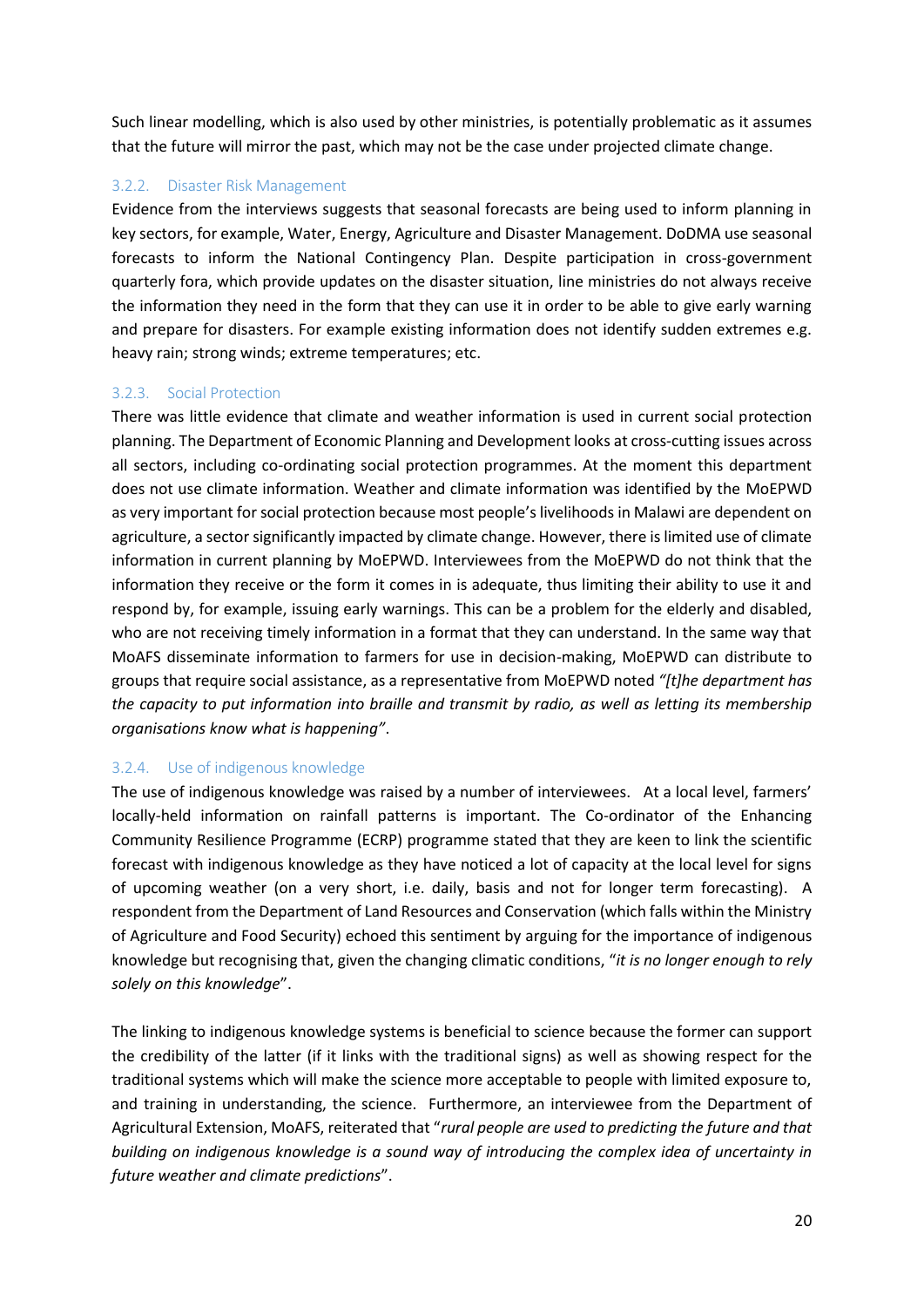#### **3.2.5. Challenges with current information**

There was no evidence of ministries using longer-term climate projections in their decision-making, despite the availability of country-specific climate information (McSweeney *et al*., 2010), downscaled models (Davis, 2011), and the synthesis provided by the latest high-profile IPCC report (IPCC, 2013). Even with the limited nature of the use of weather and climate information, a number of perceived limitations of existing weather information were raised during the interviews and the workshop. These limitations include scale, accessibility, policy planning cycles, and timing, which act to impede the use of climate and weather information in decision-making. A summary of these challenges are presented in this section.

One of the challenges of the current information is that it is not downscaled sufficiently  $-$  the geographical range of the information is too large. The Director of the Department of Agricultural Extension Services (DAES) in the MoAFS claimed "*this downscaling was extremely important in order to ensure that weather and climate information is not generalised over a number of different agricultural zones"*. According to DoDMA, the lack of downscaling is due to the hardware/ equipment the DCCMS have access to. This means that they cannot pick up sudden extremes e.g. heavy rain and strong winds. In addition to this, the skill level of the seasonal forecasts provided by DCCMS is perceived not to be high enough to cope with the increasing variability and uncertainty. In turn, this is reducing the potential uses of the current information and highlights need for higher resolution climate data over both spatial and temporal scales.

Another challenge, also identified by DoDMA and a representative from the MoEPWD, is the packaging of information and that the terminology used by DCCMS is not easily accessible to all who need to use it. Communications from DCCMS tend to be at the national level and are then meant to be "*interpreted*" for local level populations. However, interviewees from the Environmental Affairs Department (EAD) in the MECCM as well as from the Department of Agricultural Extension Services (DAES) in the MoAFS, made the point that information is not packaged in a form (i.e. scenarios) that decision makers could use but were instead only provided with raw data and no analysis of the trends in, or implications of, this data. There is therefore a lot of uncertainty around the variety of information. This can mean that end-users of this data, for example farmers, may not receive such information. This demonstrates that using information to inform planning and decision-making is not just about the information itself, but also having it effectively communicated in a format that is accessible to a range of decision-makers.

The above points were supported a former member of the DCCMS and now the Climate Change Advisor for DFID who said that it would be very useful for the DCCMS to have a team of people who could communicate complex weather and climate information to various users in a format that they could readily use. While he recognised that the science needed to be improved (especially with regard to numerical weather prediction capability), it was often the communication of information and the lack of training of users of information that led to problems with confidence in/ credibility of forecasts. These challenges were identified by DoDMA as being a particular challenge, not just at the local level but also high up (e.g. Principle Secretaries). The lack of resources and the efficient use of limited resources that the DCCMS faces were raised by a many interviewees as being the root cause of all of these problems. As one DFID interviewee noted, *"resources are needed to improve both the science and the communication of the science"*.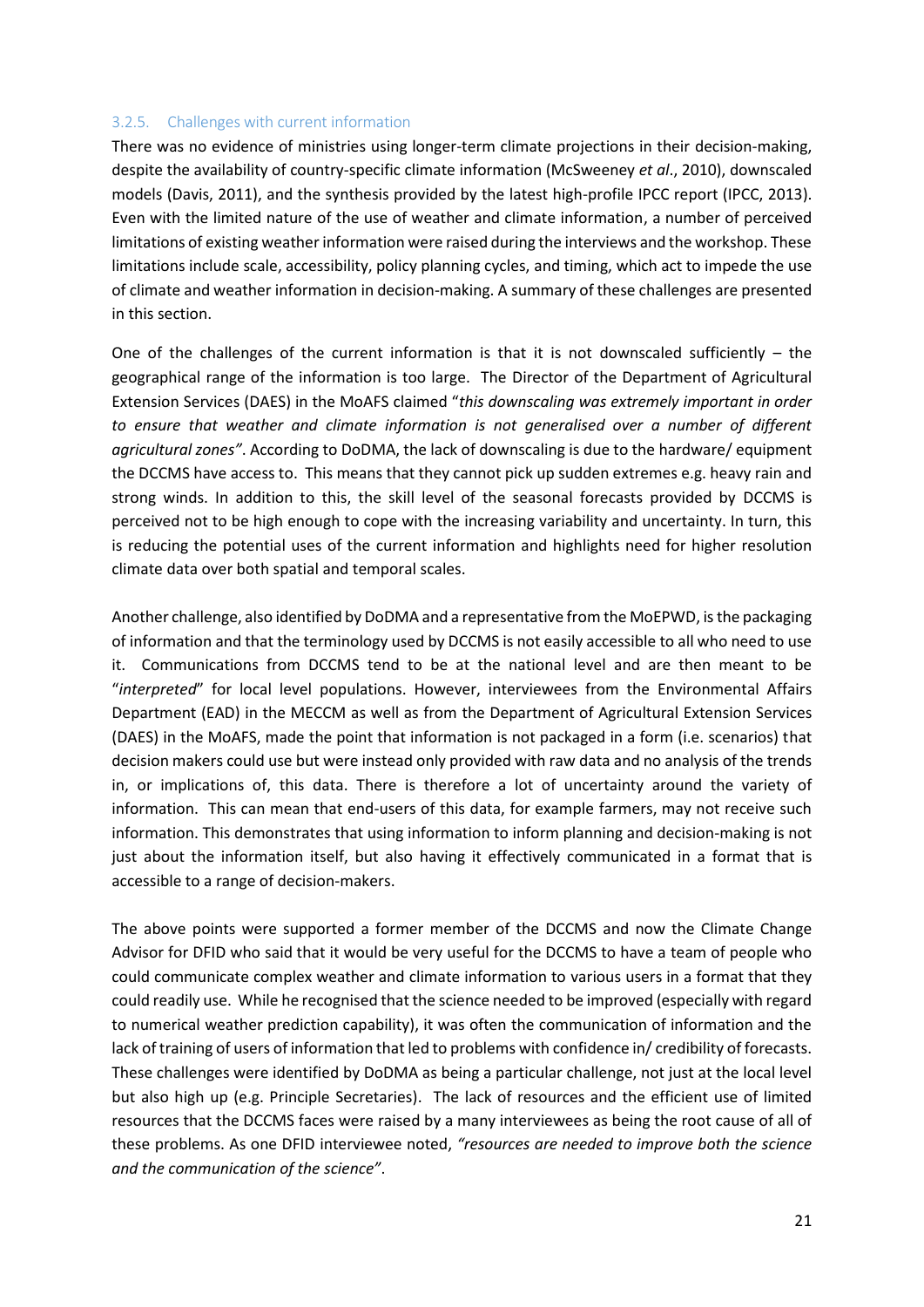A further challenge relates to the planning cycles in Malawi. Most government departments work on a three-year planning horizon, which makes it difficult to integrate longer term climate projections. A number of representatives from across the different ministries noted that existing use of climate and weather information tends to be reactive, i.e. ministries only respond to information when prompted by an extreme event. Information provided by DCCMS is not always provided in advance, which can be inadequate to provide early warnings. In some cases, for example flooding, Malawi has no effective early warning system (EWS). This is problematic as it can mean that extremes are a surprise, leaving little time to prepare or to deal with impacts of the extremes. Such challenges have resulted in *"a shift from reactive actions to more preparedness and building of resilience such as through the ECRP"* (DFID Interviewee, May, 2014). To overcome this further, one interviewee suggested that early warning could be provided a week in advance and that the links between disaster risk reduction (DRR), which tends to be reactive, and anticipatory climate change adaptation (CCA) could be strengthened in government planning.

#### **3.3. Future potential use of weather and climate information**

Despite the aforementioned challenges (Section 3.2.5), the current section identifies some specific examples of potential opportunities for using short- to medium-term climate information. The table below attempts to provide an accessible overview of the weather and climate information that has been identified as useful at the three planning timescales (annual; short-term and medium-term). Much of the information was gathered during the "Role playing urban planning decisions in groups, focusing on weather and climate information" activity which took place during the workshop (see Appendix D for a detailed outline of the activity). During this activity, participants were asked to take on the role of urban planners when deciding which information was the most useful for each investment scenario they were presented with. The intention was that they would then be able to use this simulated experience to help them select the types of weather and climate information (at different timescales) that would be most useful for them in their real-life roles in various departments/ ministries.

Unfortunately, while the simulated role play activity proved to be very successful in provoking much thought and debate around the best weather and climate information for a variety of urban planning investment scenarios, in the lengthy discussion that followed the activity, the participants proved unable to pick up on the potential of different types of weather and climate information (at different timescales) for their own sectors.

However, many of the scenarios that were included in the urban planning role play were scenarios that would fall within the remit of the various departments and ministries from which representatives had already been interviewed. As a result, Table 1 lists hypothetical scenarios that relate to the actual sectors studied (those listed in the first column of the table). The weather and climate information needs identified by the participants as being important for managing each role play scenario have therefore been categorised to fit the most relevant department ministry but are shown in italicised red font to distinguish them from needs identified during interviews with members of each department/ ministry (in normal font black). For those sectors where no representatives were interviewed, the name of the sector is also in italicised red. Furthermore, weather and climate needs identified by non-government stakeholders (e.g. from NGOs working in Malawi) have been added in italicised blue. All the departments and ministries that were included in the research (either through interviews and/ or through participating in the workshop) have been included in the table, even if they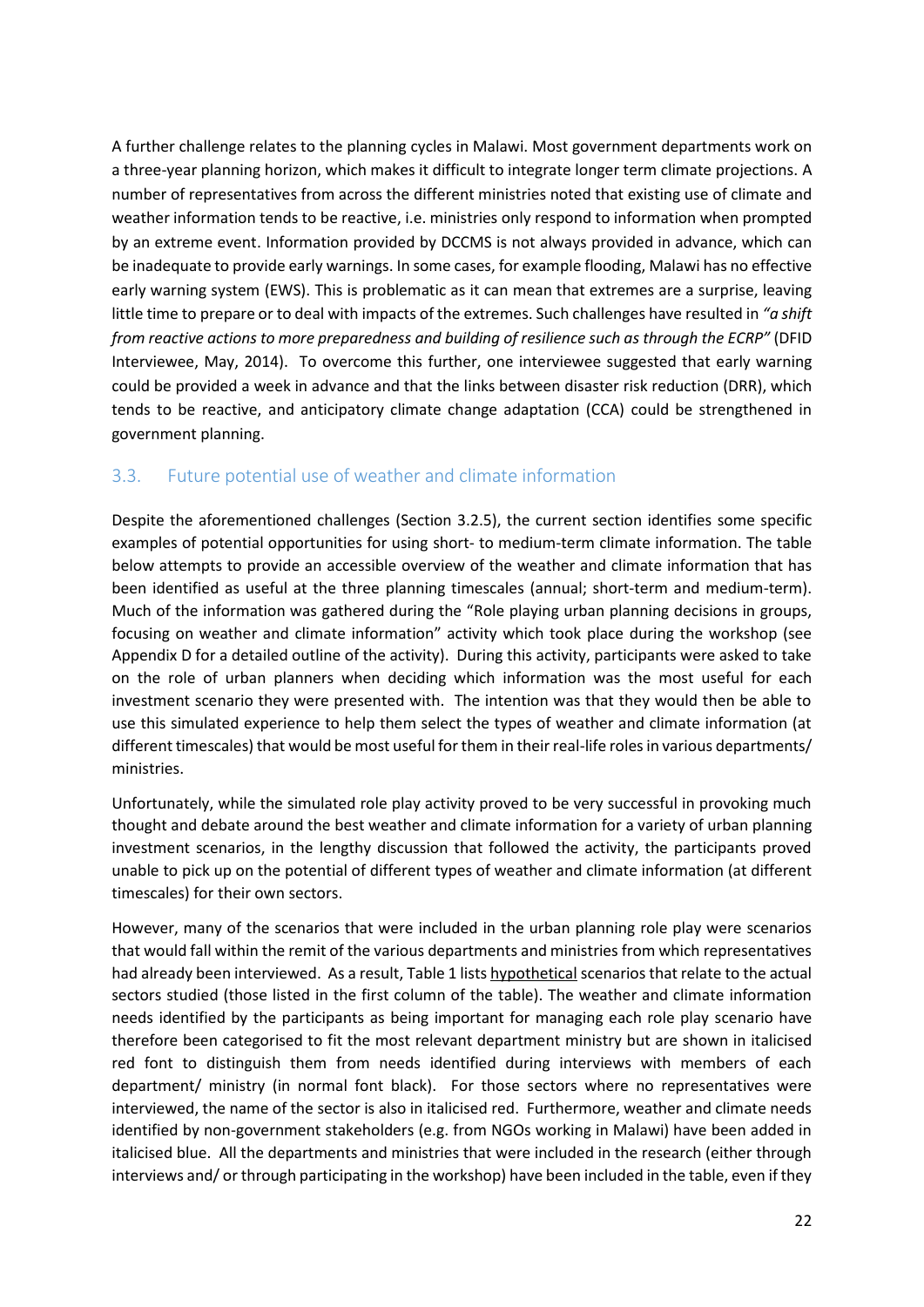did not provide any relevant information. **It is important to note that the table below includes climate and weather information which may not be currently available – it is partially a "wish list" to direct scientific development (as per objective three of this research).**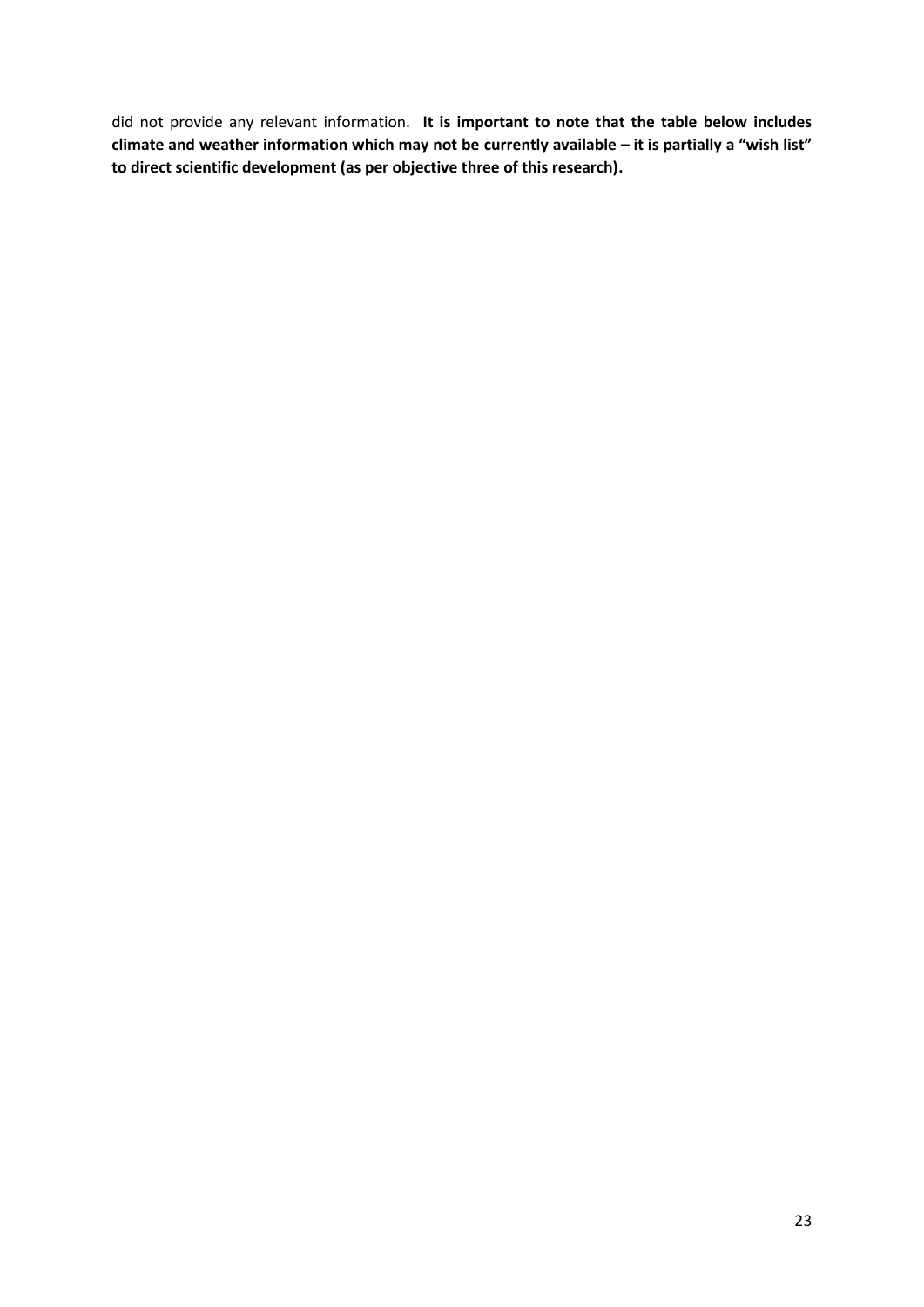#### **Table 1: Future potential use of weather and climate information**

Normal black: Weather and climate information needs identified during interviews with members of each department/ ministry *Italicised red: Weather and climate information needs identified by workshop participants as being important for managing each role play scenario and categorised to fit the most relevant department/ ministry. Also for those sectors where no representatives were interviewed. Italicised blue: Weather and climate needs identified by non-government stakeholders (e.g. from NGOs working in Malawi)*

|                                                                                                                                                             | Annual                                                                                                                                                                                                                                               | Short-term                                                                                                                                                                                                                                                                                                       | <b>Medium-term</b>                                                                                                                                                                                                                                            |
|-------------------------------------------------------------------------------------------------------------------------------------------------------------|------------------------------------------------------------------------------------------------------------------------------------------------------------------------------------------------------------------------------------------------------|------------------------------------------------------------------------------------------------------------------------------------------------------------------------------------------------------------------------------------------------------------------------------------------------------------------|---------------------------------------------------------------------------------------------------------------------------------------------------------------------------------------------------------------------------------------------------------------|
|                                                                                                                                                             |                                                                                                                                                                                                                                                      | $(1 - 5$ years)                                                                                                                                                                                                                                                                                                  | $(6 - 20$ years)                                                                                                                                                                                                                                              |
| Department of<br>Climate Change and<br>Meteorological<br>Services                                                                                           |                                                                                                                                                                                                                                                      |                                                                                                                                                                                                                                                                                                                  |                                                                                                                                                                                                                                                               |
| <b>Environmental Affairs</b><br>Department, Ministry<br>of Environment and<br><b>Climate Change</b><br><b>Management</b>                                    | National level maps (downscaled from<br>global models) of, for example, flood<br>risks                                                                                                                                                               | Drought (multi-year)<br>$\bullet$<br>Multi-year forecast (i.e. temperature<br>$\bullet$<br>and timing/distribution/amount of<br>rainfall)<br>Temperature and rainfall projections for<br>$\bullet$<br>5 years from now<br>Climate change scenarios to support<br>$\bullet$<br>the planning of adaptation options | Drought (multi-year)<br>Multi-year forecast (i.e. temperature<br>and timing/distribution/amount of<br>rainfall)<br>Temperature and rainfall projections for<br>10 years from now<br>Climate change scenarios to support<br>the planning of adaptation options |
| Ministry of<br><b>Agriculture and Food</b><br><b>Security</b><br>(Department of<br>Agricultural Extension;<br>Land Resources<br>Conservation<br>Department) | Likely duration of the annual rainy<br>season<br>Strong winds and/or hail<br>Average annual temperature<br>Potential for dry periods within the<br>rainy season<br>More frequent information within the<br>rainy season e.g. a $2 - 3$ week forecast | Multi-year forecast (temperature and<br>$\bullet$<br>timing/distribution/amount of rainfall)<br>Drought (multi-year)<br>$\bullet$<br>Future climate data (longer than<br>$\bullet$<br>seasonal forecast)                                                                                                         | Multi-year forecast (temperature and<br>timing/distribution/amount of rainfall)<br>Temperature and rainfall projections for<br>10 years from now<br>Drought (multi-year)<br>Future climate data (longer than<br>seasonal forecast)                            |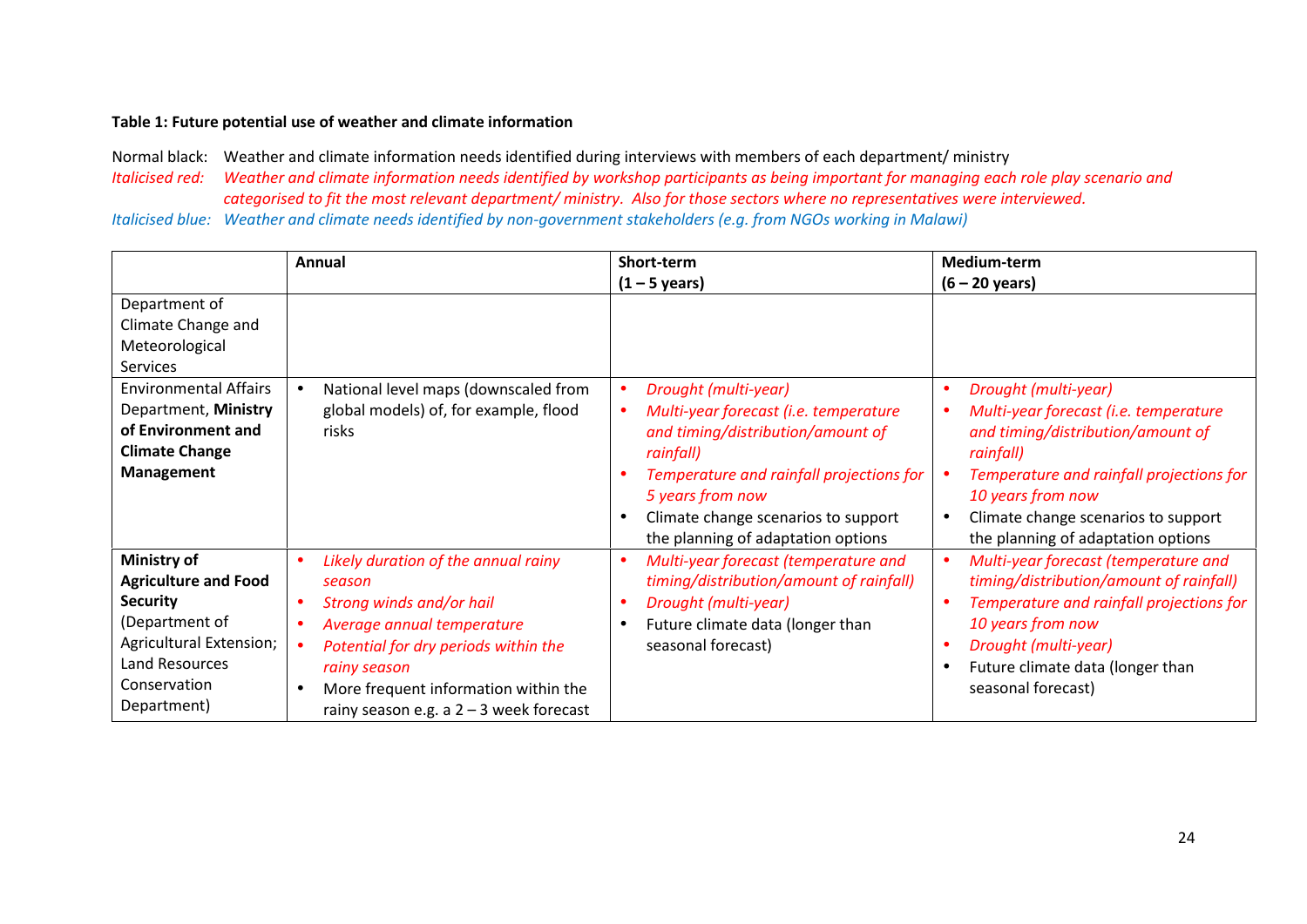|                                                                                                                                                                                           | Annual                                                                                                                                                                                                                                                                                            | Short-term                                                                                                                                                                                                                                                                                                                                                                                                                              | Medium-term                                                                                                                                                                                                                          |
|-------------------------------------------------------------------------------------------------------------------------------------------------------------------------------------------|---------------------------------------------------------------------------------------------------------------------------------------------------------------------------------------------------------------------------------------------------------------------------------------------------|-----------------------------------------------------------------------------------------------------------------------------------------------------------------------------------------------------------------------------------------------------------------------------------------------------------------------------------------------------------------------------------------------------------------------------------------|--------------------------------------------------------------------------------------------------------------------------------------------------------------------------------------------------------------------------------------|
|                                                                                                                                                                                           |                                                                                                                                                                                                                                                                                                   | $(1 - 5 \text{ years})$                                                                                                                                                                                                                                                                                                                                                                                                                 | $(6 - 20$ years)                                                                                                                                                                                                                     |
| <b>Economic Planning</b><br>and Development,<br><b>Ministry of Finance</b>                                                                                                                | Likely duration of the annual rainy<br>season<br>Floods of long duration (>1 week)<br>$\bullet$<br>Drought (less than one season)<br>Location of floods and droughts<br>$\bullet$                                                                                                                 | Drought (multi-year)<br>$\bullet$<br>Temperature and rainfall projections for<br>$\bullet$<br>5 years from now                                                                                                                                                                                                                                                                                                                          | Drought (multi-year)<br>Projections for next 15 years<br>$\bullet$<br>Future projections and impacts on<br>natural resources                                                                                                         |
| <b>Ministry of Water and</b><br><b>Irrigation (Water</b><br>Resources<br>Department;<br>Water Supply and<br>Services; Surface<br><b>Water Department;</b><br>Department of<br>Irrigation) | Floods of short duration (<1 week)<br>Average annual rainfall<br>Intense rainfall of short duration $\left( < 1 \right)$<br>day)<br>Intensity of rainfall<br>$\bullet$<br><b>Extreme weather events</b><br>$\bullet$<br>Current temperature, humidity and<br>$\bullet$<br>evaporation information | Rainfall projections for next 5 years<br>$\bullet$<br>(intensity, amount & distribution)<br>Temperature and rainfall projections for<br>$\bullet$<br>5 years from now<br>Multi year forecast (i.e. temperature<br>and timing/distribution / amount of<br>rainfall)<br>Rainfall information for every year for<br>$\bullet$<br>the next 5 years<br>Temperature, humidity and<br>$\bullet$<br>evaporation information for next 5<br>years | Temperature and rainfall projections for<br>10 years from now<br>Multi year forecast (i.e. temperature<br>and timing/distribution /amount of<br>rainfall)<br>Longer term predictions for future<br>investment in irrigation projects |
| Department of<br>Disaster Management<br>Affairs                                                                                                                                           |                                                                                                                                                                                                                                                                                                   | Extreme events over the next 2 years<br>$\bullet$<br>Impact of climate change on<br>$\bullet$<br>productivity in next 2 years                                                                                                                                                                                                                                                                                                           |                                                                                                                                                                                                                                      |
| Department of<br>Forestry                                                                                                                                                                 |                                                                                                                                                                                                                                                                                                   | Medium-term projections $(3 - 5$ years)<br>$\bullet$                                                                                                                                                                                                                                                                                                                                                                                    | Long-term (25 years/ the time it takes<br>for a tree to grow) projections                                                                                                                                                            |
| <b>Ministry of Local</b><br><b>Government and</b><br><b>Rural Development</b>                                                                                                             |                                                                                                                                                                                                                                                                                                   | Longer term climate projections to<br>$\bullet$<br>better support 3-year planning horizon                                                                                                                                                                                                                                                                                                                                               |                                                                                                                                                                                                                                      |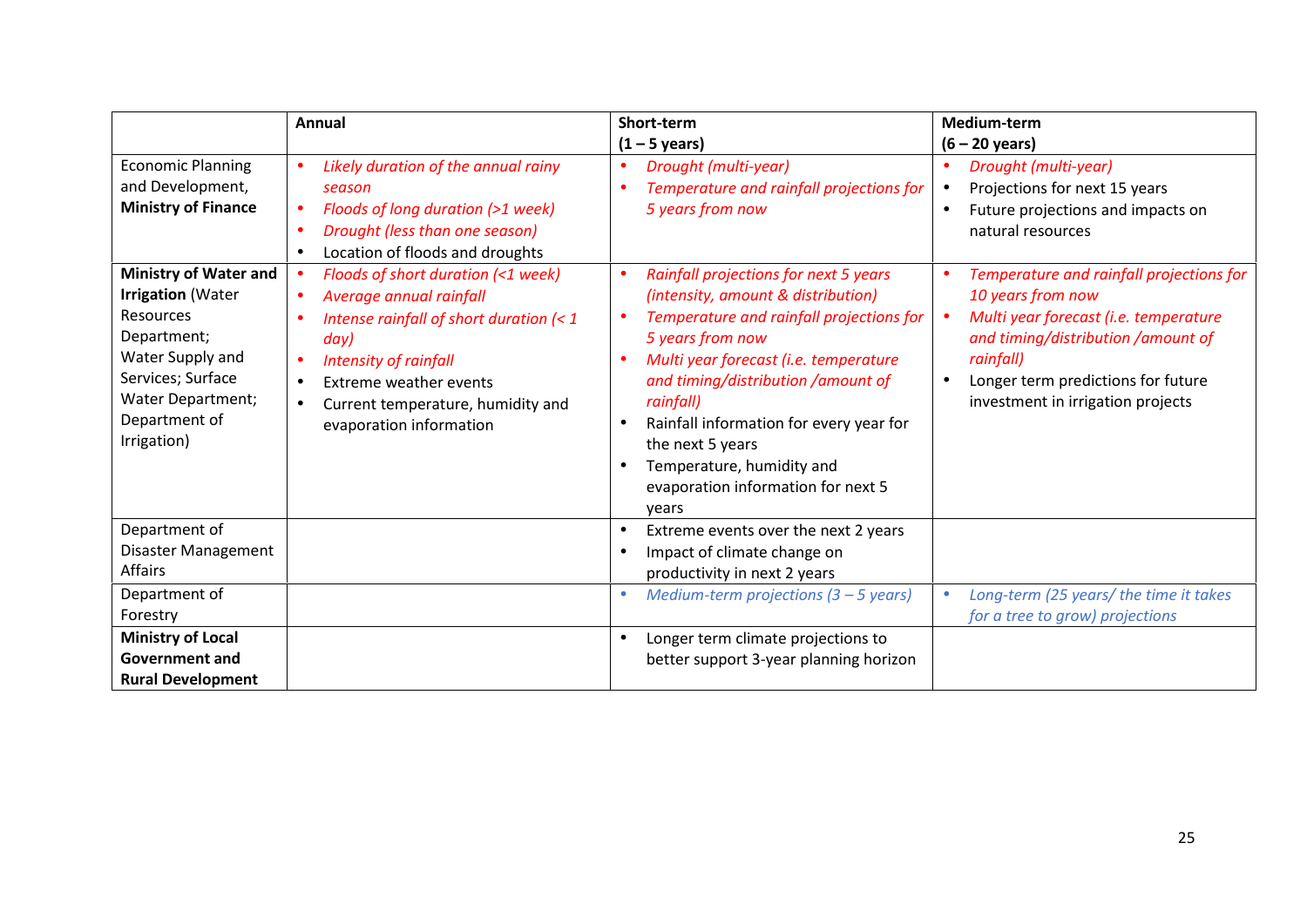|                                                                          | Annual                                                                                                                                                                           | Short-term                                                                                                                                              | Medium-term                                                                                                                                                                                                                                                                  |
|--------------------------------------------------------------------------|----------------------------------------------------------------------------------------------------------------------------------------------------------------------------------|---------------------------------------------------------------------------------------------------------------------------------------------------------|------------------------------------------------------------------------------------------------------------------------------------------------------------------------------------------------------------------------------------------------------------------------------|
|                                                                          |                                                                                                                                                                                  | $(1 - 5 \text{ years})$                                                                                                                                 | $(6 - 20$ years)                                                                                                                                                                                                                                                             |
| <b>Ministry of the Elderly</b><br>and People with<br><b>Disabilities</b> | Sudden and extreme weather events                                                                                                                                                | Weather patterns/ trends to enable<br>advance planning                                                                                                  | Weather patterns/ trends to enable<br>$\bullet$<br>advance planning<br>Heat range/temperature is important<br>$\bullet$<br>for people with albinism and sight<br>problems - as they need to be provided<br>with particular lotions and sunglasses.<br>(5-10 year timeframe). |
| Renewable energy                                                         | <b>Number of sunny days</b><br>Wind and sunshine duration, intensity<br>of sunshine<br>Number of extremely hot nights<br>Strong winds and/or hail<br>Number of hot and cold days | Multi-year forecast (i.e. temperature<br>$\bullet$<br>and timing/distribution/amount of<br>rainfall)                                                    | Multi-year forecast (i.e. temperature<br>$\bullet$<br>and timing/distribution/amount of<br>rainfall)                                                                                                                                                                         |
| <b>Health</b>                                                            | Seasonal rainfall forecast<br>Potential for dry periods within the<br>rainy season<br>Number of extremely hot days                                                               | Multi-year forecast (i.e. temperature<br>and timing/distribution/amount of<br>rainfall)<br>Temperature and rainfall projections for<br>5 years from now | Multi-year forecast (i.e. temperature<br>and timing/distribution/amount of<br>rainfall)                                                                                                                                                                                      |
| <b>Waste</b>                                                             | Intense rainfall of long duration (>1<br>day)<br><b>Flash Floods</b><br><b>Humidity &amp; wind direction</b>                                                                     |                                                                                                                                                         |                                                                                                                                                                                                                                                                              |
| Education                                                                | Number of extremely hot days<br>Number of extremely hot days<br>Strong winds and/or hail                                                                                         |                                                                                                                                                         |                                                                                                                                                                                                                                                                              |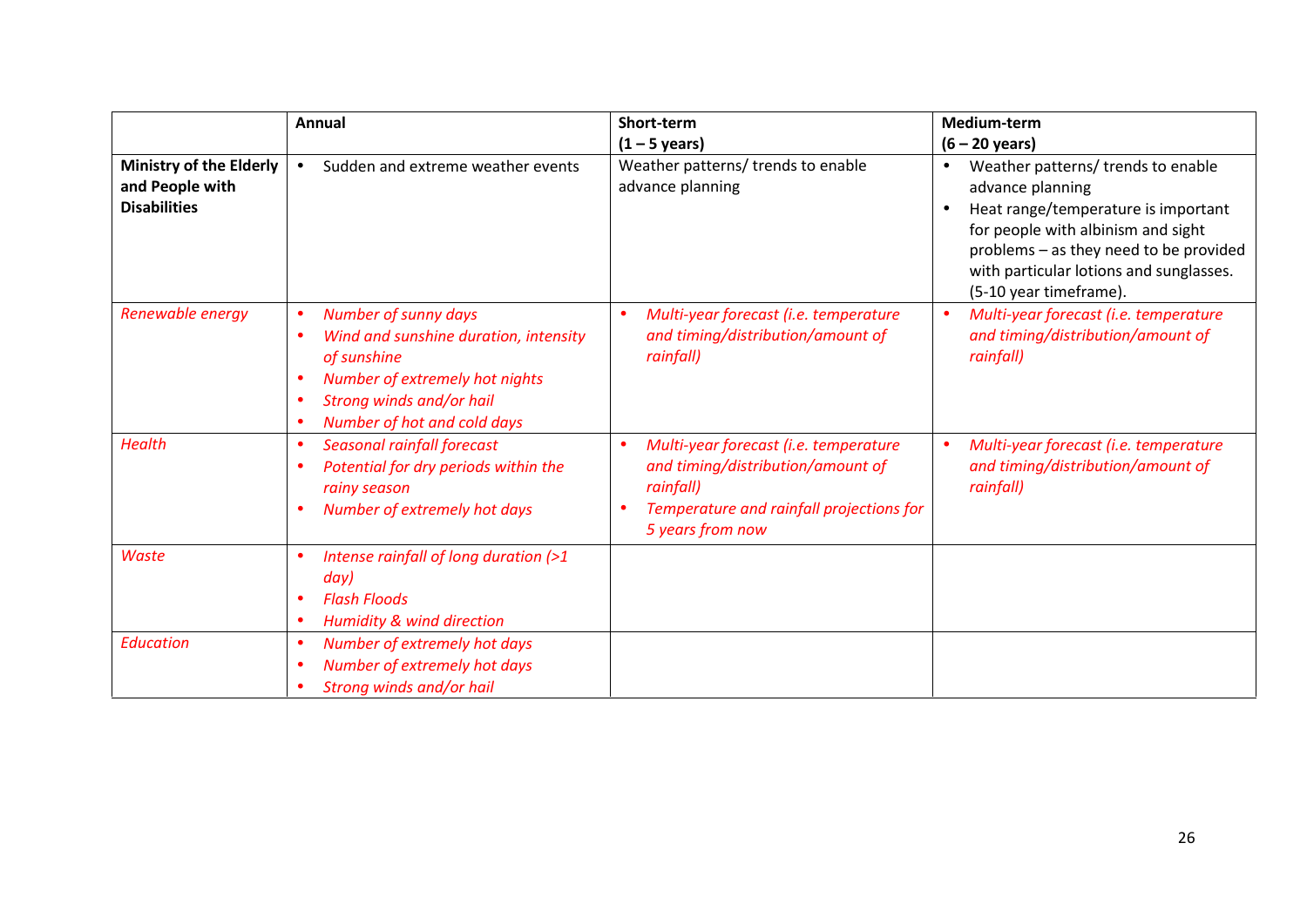

**UNIVERSITY OF LEEDS** 

The following discussion highlights the weather and climate information needs, across three different timescales, identified by the departments and ministries most concerned with the three sectors upon which this research focusses: food security; disaster risk reduction and social protection.

KULIMA

#### **3.3.1. Sub-annual weather and climate information**

There is a lot of commonality between the three sectors of the types of weather and climate information that are needed on an annual basis (and a repeated annual basis). While average annual rainfall was identified as being important, much more significant for all the sectors was the nature of that rainfall – what was the likely duration of the annual rainy season and what was the potential for dry period within the rainy season? In the same vein, the MoAFS stated that it would be very useful to have more frequent information within the rainy season (for example, a 2-3 week forecast). Immediate information on extreme events – especially floods and droughts but also strong winds and hail – was regarded as being very useful, as was the location of these extremes. The Department of Environmental Affairs specifically stated that national level maps (downscaled from global models) of, for instance, floods, were vital.

Annual rainfall totals at high resolution each year for the next five years could be used by the MoIWD to conduct hydrological modelling at a sub-basin scale. For existing integrated hydrological models, the future rainfall variable (three days in advance) is required but this is not currently being generated by DCCMS. Annual totals could enable projections of quantity of surface water and groundwater. Population trends and land use (cover and change) could also be factored in to investigate how water demands may change under climate change.

Both the MoIWD and the MoAFS identified current temperature information as being important but only the former also needed current humidity and evaporation information. The MoIWD proposed that the most helpful weather and climate information depends on each catchment, for example, in the north, floods are expected every three years, whereas the Lower Shire floods every year and Lake Malawi floods every 10 years. However, they also recognised that climate change may alter these patterns; thus highlighting how climate changes will influence flooding as an additional information need.

#### **3.3.2. Short-term (1-5 years) weather and climate information**

Summarising the short-term needs of all the departments and ministries involved in the research was the MoAFS who stated that they needed climate data that was longer than a seasonal forecast. DoDMA raised the need for information of extreme events and the impact of climate change on productivity over the next two years while the Ministry of Local Government and Rural Development argued that they needed longer term climate projections to better support their three-year planning horizons. Other relevant departments and ministries asked for multi-year (up to five years in advance) forecasts for a variety of parameters (e.g. temperature; intensity, amount and distribution of rainfall; drought). In keeping with its mandate, the MoIWD was alone in identifying temperature, humidity and evaporation information for the next five years as being significant; "*five year projections would be useful to ensure that the designs and infrastructure remain relevant*" (Department of Irrigation, Interviewee, May 2014).

The packaging of this short-term weather and climate information was recognised as being an important issue. The Environmental Affairs Department wanted the five year information to be in the form of scenarios so as to support the planning of adaptation options while the MoEPWD also raised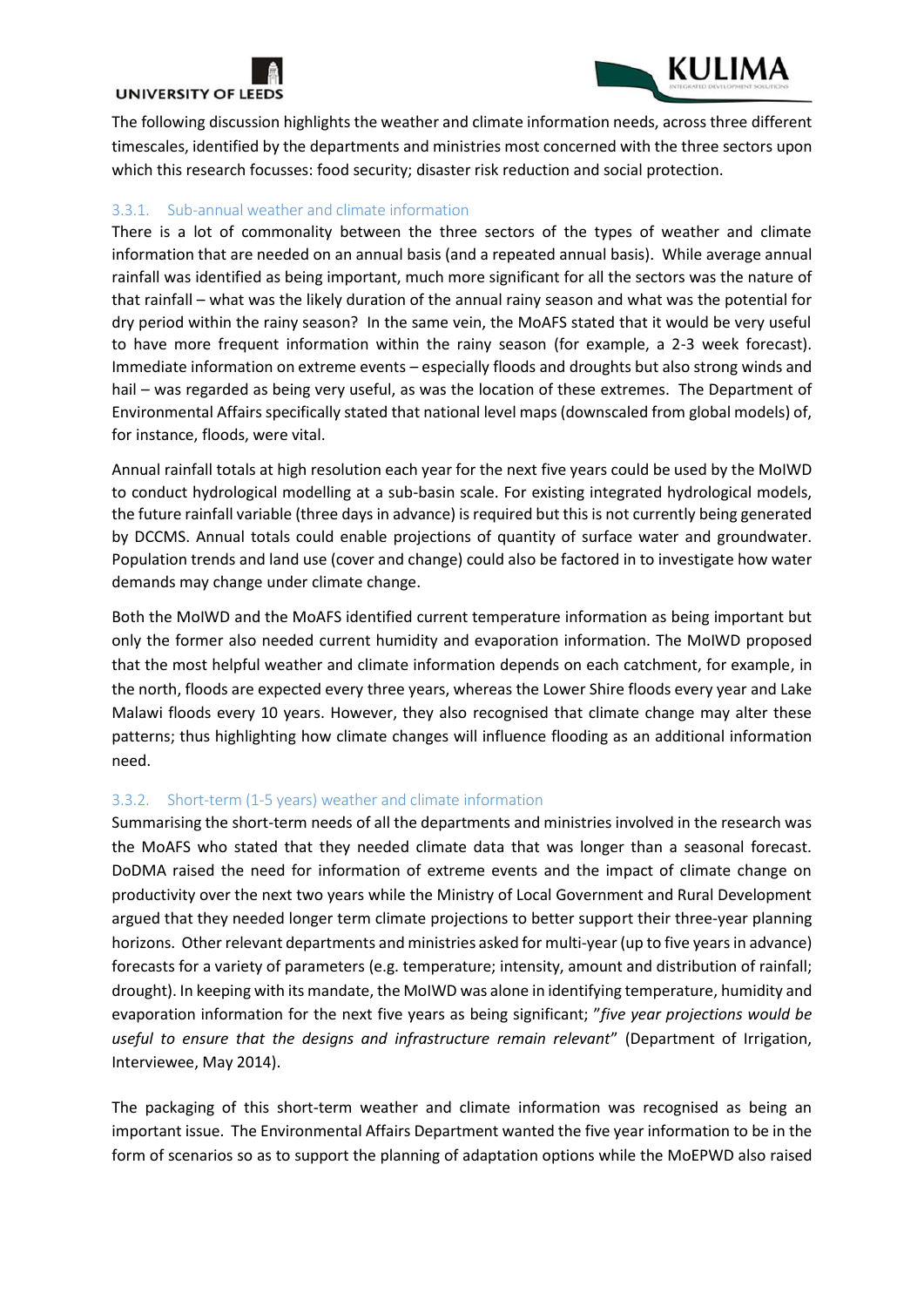the point that scenarios would enable future planning. The MoIWD need is for a tool to facilitate decision-making and identify areas where future investments are needed.

#### **3.3.3. Medium-term (6-20 years) weather and climate information**

All of the departments and ministries identified as being relevant to the research recognised that the short-term information that they identified above was also useful on the medium (6-20 years) timescale – e.g. temperature and rainfall projections for 10 years from now. The Department of Economic Planning and Development in the Ministry of Finance requested climate projections for 15 years from now in order to fit in with their longer term planning cycle. The DAES stated that information on a 5-10 year timescale would enable better planning for the agricultural sector, for example to identify crop types on which they should focus to ensure production (both for commercial and subsistence purposes). DoDMA believe that medium-term climate scenarios would also support the development of Malawi's NAP. The MoIWD want medium term projections in order to better plan future irrigation investments and the MoEPWD stated that future heat/ temperature range over the next 5-10 years is important as people with albinism and/ or sight problems may need to be provided with special lotions and/ or sunglasses. In addition to this, the MoEPWD identified that information about the frequency of extreme events would also be helpful.

#### **3.3.4. Discussion points raised around future potential use of weather and climate information**

The difference in the above table (Table 1) between the weather and climate information needs in italicised red and those in normal font black, is a clear indication of the fact that while participants were able to identify a "wishlist" of future climate and weather needs in the role play activity when they were all pretending to be urban planners, they were not able to translate this into real life. This may be because the normal timeframe for planning in various government departments and ministries is relatively short (between 3-5 years) and government personnel are not used to thinking further than these time horizons. The limited climate data or information for longer than seasonal timescales and the fact that it is regarded as unreliable is another important reason why government personnel do not readily consider how useful short-  $(1 - 5$  years) and medium-  $(6 - 20$  years) term weather and climate information could be.

The lack of access to the most advanced climate projections up until now also means that the users of this weather and climate information are "stuck" on the idea that future circumstances can be predicted on past patterns which, under climate change, may not be the case. For instance, when presented with a seasonal short-term/ annual planning decision, all the groups in the role play activity chose a multi-year type of information (e.g. multi-year drought forecast or multi-year rainfall and temperature forecast). When asked why they had done this the groups argued that it is important to know what has happened in the past in order to "future-proof". While this argument does indicate a lack of understanding of what a multi-year forecast is (i.e. that it is a projection of future weather and climate and not a historical weather and climate pattern), more importantly, it shows a blinkered view of (a) what information can be generated and (b) the accuracy and efficacy of past trends in predicting future weather and climate.

#### **3.3.5. Opportunities for integrating future short- to medium-term climate information**

Climate information is needed to improve both the science and the communication of the science and in this regard we circulated a national synthesis of downscaled regional climate scenarios to all interviewees as the first output from this FCFA pilot project (Vincent *et al*., 2014a).

Findings in this study confirm that the coordination structures for weather and climate information do exist, and certainly seem to function at national level between DCCMS and other line ministries.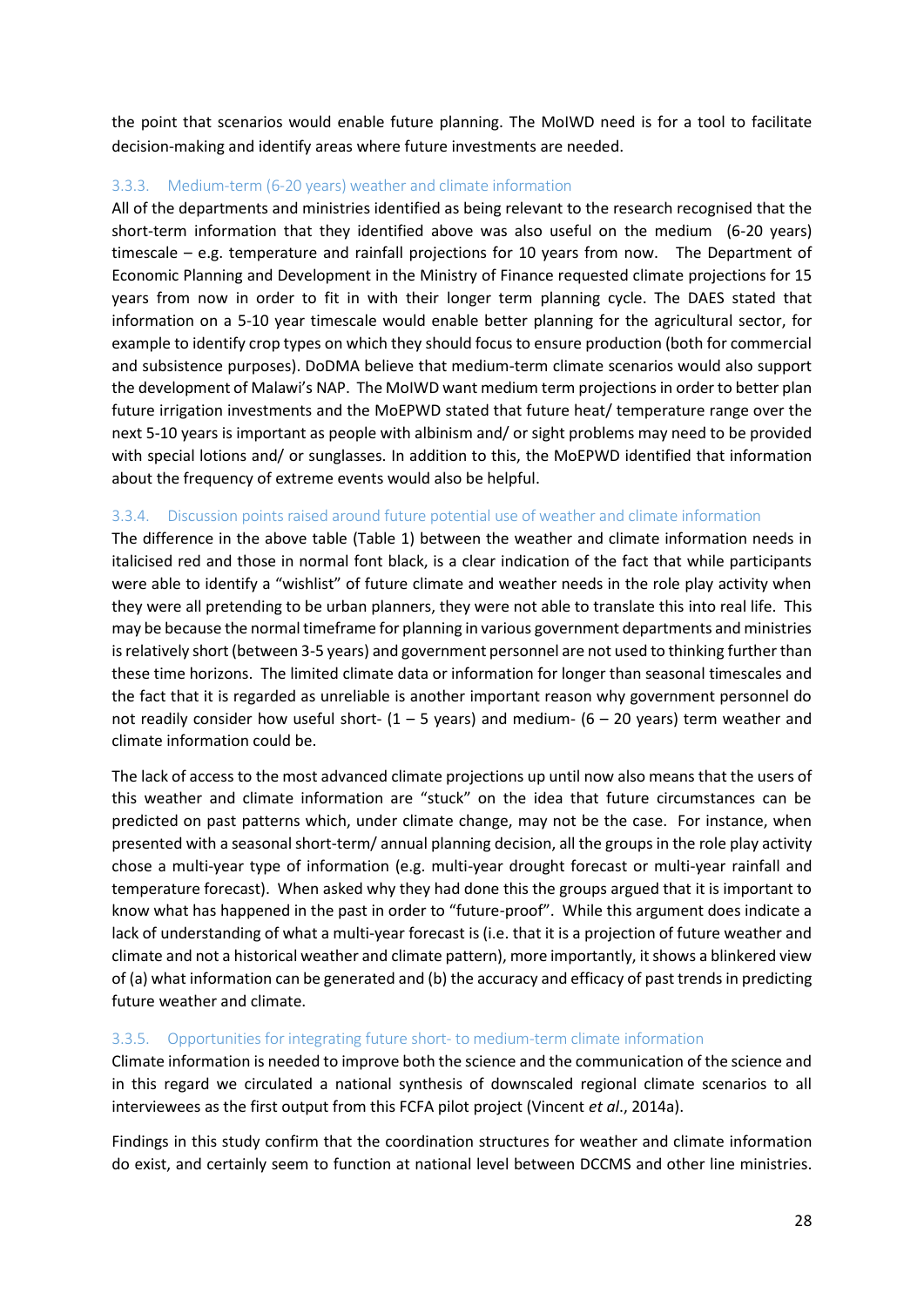There is also evidence of collaboration between ministries in how information is used to contribute to food security, for example between MoIWD and MoAFS. Additionally, DoDMA is developing a Disaster Reduction Communication Strategy. Part of this process involves a Task Force investigating different options for how climate information can be received and integrated into disaster planning. This presents a key opportunity for medium-long-term climate information to feed into decision making.

During consultations, several interviewees highlighted the need for understanding what climate change is and the risks it poses to Malawi, as without that, decision-makers cannot even consider including it. This highlights the need for additional capacity building and training on climate change and its potential impacts. Various departments raised the limited capacity to understand weather and climate information. Therefore, to effectively integrate short- to medium--term information into planning, government departments will need additional knowledge on how to use projections and how to deal with information on a timescale longer than a seasonal basis, which takes into account the changing trends. As one interviewee noted, *"it's not enough to have the information but [we need] to understand how to use it"* (MoAFS Interviewee, May 2014). Short- to medium-term projections were identified by workshop participants as potentially overcoming issues of uncertainty associated with forecasts on shorter timescales. However, the ability of workshop participants to deal with inherent uncertainty in any future projections in the "Paying for predictions" game suggests that the uncertainty here is more around interpretation and confidence in selecting the most appropriate projection or scenario. Another interviewee from MoAFS confirmed, *"To use this medium-term data will also need understanding of predicting .... where understanding uncertainty is important"* (MoAFS Interviewee, May 2014).

More weather and climate information and updates would be useful but it is important that the information is not generalised over all agricultural zones, once again demonstrating the need for higher resolution data. One suggestion is to provide information at the Extension Planning Area (EPA) level. To give an idea of that spatial scale, there are currently 187 EPAs in the country so, given an total land area of c118,500km<sup>2</sup> in Malawi, this means average EPA size is 633km<sup>2</sup>. Providing information at this level of resolution is likely not beyond current scientific capacity.

Interviewees from civil society also noted that DCCMS are open and willing to freely share the climate information that they do have. Radio is also widely used to communicate the climate information that is available. Non-governmental organisations and donors also noted the potential to use short- and medium-term climate information. In terms of specific projects of relevance, DFID have been piloting micro-weather insurance with MoAFS. Data from weather stations across Malawi has been used to trigger publicly supported index-linked weather insurance under a number of pilot schemes (Osgood *et al.*, 2007, 2008). However, medium-term climate information could better inform models for insurance and define the trigger points for food insecurity. This highlights a potential need for the type of information FCFA is planning to produce, which could have additional food security benefits and also better inform disaster risk management.

Despite the existing coordination and communication structures, a number of obstacles to effective linking with decision-makers and policy planning remain. Findings suggests that a range of perverse incentives and political obstacles to the effective use of weather and climate information also exist, for example in the case of flooding, knowing about future flooding is not really useful if people do not want to move away permanently as then they will not be eligible for relief benefits. These issues fell beyond the scope of this study, but such issues warrant further investigation and attention.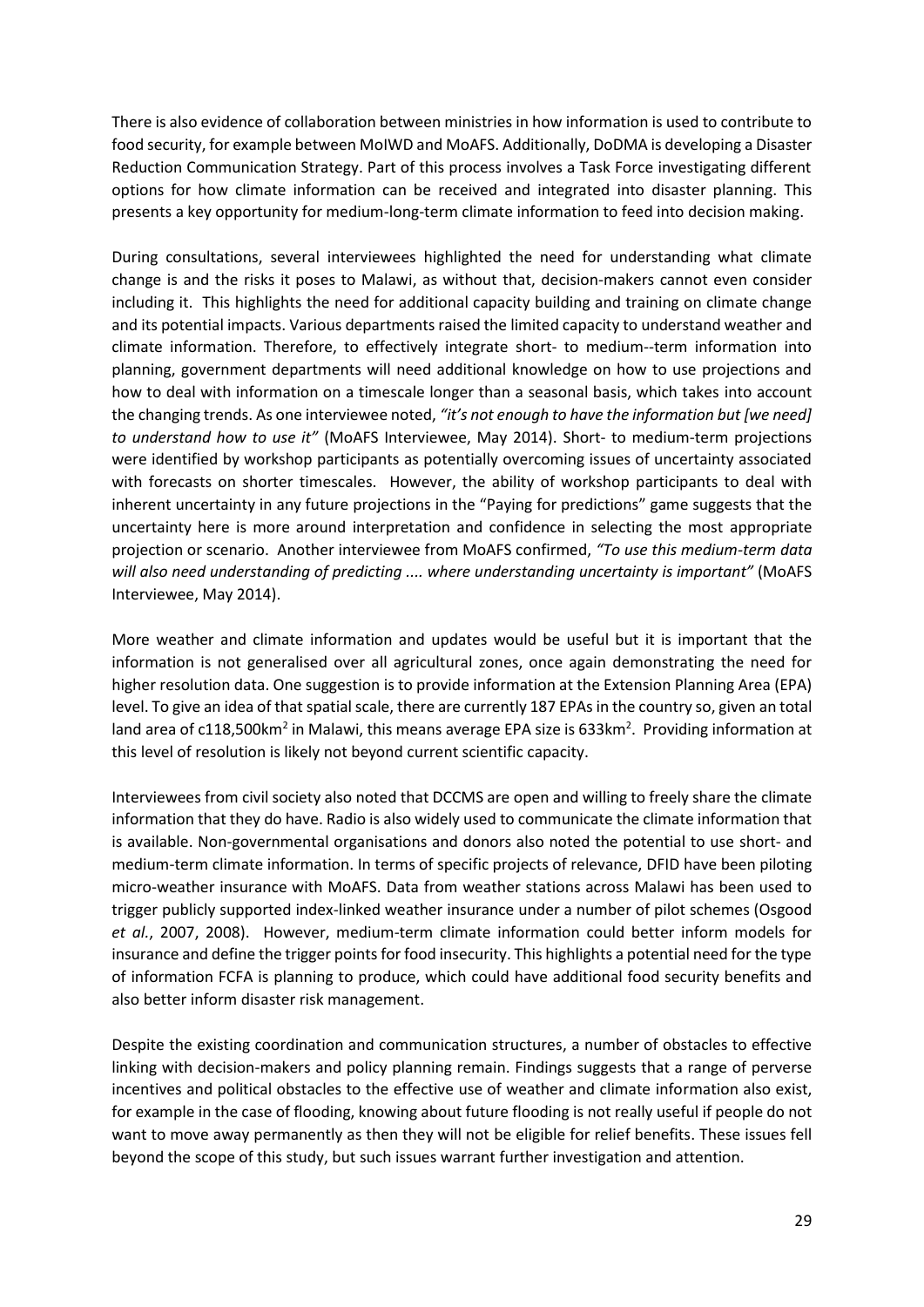### **3.4. Current landscape of weather and climate information generation in Malawi and how it fits in with other initiatives**

#### **3.4.1. Government commitment to climate change in Malawi**

As well as being expressly mentioned within Vision 2020 and as one of the nine key priority areas in MGDSII, Malawi has made significant political commitment to addressing climate change in recent years. The previous government created the MECCM in 2012, comprising the Department of Environmental Affairs, Department of Forestry, and Department of Climate Change and Meteorological Services<sup>6</sup>. This new ministry took over Malawi's National Climate Change Programme from the-then Ministry of Finance and Development Planning. Following on from a number of preparatory studies around sectoral opportunities and the associated training and capacity building to effect these (e.g. Ministry of Finance and Development Planning, 2011 a; b; c), the National Climate Change Response Policy has been developed by the Climate Change Technical Committee under the direction of the National Steering Committee on Climate Change – a political body that reports directly to the Parliamentary Working Group on Agriculture and Natural Resources and the Cabinet Committee on Environment and Natural Resources (see Figure 3) (Government of Malawi, in draft). At the same time, a National Climate Change and Environment Communication Strategy (2012-16) has been developed in order to raise public awareness (Ministry of Environment and Climate Change Management, 2012).

The National Climate Change Programme has five anticipated outputs for 2014:

- 1. climate change mainstreamed in policies, development plans and programmes at national level and implemented in 15 disaster-prone districts
- 2. data and knowledge on the impacts of climate change collected and made accessible to decision-makers in government, private sector and civil society
- 3. coordination mechanisms and implementation arrangements for climate change established and used at national level and in disaster-prone districts
- 4. implementation modalities and financial mechanisms for the National Climate Change Investment Plan established and operationalised at national and local level
- 5. project management and operational support.

A Climate Change Investment Plan and a strategy for the implementation of the policy have also been under discussion. It is also worth noting that disaster risk reduction featured prominently in the 2014 national election, with some campaigning among potential parliamentarians to champion the issue (see Appendix E).

<sup>&</sup>lt;sup>6</sup> After the change of government in May 2014, this ministry and its component departments became part of the Ministry of Natural Resources, Energy and Mining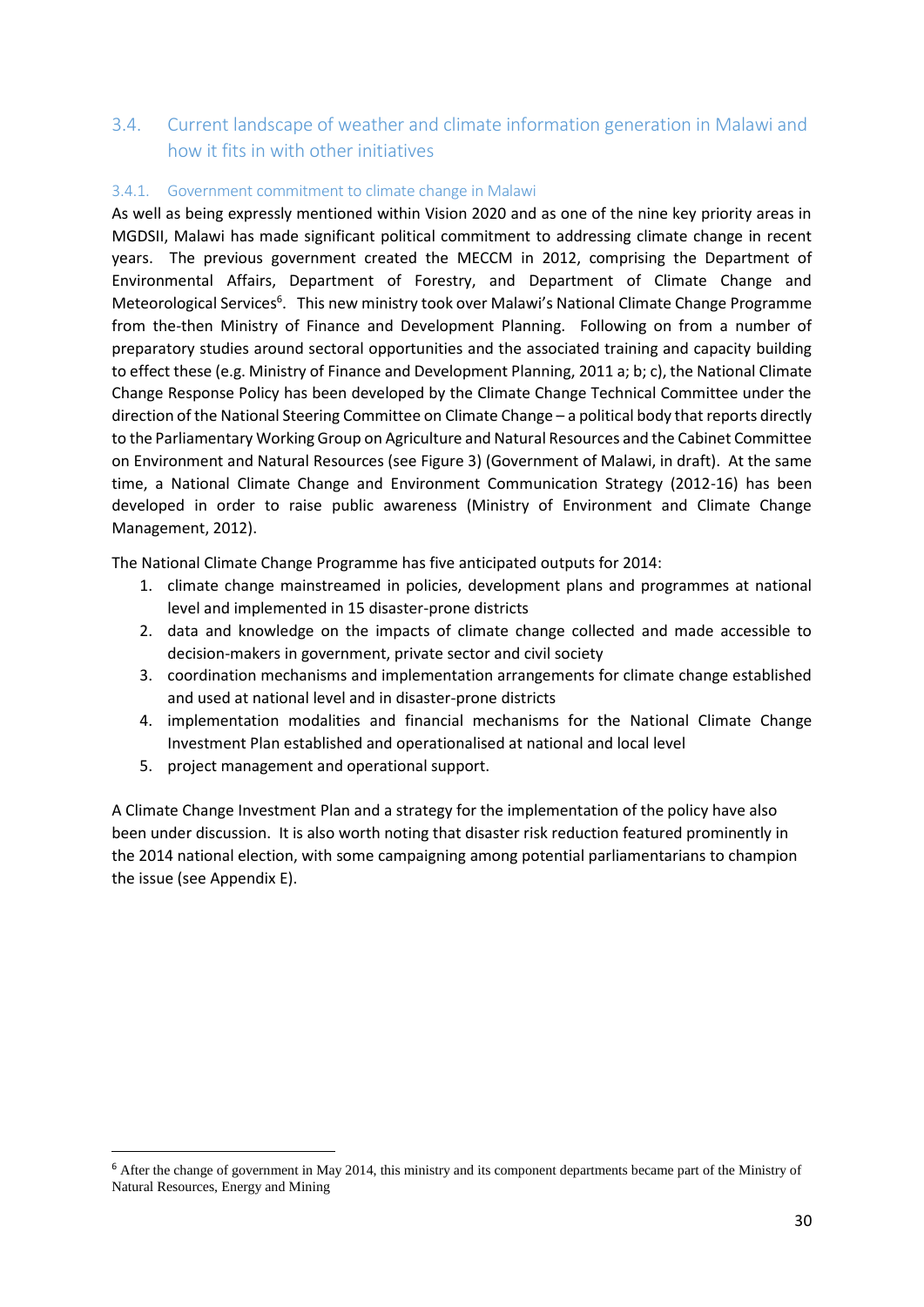

**Figure 3. Institutional structure for management of climate change in Malawi (the National Climate Change Programme).**

#### **3.4.2. Malawi and international climate change commitments**

Malawi is a Party to the UNFCCC, having signed the convention in June 1992; ratified it in April 1994; and become a Party to it in July 1994. The Initial National Communication was produced in 2003 (Government of Malawi, 2002), the National Adaptation Programmes of Action (NAPA) in 2006 (Ministry of Mines, Natural Resources and the Environment, 2006), and the Second National Communication in 2011 (Ministry of Mines, Natural Resources, and the Environment, 2011).

With the NAPAs now becoming aged, and with many countries (including Malawi) having successfully implemented the majority of priority projects identified therein with the support of the Least Developed Country Fund (LDCF), attention is now turning towards the production of the NAPs. This process was established under the Cancun Adaptation Framework and is intended to allow both developing and developed countries to formulate medium- and long-term adaptation needs and develop strategies to address those needs.

Malawi has begun its NAP process, identifying the critical participants from across government and other partners who should participate in the core team. This core team met for the first time in July 2014 and will report to the Climate Change Technical Committee. Under the core team there will be sectoral teams for the already-identified priority sectors, namely agriculture (crops, livestock and fisheries), water resources, transport, infrastructure and physical planning, population and human settlements, human health, disaster risk management, forestry, wildlife, and gender. The core team will be in charge of spearheading the multi-stakeholder consultation process, as well as directing the technical process of NAP production. It is anticipated that the NAP process will involve the generation of climate scenarios for adaptation in the key sectors, a standardised process for vulnerability mapping (building on existing vulnerability assessments that have taken place in Malawi) and measurement of the effectiveness of adaptation initiatives. Having in-depth understanding of the current use of weather and climate information among decision-makers in Malawi can inform this process by highlighting where needs exist and how they can inform the future adaptation scenarios.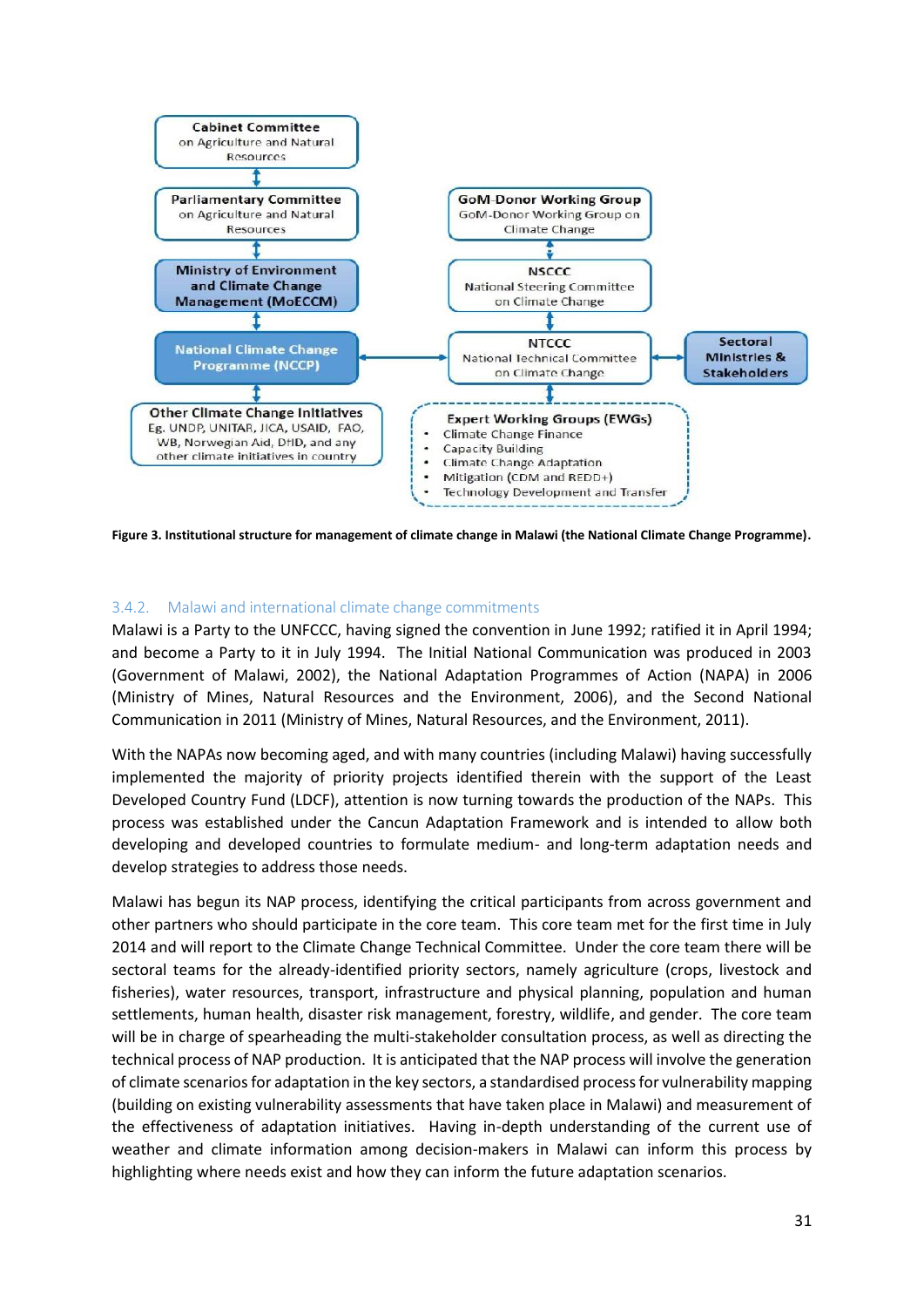#### **3.4.3. Linking Future Climate for Africa (FCFA) to Global Framework for Climate Services (GFCS)**

Consultations revealed that, concurrently with the development of this pilot case study, Malawi was chosen to participate in a two-year programme funded by the Government of Norway. The GFCS programme is being coordinated by the DCCMS and also other stakeholders. Similar to the pilot case study and longer-term FCFA programme, GCFS recognises the risks of climate change for Africa and the importance of improving the quality and quantity of climate services in order to enable more effective climate risk management through improved use of that information.

GCFS is being implemented in Tanzania and Malawi. In Malawi the key partners are the DCCMS, LUANAR, Malawi Red Cross Society (MRCS), World Food Programme (WFP) Malawi, World Health Organization (WHO) Malawi, and the Ministry of Health**.** In particular, the intention is to significantly strengthen capacity of end-users to demand, and to access and benefit from co-produced climate services relevant for food security, nutrition, health and disaster risk reduction.

In terms of plans for the programme and the timeframe of activities, the initial planning workshop was held in Arusha, Tanzania, in February 2013. This was followed by a national stakeholder inception workshop in Malawi in February 2014. In Malawi a Project Delivery Team (PDT) was formed comprising of one member from each of the local partners. The PDT has devised a consolidated work plan which was presented at a consultative workshop in June 2014. The size of the project and number of partners means that progress is slower than for a smaller project such as the pilot case study. Each organisation has investigated how it can incorporate analysis of the needs for climate services, and how they can be integrated into existing activities.

Of particular interest to the longer-term FCFA programme is the supporting services planned by Lilongwe University of Agriculture and Natural Resources (LUANAR), and the activities within DCCMS. LUANAR will be undertaking a document analysis of all available frameworks relevant to the programme, including the results of this pilot case study; mapping relevant institutions in Malawi engaged in delivery of climate services and links with national adaptation processes; studying DCCMS procedures when issuing forecasts and advisory in conjunction with relevant institutions; and assessing use of indigenous knowledge in climate forecasting and adaptation. DCCMS will be training staff on best available seasonal forecast downscaling tools, including product development; undertaking capacity development on statistical methods for tailored analysis, interpretation and communication of climate uncertainty, co-production with users and provision of tailored climate services. The findings of this pilot case study can also inform these processes.

#### **3.4.4. Complementarity of the projects**

The key issues that the two projects are contributing to is the climate scenario awareness-raising (capacity building) of key stakeholders at national level. They are both working on climate change information service related areas. More synergies are being seen in research, data collection and management. The findings on partner assessment by FCFA will support the GCFS project is identifying areas that require capacity enhancement. Most of the work plans and interventions in the GCFS can also be adopted by the FCFA for development of a proposal that can address the gaps under the GCFS; in particular focusing on further direct support to government structures, since GCFS is working through its member UN organisations.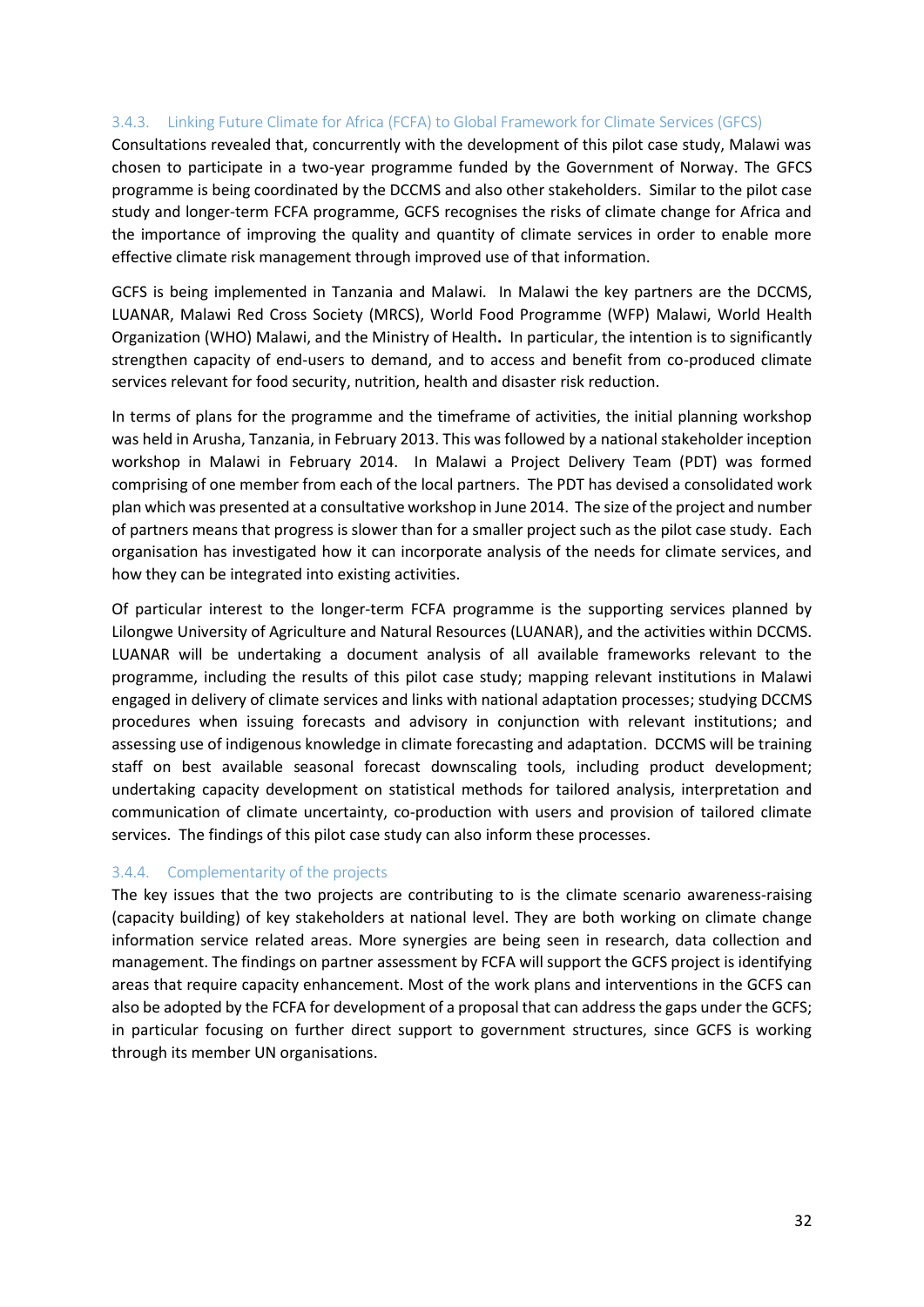## **4. Limitations of the Methodology**

A consultative methodology enables active participation and buy-in of stakeholders, and was chosen as the basis for this study, given the potential for stakeholders to learn from findings and improve their use of weather and climate information based on an improved understanding of what currently exists. The semi-structured interviews with identified stakeholders were very helpful for understanding decision-making processes in ministries and departments relevant to the three cross cutting sectors, and to elicit the actual use of weather and climate information. However, challenges arose in the use of a national stakeholder workshop. A workshop was chosen for the benefits it provides, of enabling discussion and highlighting the similarities and differences between different participants based on their contributions – together with the potential additional output of improved awareness on which participants can act. However, there are increasingly flaws with reliance on workshops, and we experienced many of them in this project (see also Vincent *et al.*, 2014b).

With so many research institutions and development partners working in developing countries, and the popularity of workshops in research and practice, a real "workshop culture" has emerged. Government and non-government actors are receiving more and more invitations to workshops and, as a result, are spending less time in their offices and more time in conference venues and hotel meeting rooms.

Ever-tightening government budgets mean that government officers do not always receive fuel allowances to attend meetings. To compensate for this, many donors and NGOs are having to provide transport allowances to compensate government officers for their participation. However, it is becoming increasingly difficult to secure participation of government officers to meetings taking place in town, especially when they know that the meeting has not budgeted for fuel refunds. A government officer can attend more than three stakeholder meetings every week and has to budget from their salary (which is often significantly less than those of the donors and NGOs that convene the meetings). This results in poor attendance of government officers in workshops which have not indicated a reimbursement of fuel costs, and most workshop organisers struggle to get good participation in meetings happening locally in the city. To enhance participation, some workshop organisers have had no choice but to organise some kind of incentive/allowance for government participants.

The combination of workshop fatigue and payment of such incentives/allowances runs the risk of participants being motivated to attend for the wrong reasons, and also makes it difficult to get people in the room who would most benefit from, and be able to contribute to, the discussions. Despite following the invitation protocol and repeated follow up of RSVPs and commitments to attend, on the morning of the workshop, none of the participants arrived at the agreed start time. Follow up phone calls were made from which some registered participants had indicated that they were on their way. In total 28 people were invited from the seven departments/ministries. Although each of the departments/ministries had confirmed their attendance by the day prior to the workshop, on day one ten people attended, including the regional climate scientist and CDKN representative. Various Malawians had warned that attendance on the first day did not mean participants would return on the second (half) day. The agenda had been designed to enable role playing on day one, with the opportunity to reflect on how the emerging experience compared and contrasted with the day-to-day roles of decision-makers, such that their potential use of weather and climate information, and requests for new scientific information, were to be elicited on the second day. However, in light of the logistical concerns, the agenda was shifted forwards so that the substantive discussions also took place on day one. This was a good decision, because only three people arrived on day two: one of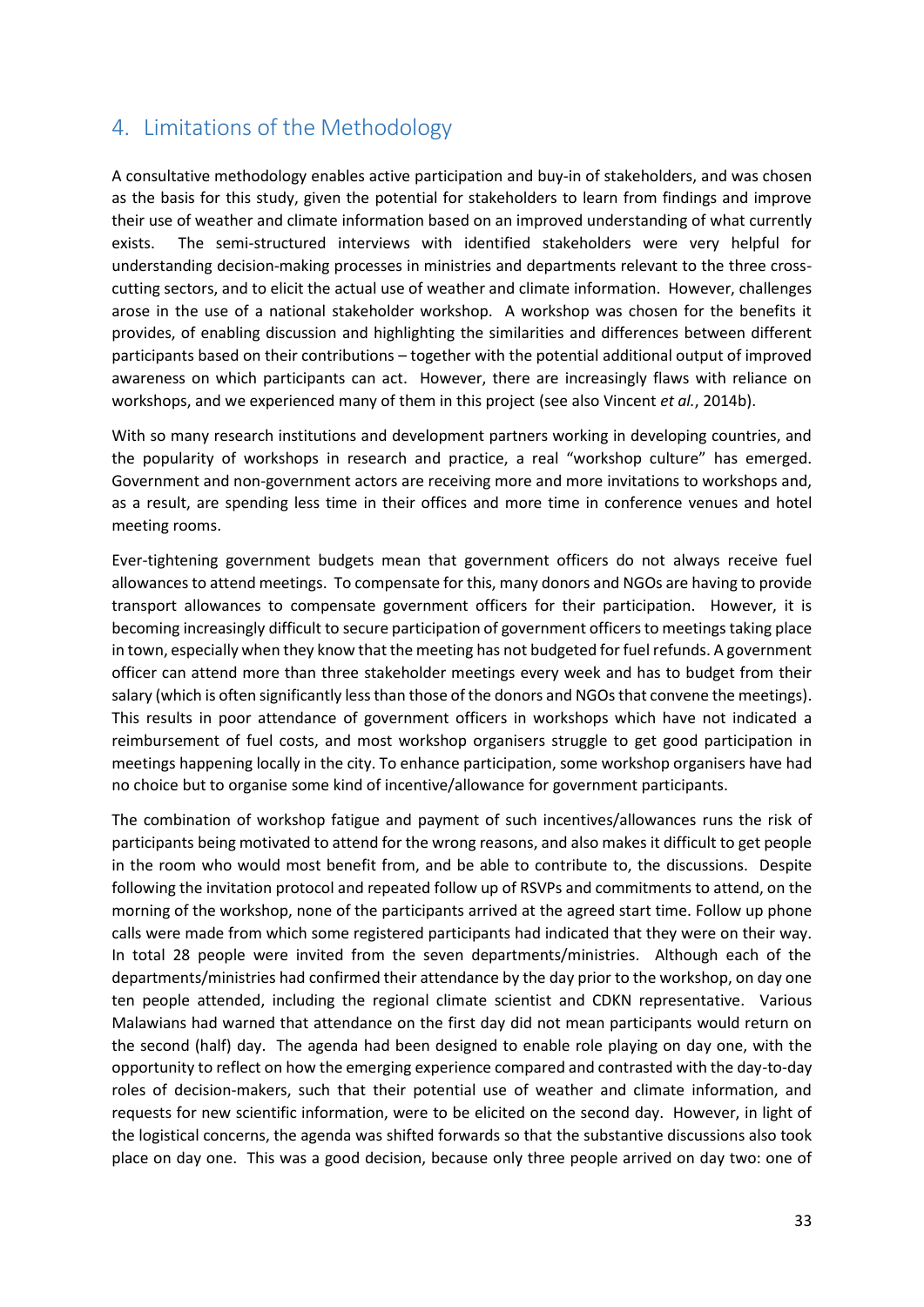them was an hour after the proposed starting time; the other two arrived 2.5 hours after the proposed starting time. We were therefore forced to cancel the second day.

In terms of methodology, reliance on national stakeholder workshops is thus an increasingly risky strategy in Malawi. Instead, small focus group-style meetings within ministries and departments and/or participation through existing fora (such as the Climate Change Technical Committee) are proposed as more productive alternatives which reduce additional stress on government staff and overcome the growing perverse incentives for workshop attendance. However, it is important to note that the particular context determines whether or not workshops are appropriate tools: in Swaziland when one representative from a department is invited, there is often expression of interest to attend multiple staff to benefit from the capacity building opportunities. Workshops there have acted as important collaborative opportunities for government staff in different departments, and have previously been used to lead to positive outcomes (e.g. Stringer *et al*., 2008) and to identify further research priorities (e.g. Whitfield *et al.,* 2014).

## **5. Project Conclusions**

The findings of this FCFA Pilot Case Study show that the longest current timeframe for political decision-making in Malawi is over a 10-20 year time horizon and that this is solely led by the Department of Economic Planning and Development (objective one). As yet, sectoral planning processes currently take place on a shorter time frame of up to five years, and are mainly concerned with the implementation of the Malawi Growth and Development Strategy. There is no evidence of ministries using any climate projections or climate scenarios in their current decision-making, despite the availability of regionally-downscaled projections (objective two). Instead only sub-annual (seasonal and 5-day) forecasts are used.

A number of perceived limitations of existing climate information were raised during the interviews and the workshop. These limitations include scale, accessibility, policy planning cycles and timing, which act to impede the use of climate and weather information in decision-making. Further consideration of such challenges and ways to address them is required for more effective use of medium-long-term climate information.

Objective three of the research included the task of identifying weather and climate information which may not as yet exist but which end-users would find useful. Our findings highlight that there are potential uses for short-term climate information for planning on a 1-5 year timescale which currently does not exist. There is a clear need for spatial information on likely extreme events – especially floods and droughts but also strong winds and hail. Many ministries asked for multi-year (up to five years in advance) forecasts for a variety of parameters (e.g. temperature; intensity, amount and distribution of rainfall; drought). Additionally, all of the departments and ministries recognised that the short-term information that they identified above was also useful on a medium (6-20 years) timescale  $-$  e.g. temperature and rainfall projections for 10 years from now.

Existing coordination structures for weather and climate information exist in Malawi, and function at national level between the DCCMS and other line ministries. However, several interviewees noted the need for a better understanding about what climate change is and the risks it poses. Additionally, various departments reported limited capacity to understand weather and climate information. Additional capacity building and training on climate change, its potential impacts and how to integrate short and medium-term climate information into existing policies and decision-making processes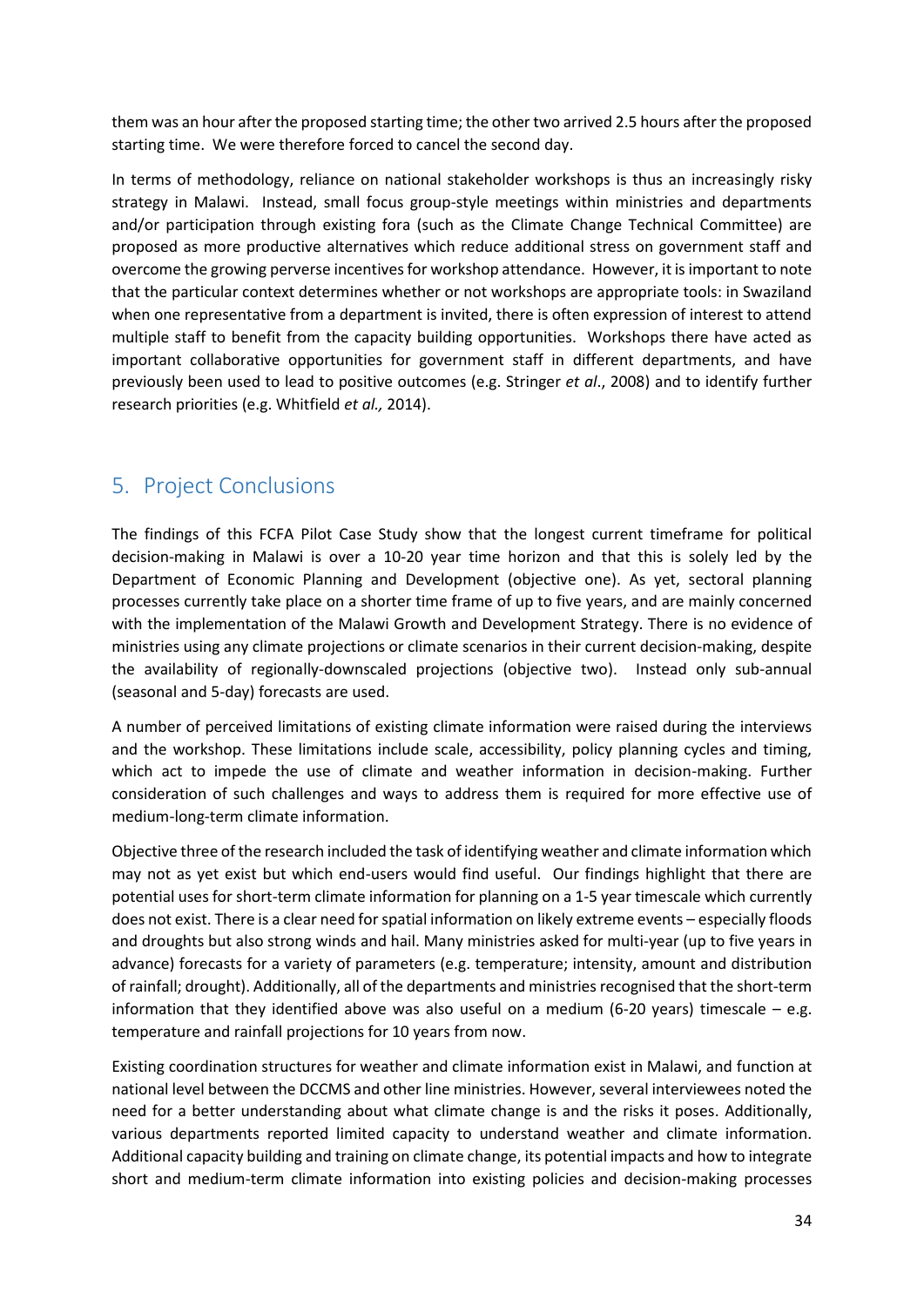remains needed. The long-term GCFS plans to build on previous efforts to improve the quality and quantity of climate services, as well as to plan for improved integration in decision-making, spearheaded by the member UN organisations.

As well as feeding into the GCFS programme, this pilot case study has raised many timely findings for Malawi's current responses to climate change, both in terms of national policy and international commitments (objective four). The new National Climate Change Policy and Investment Plan highlight the importance of improved use of weather and climate information in ensuring that climate change is addressed in different sectors, and so these findings highlight some of the opportunities and barriers. The intended creation of adaptation scenarios within the locally-driven development of the National Adaptation Plan will also benefit from the findings on potential use of weather and climate information. The combination of the policy and institutional framework for addressing climate change issues in Malawi devises a structure in which improved use of weather and climate information is not only recognised as important, but can feasibly be actioned in order to improve medium-term decision making and planning that will be robust in the context of a changing climate.

## **6. References**

Asfaw, S., McCarthy, N., Lipper, L., Arslan, A., Cattaneo, A., Kachulu, M. (2014). Climate variability, adaptation strategies and food security in Malawi. ESA Working Paper No. 14-08. Rome, FAO. http://www.fao.org/3/a-i3906e.pdf

Chinsinga, B., Chasukwa, M., Naess, L.O. (2012). Climate Change and Agricultural Processes in Malawi http://www.future-agricultures.org/research/climate-change/7774-climate-change-policyin-malawi#.U\_9mN010zSU

Chirwa, E. W, Matita, M. (2012). From Subsistence to Smallholder Commercial Farming in Malawi: A Case of NASFAM Commercialisation Initiatives. Future Agricultures Working Paper 037. http://www.future-agricultures.org/publications/research-and-analysis/working-papers

Davis, C. (ed.), 2011: Climate Risk and Vulnerability: A handbook for southern Africa. Pretoria, CSIR. 92p. www.rvatlas.org/SADC

Devereux, S. (2002). State of Disaster: Causes, Consequences, and Policy Lessons from Malawi. ActionAid. Lilongwe, Malawi: Action Aid. http://www.actionaid.org.uk/sites/default/files/doc\_lib/113\_1\_state\_of\_disaster.pdf

DFID (2014) Enhancing Community Resilience and Adaptation to Climate Change in Malawi documentation http://devtracker.DFID.gov.uk/projects/GB-1-201196/documents/

Dyer, J.C., Stringer, L.C., Dougill, A.J. (2012). Jatropha curcas: Sowing local seeds of success in Malawi? In response to Achten et al. (2010). J. of Arid Environments, 79, 107-110. http://dx.doi.org/10.1016/j.jaridenv.2011.12.004

Forbes, D. (2000). Reading texts and writing geography. In Hay, I. (ed.), Qualitative research methods in human geography. Oxford University Press, Oxford.

Gard, L. (2005). Local level adaptation to climate change: discursive strategies in the Norwegian context. J. of Environmental Policy and Planning, 7(1), 61-84.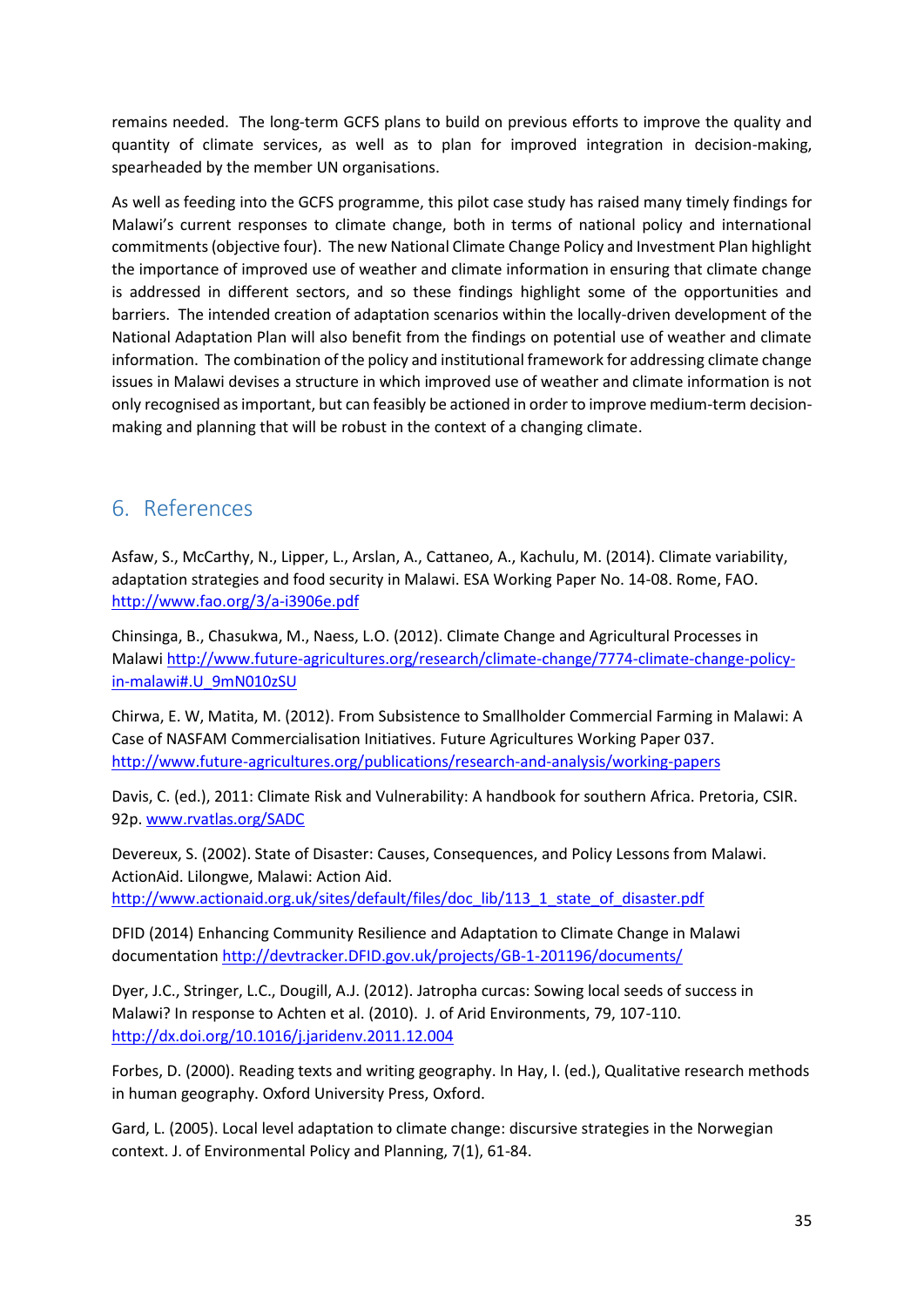Government of Malawi, in draft: National Climate Change Policy, Lilongwe.

Government of Malawi (2002). Initial National Communication under the United Nations Framework Convention on Climate Change, Environmental Affairs Department, Lilongwe.unfccc.int/resource/docs/natc/mwinc1.pdf

IPCC, 2013: Annex I: Atlas of Global and Regional Climate Projections [van Oldenborgh, G.J., M. Collins, J. Arblaster, J.H. Christensen, J. Marotzke, S.B. Power, M. Rummukainen and T. Zhou (eds.)]. In: Climate Change 2013: The Physical Science Basis. Contribution of Working Group I to the Fifth Assessment Report of the Intergovernmental Panel on Climate Change [Stocker, T.F., D. Qin, G.-K. Plattner, M. Tignor, S.K. Allen, J. Boschung, A. Nauels, Y. Xia, V. Bex and P.M. Midgley (eds.)]. Cambridge University Press, Cambridge, United Kingdom and New York, NY, USA.

IPCC (2014). Fifth Assessment Report, Working Group II Impacts and Adaptations. Chapter 22: Africa. http://ipcc-wg2.gov/AR5/images/uploads/WGIIAR5-Chap22\_FGDall.pdf

Jones, L., Ludi, E., Beautement, P., Broener, C., Bachofen, C. (2013). New approaches to promoting flexible forward-looking decision-making: Insights from complexity science, climate change adaptation and "serious gaming. A report for the Africa Climate Change Resilience Alliance, ODI, London. 29p https://weadapt.org/knowledge-base/adaptation-decision-making/new-approaches-to promoting-flexible-and-forward-looking-decision-making

Kulima Integrated Development Solutions (2013). Report of scoping study on the potential to stimulate private sector engagement in building disaster resilience and climate change adaptation in Mozambique. Report submitted to PriceWaterhouseCoopers, 28p.

McSweeney, C., New, M., Lizcano G. (2010). UNDP Climate Change Country Profiles, Malawi. http://www.geog.ox.ac.uk/research/climate/projects/undp-cp/

Mendler de Suarez, J., Suarez, P., Bachofen, C., Fortugno, N., Goentzel, J., Gonçalves, P., Grist, N., Macklin, C., Pfeifer, K., Schweizer, S., Van Aalst, M., Virji, H. (2012). Games for a New Climate: Experiencing the Complexity of Future Risks. Pardee Center Task Force Report. Boston: The Frederick S. Pardee Center for the Study of the Longer-Range Future, Boston University.

Ministry of Environment and Climate Change Management (2012). National Environment and Climate Change Communication Strategy 2012-16, Lilongwe.

Ministry of Finance and Development Planning (2011). Capacity Needs Assessment for Climate Change Management Structures in Malawi, Lilongwe.

Ministry of Finance and Development Planning (2011). Sector Policies Response to Climate Change in Malawi: A Comprehensive Gap Analysis, Lilongwe.

Ministry of Finance and Development Planning (2011). Training Needs Assessment for Climate Change Management Structures in Malawi, Lilongwe.

Ministry of Natural Resources, Energy and Environment (2011). The Second National Communication of the Republic of Malawi to the Conference of the Parties of the UNFCCC, Lilongwe, 382p.

Ministry of Mines, Natural Resources and the Environment (2006). Malawi's National Adaptation Programmes of Action (NAPA) under the United Nations Framework Convention on Climate Change, Lilongwe.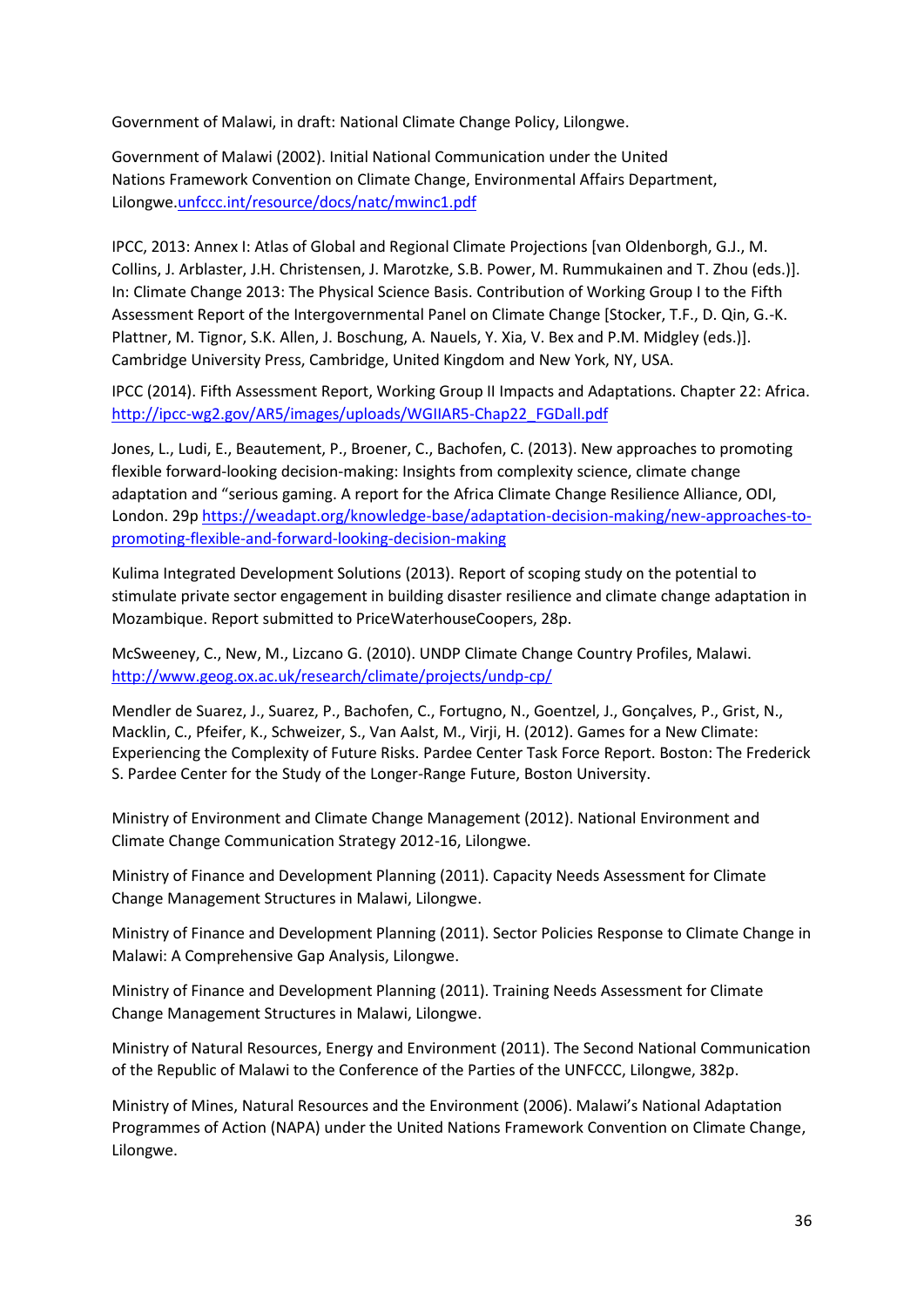Osgood, D.E., McLaurin, M., Carriquiry, M., Mishra, A., Fiondella, F., Hansen, J.W., Peterson, N., Ward, M.N., 2007: Designing Weather Insurance Contracts for Farmers in Malawi, Tanzania and Kenya: Final Report to the Commodity Risk Management Group, ARD, World Bank, IRI, Palisades, New York, 100p.

Osgood, D.E., Suarez, P., Hansen, J., Carriquiry, M., Mishra, A., 2008: Integrating seasonal forecasts and insurance for adaptation among subsistence farmers: The case of Malawi, Policy Research Working Paper 4651, World Bank, Washington DC, 29.

Simelton, E., Quinn, C.H., Batisani, N., Dougill, A.J., Dyer, J.C., Fraser, E.D.G., Mkwambisi, D.D. Sallu, S.M., Stringer, L.C. (2013). Is rainfall really changing? Farmers' perceptions, meteorological data and policy implications. Climate and Development, 5(2), 123-138. http://dx.doi.org/10.1080/17565529.2012.751893

Stringer, L.C., Twyman, C., Gibbs, L.M. (2008). Learning from the South: common challenges and solutions for small-scale farming, GEOGR J, **174**, pp.235-250. http://onlinelibrary.wiley.com/doi/10.1111/j.1475-4959.2008.00298.x/abstract

Stringer, L.C., Dyer, J.C., Reed, M.S., Dougill, A.J., Twyman, C., Mkwambisi, D.D. (2009). Adaptations to climate change, drought and desertification: local insights to enhance policy in southern Africa. Environmental Science and Policy, 12, 748-765. doi:10.1016/j.envsci.2009.04.002

Stringer, L.C., Mkwambisi, D.D., Dougill, A.J., Dyer, J.C. (2010). Adaptation to climate change and desertification: Perspectives from national policy and autonomous practice in Malawi. Climate and Development, 2, 145–160. http://dx.doi:10.3763/cdev.2010.0042

Stringer, L.C., Dougill, A.J., Mkwambisi, D.D., Dyer, J.C., Kalaba, F.K., Mngoli, M. (2012). Challenges and opportunities for carbon management in Malawi and Zambia. Carbon Management, 3(2), 159- 173. http://www.future-science.com/toc/cmt/3/2

Tafirenyika, M. (2013). What went wrong? Lessons from Malawi's food crisis, Africa Renewal online magazine, http://www.un.org/africarenewal/magazine/january-2013/what-went-wrong-lessons malawi%E2%80%99s-food-crisis

UNDP (2014a). Implementing urgent adaptation priorities through strengthened decentralised and national development plans (ADAPT PLAN). UNDP Project Document (LDCF-funded project), 121p. http://undp-alm.org/projects/ldcf2-malawi

UNDP (2014b) Climate proofing local development gains in Machinga and Mangochi districts of Malawi. UNDP Project Document (LDCF-funded project). http://www.undp-alm.org/projects/ldcf malawi

Vincent, K., Cull, T. (2012). Adaptive Social Protection: Making concepts a reality. Guidance notes for practitioners. Adaptive Social Protection programme, Institute of Development Studies, Brighton.

Vincent, K., Dougill, A.J., Mkwambisi, D.D., Cull, T., Stringer, L.C., Chanika, D. (2014a). Analysis of Existing Weather and Climate Information for Malawi. Kulima IDS Report. http://kulima.com/wp content/uploads/2011/03/Analysis-of-existing-weather-and-climate-information-for-Malawi-final with-disclaimer.pdf

Vincent, K., Cull, T., Dixon, J., Dougill, A., Stringer, L. 2014b. Opinion: Have workshops outlived their utility? http://cdkn.org/2014/09/have-workshops-outlived-their-utility/?loclang=en\_gb (accessed 29th September 2014).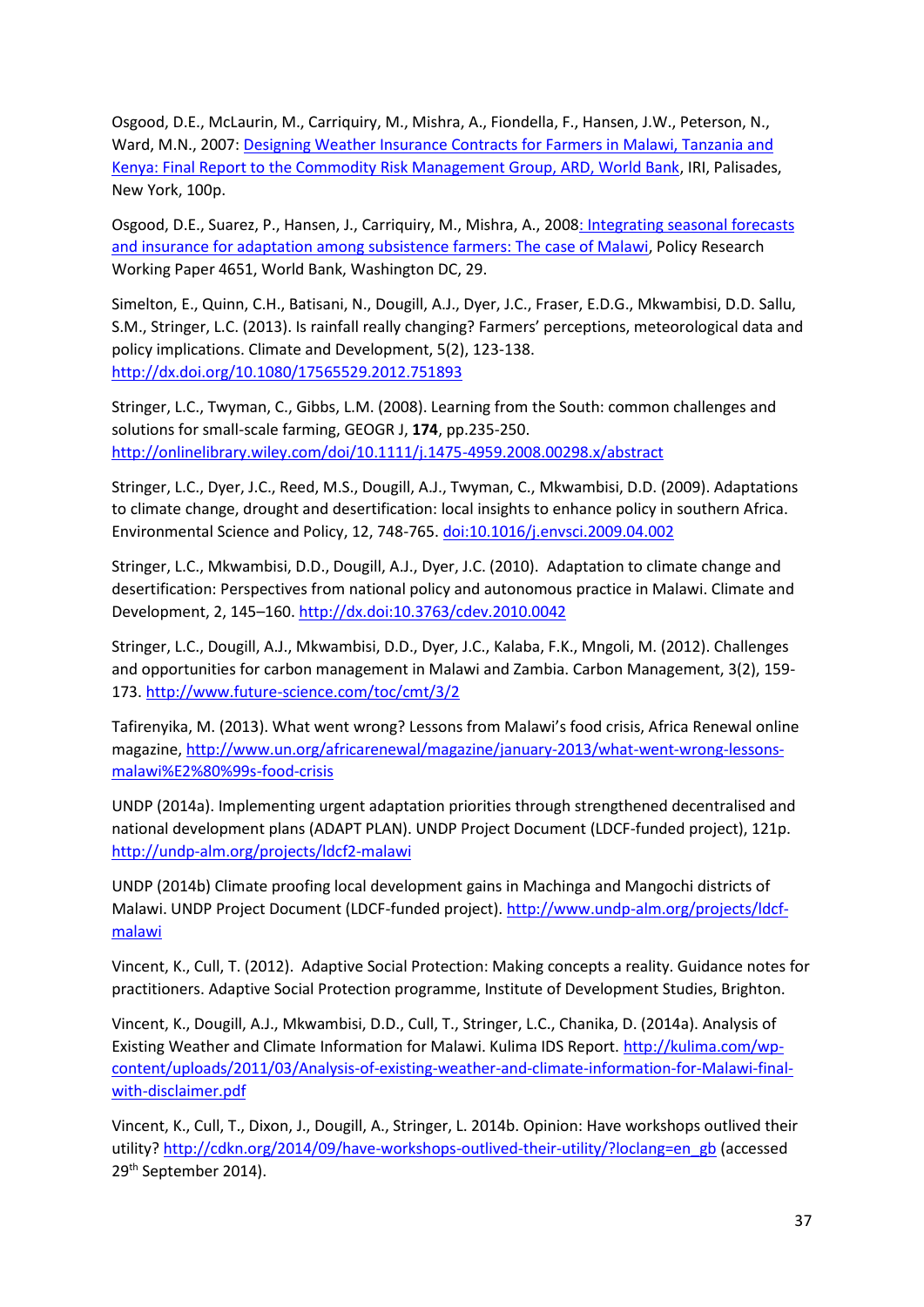Whitfield, S., Dougill, A.J., Wood, B., Chinseu, E., Mkwambisi, D.D. (2014). Conservation Agriculture in Malawi: Networks, Knowledge Gaps and Research Planning. Report on the National Conservation Agriculture Research Planning Workshop, Lilongwe, 6th May 2014. University of Leeds. http://www.see.leeds.ac.uk/fileadmin/Documents/research/sri/consagric/Whitfield et al 2014 Co nservation Agriculture in Malawi Networks Knowledge Gaps and Research Planning.pdf

*This document is an output from a project funded by the UK Department for International Development (DFID) and the Netherlands Directorate-General for International Cooperation (DGIS) for the benefit of developing countries. However, the views expressed and information contained in it are not necessarily those of or endorsed by DFID, DGIS or the entities managing the delivery of the Climate and Development Knowledge Network, which can accept no responsibility or liability for such views, completeness or accuracy of the information or for any reliance placed on them.*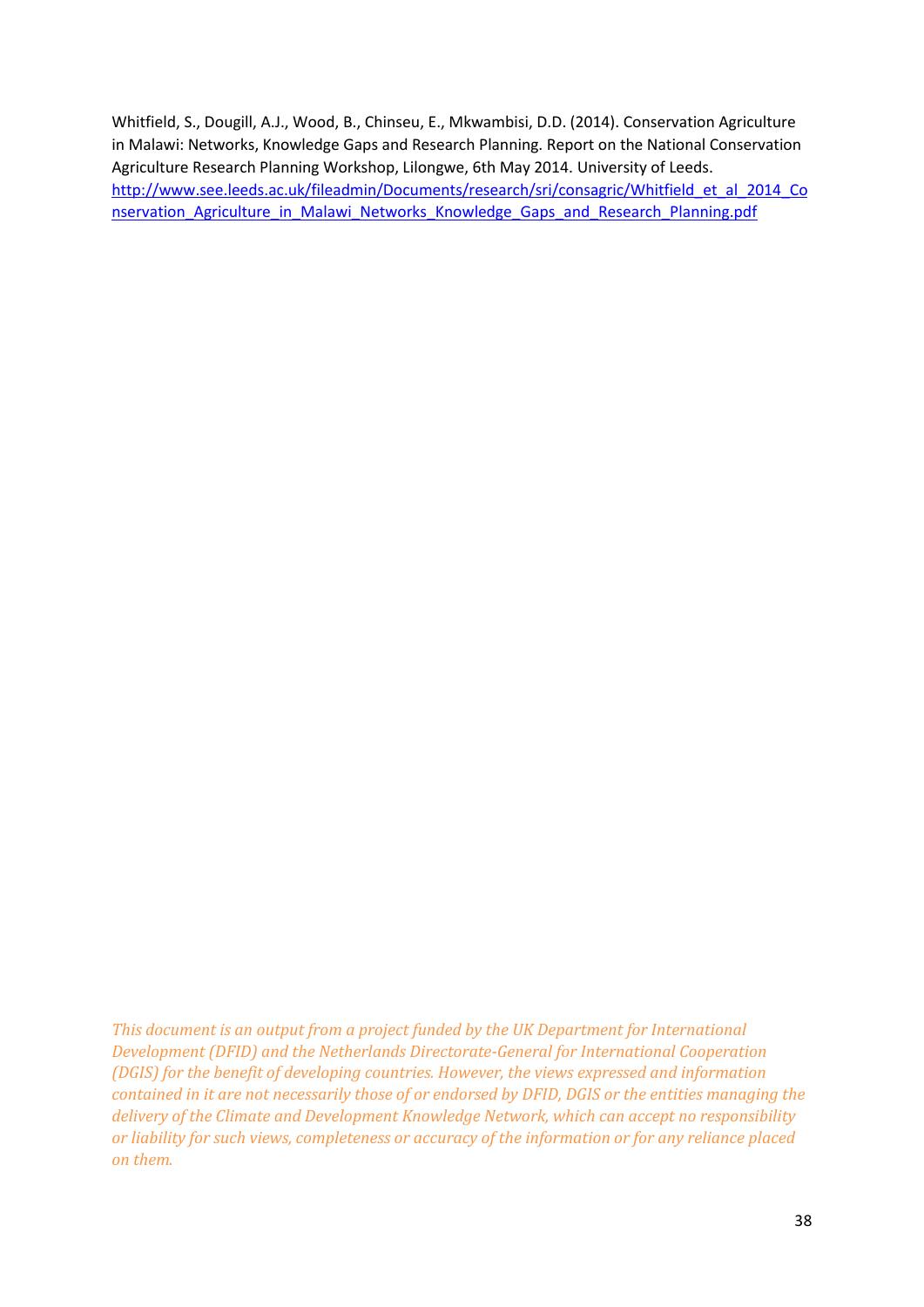## **Appendix A: Interview schedule for May 2014 consultations**

| Lunchtime at |
|--------------|
|              |
| Gardens      |
|              |
|              |
|              |
|              |
|              |
|              |
|              |
|              |
|              |
|              |
|              |
|              |
|              |
|              |
|              |
|              |
|              |
|              |
|              |
|              |
|              |
|              |
|              |
|              |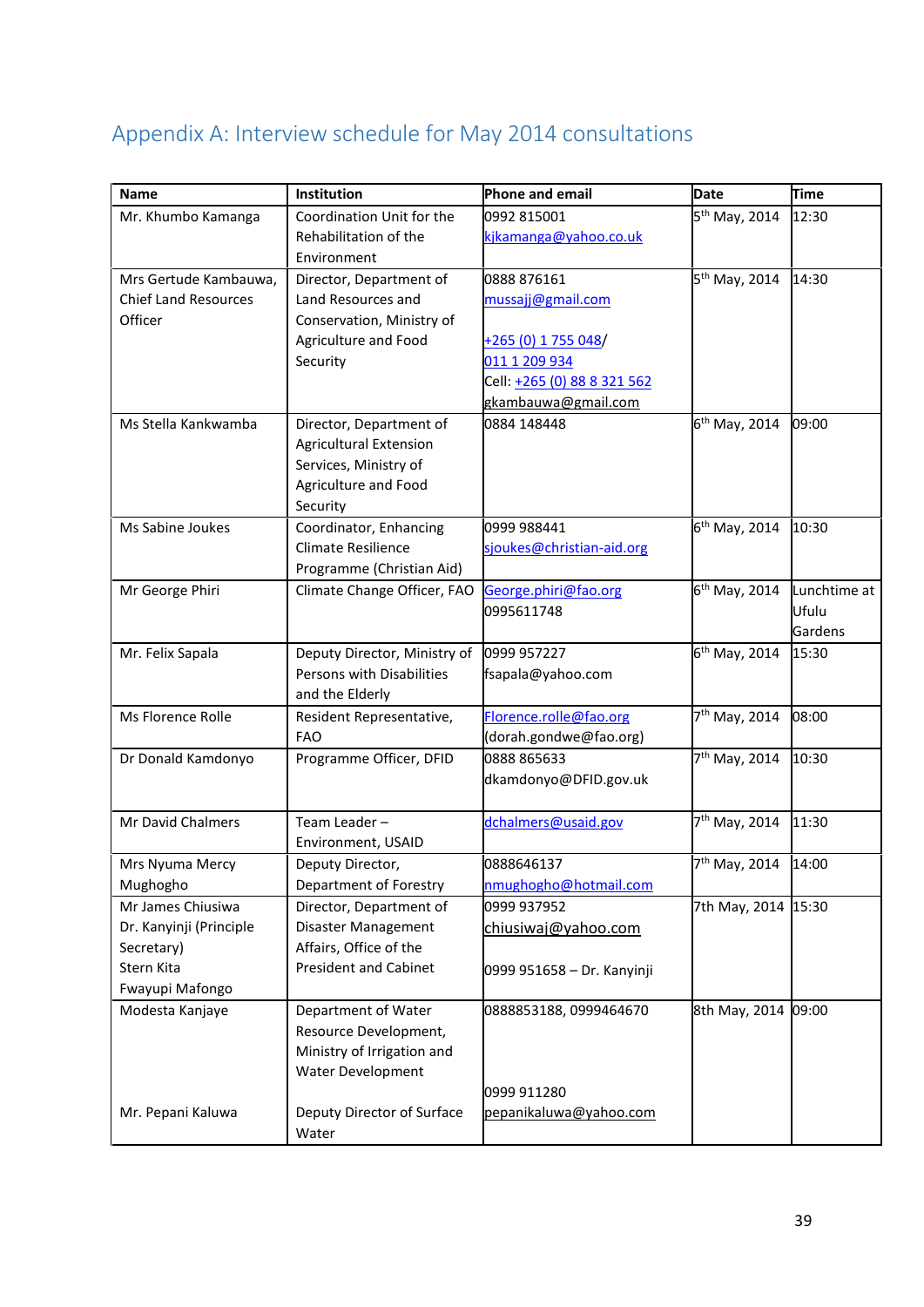| Mr Yona Kaphale          | Director of Economic         | 0888 893405                | 8th May, 2014 10:30                  |       |
|--------------------------|------------------------------|----------------------------|--------------------------------------|-------|
|                          | Planning, Ministry of        | ykamphale@yahoo.com        |                                      |       |
|                          | <b>Economic Planning and</b> |                            |                                      |       |
|                          | Development                  |                            |                                      |       |
| Mr Geoffrey Mwepa        | Deputy Director,             | 0999 291813/01 751 150     | 8th May, 2014 13:30                  |       |
|                          | Department of Irrigation,    | Mamba.geoffrey5@gmail.com  |                                      |       |
|                          | Ministry of Water and        |                            |                                      |       |
|                          | Irrigation                   |                            |                                      |       |
| Mrs Mary Shaba           | Permanent Secretary,         | 0999 800280                | 8th May, 2014 14:30                  |       |
| <b>Richard Chakhame</b>  | Ministry of Gender, Child    |                            |                                      |       |
| (Director of research)   | Development and              |                            |                                      |       |
| Did not make meeting     | <b>Community Development</b> |                            |                                      |       |
| Mr Walusungu Kayira -    | Head of Planning, Ministry   | 0999 198913                | 8 <sup>th</sup> May, 2014            | 15:30 |
| unable to meet, but saw  | of Local Government and      | wykayira@yahoo.co.uk       |                                      |       |
| Cathy Bondo in his place | <b>Rural Development</b>     |                            |                                      |       |
| Mr John Kerkering        | REDD programme,              | Usfs.redd.malawi@gmail.com | 8 <sup>th</sup> May, 2014            | 16:00 |
| Mr Alinafe Chinabwa      | Department of Forestry       |                            |                                      |       |
| Dr Aloysius              | Director, Environmental      | 0888 869446                | $9^{th}$ May, 2014                   | 08:30 |
| Kamperewera              | Affairs Department,          | Kamphatso1@gmail.com       |                                      |       |
|                          | Ministry of Environment      |                            |                                      |       |
|                          | and Climate Change           |                            |                                      |       |
|                          | Management                   |                            |                                      |       |
| Mr Steve Mwanza          | Department of Water          | 08888 825402 / 0999 950369 | 13 <sup>th</sup> May, 2014 08:00     |       |
|                          | Supply Services, Ministry of |                            |                                      |       |
|                          | Water and Irrigation         | gchilunga@yahoo.com        |                                      |       |
| Mr Chavungduma           | Principal Meteorologist,     |                            | 13 <sup>th</sup> May 2014 10:30      |       |
| Did not arrive for two   | DCCMS, Lilongwe Airport      |                            |                                      |       |
| meetings made            |                              |                            |                                      |       |
| Mr Trent Bunderson       | <b>Total Land Care</b>       | trentbunderson@yahoo.com   | 13 <sup>th</sup> May, 2014 15:00 via |       |
|                          |                              |                            |                                      | skype |

One additional interview was conducted around the August workshop

| Mr Sipho Billat and Mrs | Principal Economist and | siphobillat@yahoo.com,     | $13th$ August, | 13:00 |
|-------------------------|-------------------------|----------------------------|----------------|-------|
| Charity Gambalula       | Economist, Ministry of  | charity01mphatso@gmail.com | 2014           |       |
|                         | Economic Planning and   |                            |                |       |
|                         | Development             |                            |                |       |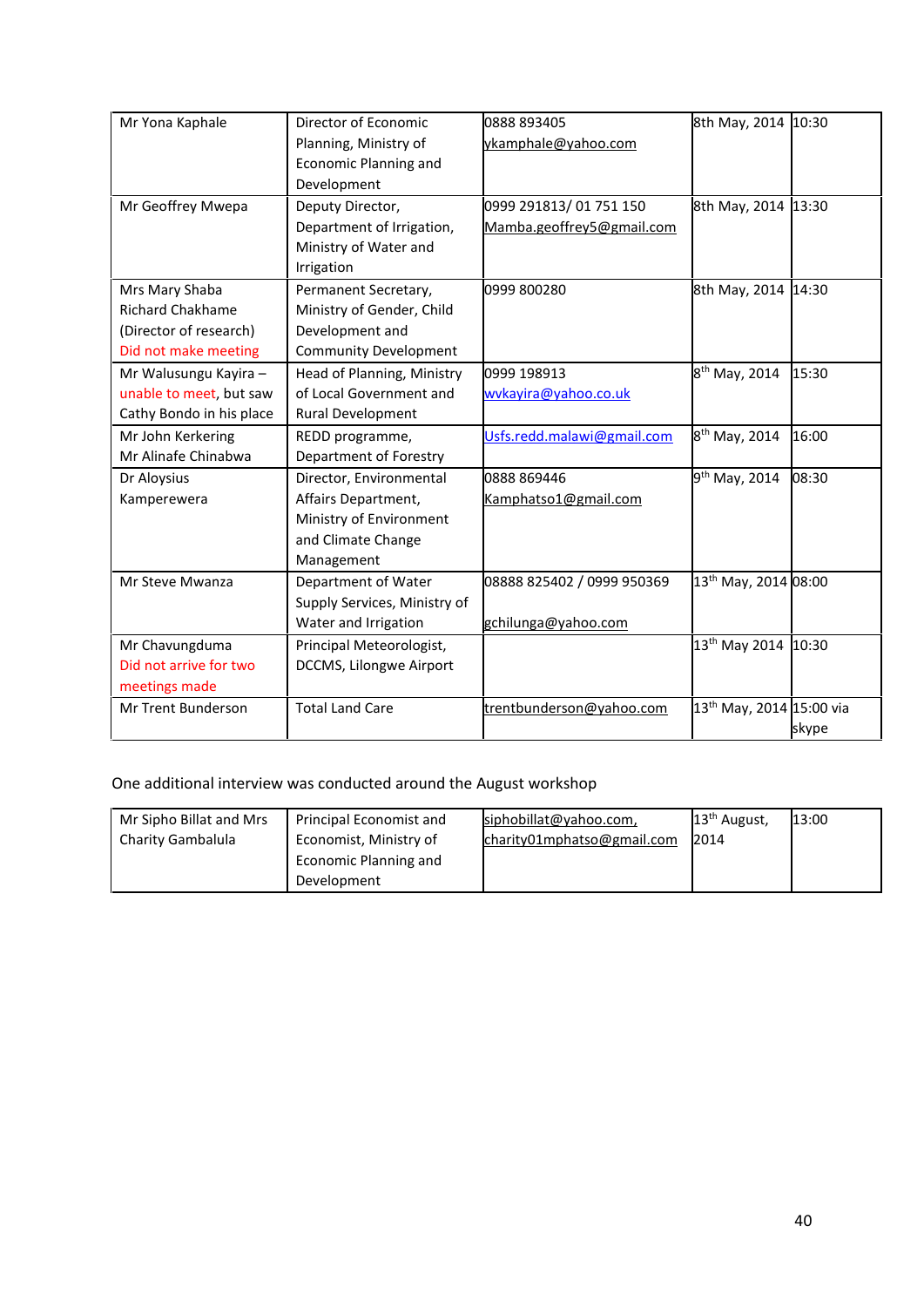## **Appendix B: August 2014 workshop list of attendees**

| Tuesday, 12 August 2014 |                                              |                                                                           |                                               |                     |
|-------------------------|----------------------------------------------|---------------------------------------------------------------------------|-----------------------------------------------|---------------------|
| <b>Name</b>             | <b>Position</b>                              | Organisation                                                              | <b>Email address</b>                          | <b>Phone number</b> |
| <b>Austin Tibu</b>      | Land Resource<br><b>Conservation Officer</b> | Malawi Ministry of<br>Agriculture                                         | austintibu@yahoo.com                          | 0884 018 060        |
| Hastings Chapeta        | <b>Under Secretary</b>                       | <b>DoDMA</b>                                                              | hkchatepa@yahoo.com                           | 0999 120 110        |
| Jolamu Nkhokwe          | Director                                     | Department of Climate<br>Change and Meteorological<br><b>Services</b>     | j.nkhokwe@yahoo.com<br>jnkhokwe@metmalawi.com | 0999 911 314        |
| Izidine Pinto           | PhD student                                  | CSAG, University of Cape<br>Town                                          | izidimep@gmail.com                            | +27 72 316 5492     |
| <b>Charlotte Scott</b>  | Junior Project Manager                       | <b>CDKN</b>                                                               | charlotte.scott@cdkn.org                      | +27 78 404 0013     |
| Jami Dixon              | <b>Research Fellow</b>                       | University of Leeds                                                       | J.Dixon@see.leeds.ac.uk                       | +44 759 937 5775    |
| Charity M. Gambalula    | Economist                                    | <b>Economic Planning and</b><br>Development (EDP),<br>Ministry of Finance | charity01mphatso@gmail.com                    | 0993 139 604        |
| Sipho Billat            | <b>Principal Economist</b>                   | <b>Economic Planning and</b><br>Development (EDP),<br>Ministry of Finance | siphobillat@yahoo.com                         | 0991 382 843        |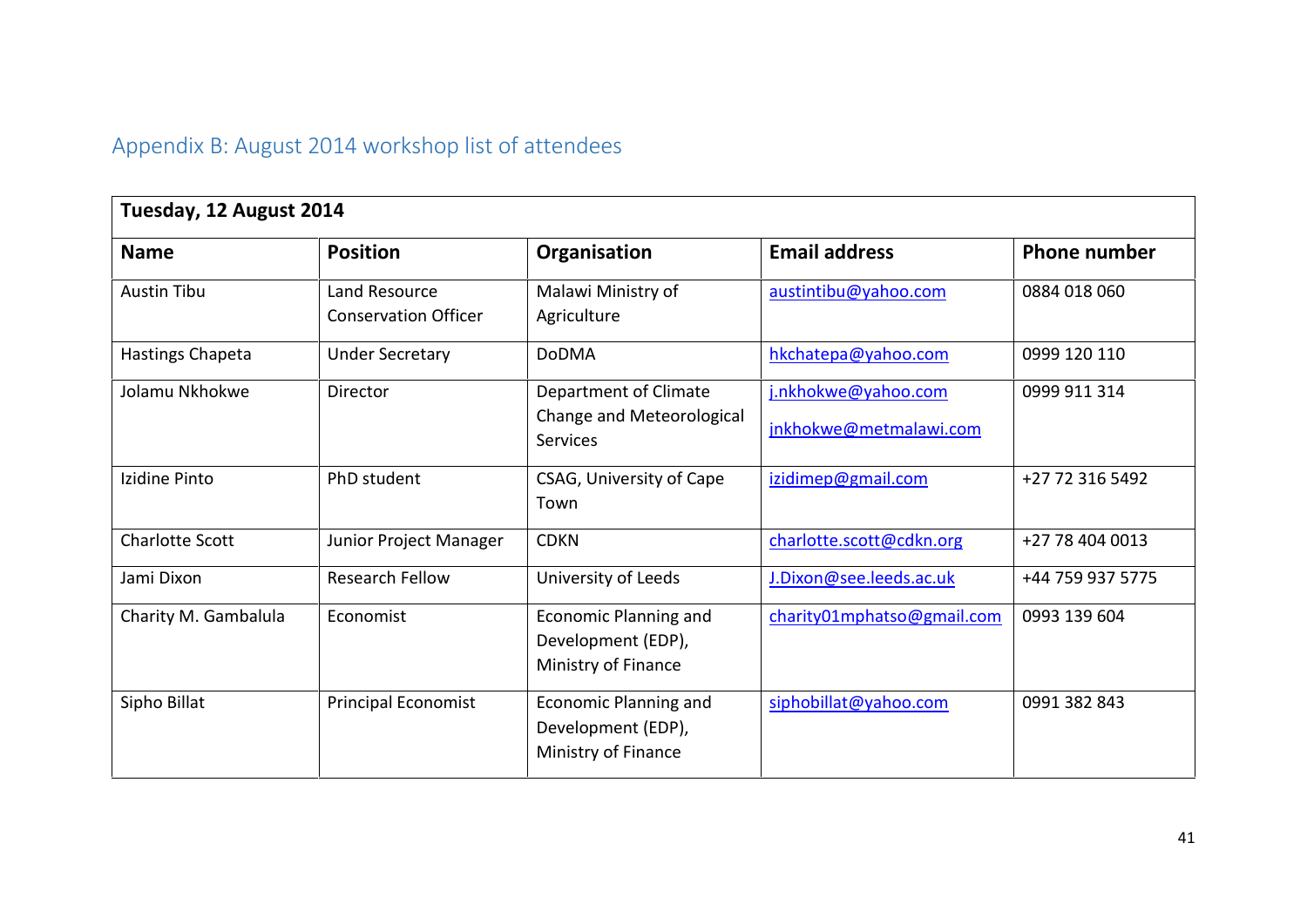| Evans Njewa       | <b>Principal Environmental</b>  | <b>Environmental Affairs</b>   | njewae@yahoo.com         | 0888 853 245    |
|-------------------|---------------------------------|--------------------------------|--------------------------|-----------------|
|                   | Officer                         | Department                     |                          |                 |
| Fred Kossam       | Head of Climate Change          | Department of Climate          | fredkossam@yahoo.com     | 0995 319 352    |
|                   | and Research Services           | Change and Meteorological      |                          |                 |
|                   |                                 | <b>Services</b>                |                          |                 |
| Marcel Kaunda     | <b>Water Resources</b>          | Ministry of Irrigation and     | marckuanda@yahoo.com     | 0888 002 286    |
|                   | Development                     | Water Development              |                          |                 |
| <b>Tracy Cull</b> | Director                        | Kulima Integrated              | tracy@kulima.com         | +27 82 820 6607 |
|                   |                                 | <b>Development Solutions</b>   |                          |                 |
| Katharine Vincent | Director                        | Kulima Integrated              | katharine@kulima.com     | +27 72 196 4525 |
|                   |                                 | <b>Development Solutions</b>   |                          |                 |
| Diana Mataya      | Logistics                       | Kulima Integrated              | dchanika2007@yahoo.co.uk | 0888 851 989    |
|                   |                                 | <b>Development Solutions</b>   |                          | 0999 851 989    |
| Piasi Kuanda      | <b>Hydrological Officer</b>     | Ministry of Irrigation and     | piasikaunda@yahoo.com    | 0888 325 206    |
|                   |                                 | Water Development              |                          |                 |
| Jamieson Salima   | <b>Environmental Journalist</b> | Malawi Voice                   | Jamiesonsalima@yahoo.com | 0997 815 087    |
| Mihla Phiri       | Land Resources Officer          | <b>Land Resources</b>          | mihlaphiri@yahoo.com     | 0999 420 297    |
|                   |                                 | <b>Conservation Department</b> |                          |                 |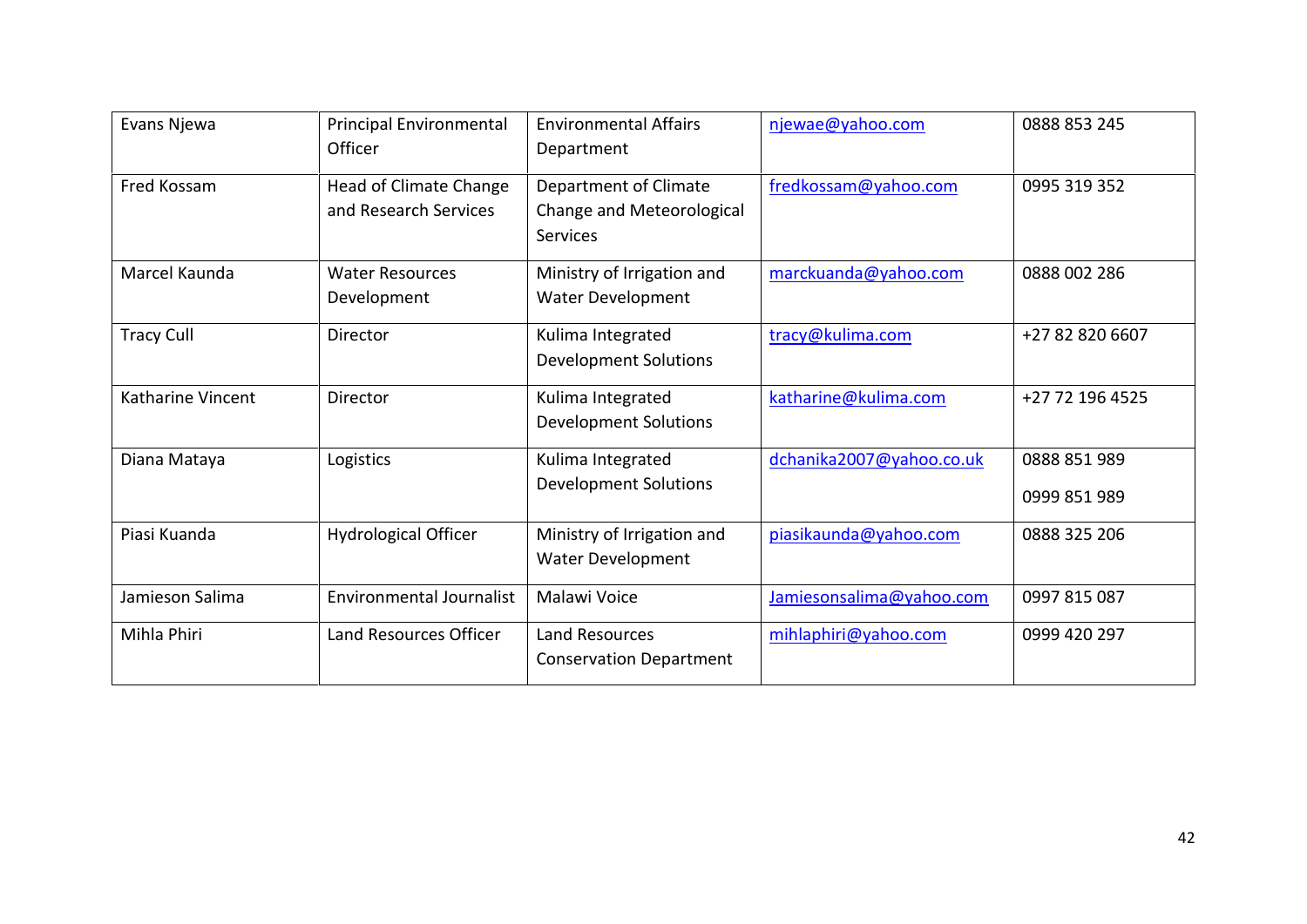## **Appendix C: August 2014 workshop agenda**

## **Future Climate for Africa (FCFA) Pilot Case Study – Malawi**

## **Decision-makers' Workshop, 12-13th August 2014**

## **AGENDA**

| DAY 1: Tuesday, 12 August 2014 |                                                                          |  |  |
|--------------------------------|--------------------------------------------------------------------------|--|--|
| $08h30 - 09h00$                | Workshop registration                                                    |  |  |
| $09h00 - 09h30$                | Opening address from DFID representative                                 |  |  |
|                                | Introduction of participants and facilitators                            |  |  |
| $09h30 - 10h30$                | "Setting the scene" - Overview of the project and its aims; structure of |  |  |
|                                | the workshop and the desired outcomes                                    |  |  |
| $10h30 - 11h00$                | Tea/ coffee break                                                        |  |  |
| $11h00 - 12h30$                | Activity 1 (part 1) – Role playing urban planning decisions in groups,   |  |  |
|                                | focusing on weather and climate information                              |  |  |
| $12h30 - 13h30$                | Lunch                                                                    |  |  |
| $13h30 - 15h00$                | Activity 1 (part 2) - Feedback from groups                               |  |  |
| $15h00 - 15h30$                | Tea/ coffee break                                                        |  |  |
| $15h30 - 17h00$                | Game around uncertainty                                                  |  |  |

| DAY 2: Wednesday, 13 August 2014 |                                                                       |  |  |
|----------------------------------|-----------------------------------------------------------------------|--|--|
| 08h30 - 09h30                    | Facilitated discussions around weather and climate information needs  |  |  |
|                                  | and certainty in 3 groups:                                            |  |  |
|                                  | Disaster Risk Reduction; Food Security; Social Protection             |  |  |
| $09h30 - 10h30$                  | Activity 2 - Identifying weather and climate information needs and    |  |  |
|                                  | acceptable levels of (un)certainty                                    |  |  |
| $10h30 - 11h00$                  | Tea/ coffee break                                                     |  |  |
| $11h00 - 12h00$                  | Group presentations of information needs with questions and           |  |  |
|                                  | discussions                                                           |  |  |
| 12h00 - 12h30                    | Consolidating the list of cross-sectoral information needs in         |  |  |
|                                  | conjunction with national and regional weather and climate scientists |  |  |
| $12h30 - 13h00$                  | Wrap-up/ further questions/ next steps                                |  |  |
| $13h00 - 14h00$                  | <b>Finish and Lunch</b>                                               |  |  |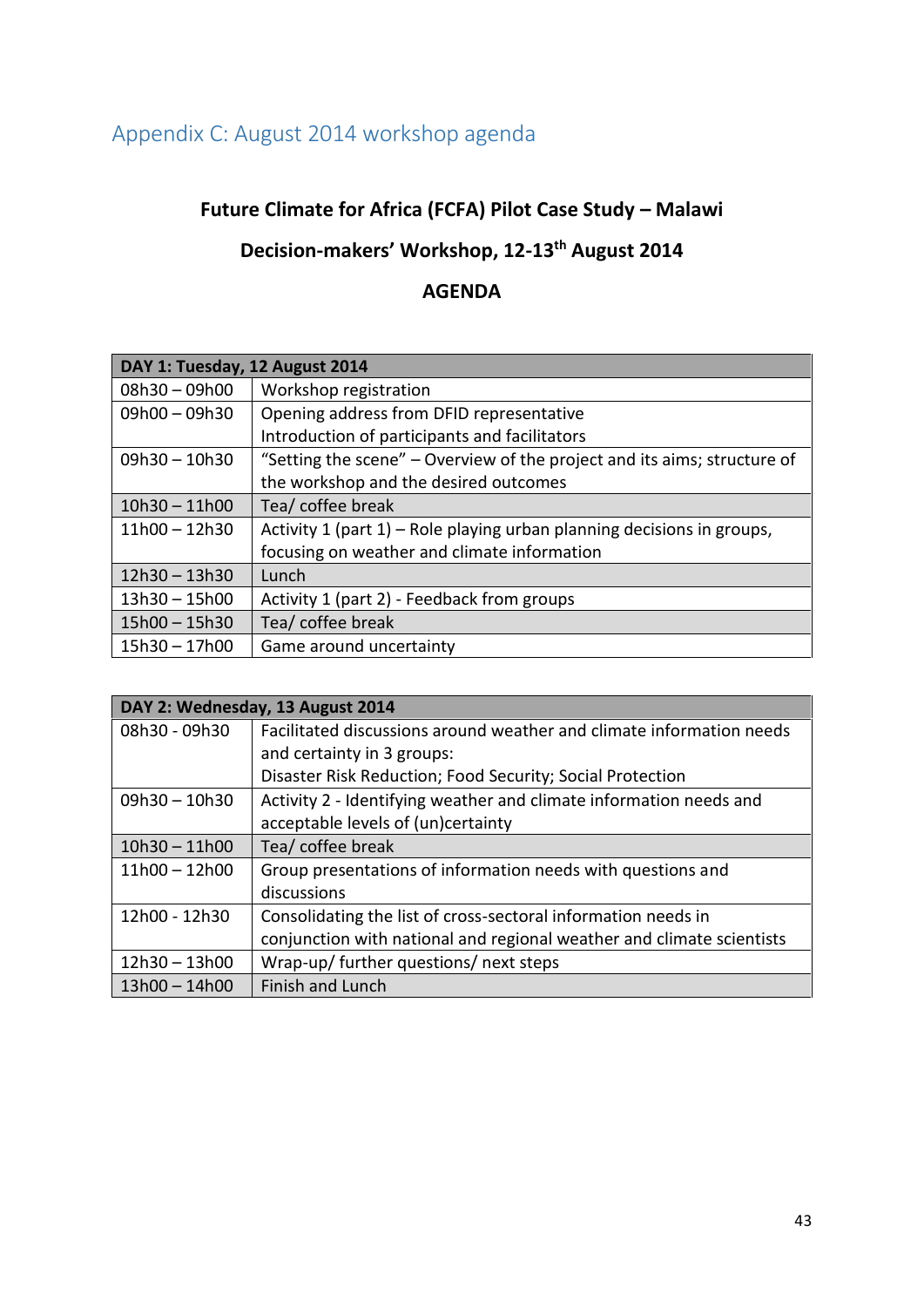## **Appendix D: August 2014 workshop role play/ games summaries**

## **ACTIVITY 1: Role playing urban planning decisions in groups, focusing on weather and climate information**

#### **Rationale:**

The role play is ideal as a first activity as it acts as an ice-breaker and has all participants sharing ideas from the start. Unlike many other serious games which have as their intended goal the raising of awareness, we designed this activity to result in a concrete outcome – i.e. a wish list of weather and climate information. However, as the literature on serious gaming suggests that scoring/introducing some element of competition is advisable to encourage complete participation and motivate participants, we added in a competitive element during the discussion part of the activity.

#### **Participant organisation:**

Participants are broken into groups of between three and five members each. It is better to have as many groups as possible so, in the case of a small number of participants, rather have more groups with fewer members than fewer groups with more members. If possible, ensure a mix of backgrounds/ expertise in each groups. Participants are encouraged to "step outside" of their daily lives/ jobs and take on the role of an urban planner. [We chose urban planning as the role which all participants had to adopt as it was different from any of their day jobs and yet familiar as they all had experience with urban areas. Participants can be asked to assume different roles and the investment decisions they are asked to consider would therefore also change.] Each group is allocated a different colour and is asked to elect a note taker and spokesperson (it works best if this is the same person).

#### **Equipment needed:**

Each group should receive a grid matrix comprised of 5 columns and 4 rows (i.e. 20 blocks) printed on A3 paper and laminated (see below). Each block should be numbered e.g. A1; A2: A3; etc. In each block is printed an urban-based investment decision. The timeframes over which each decision needs to be made can also be added in order to aid the participants.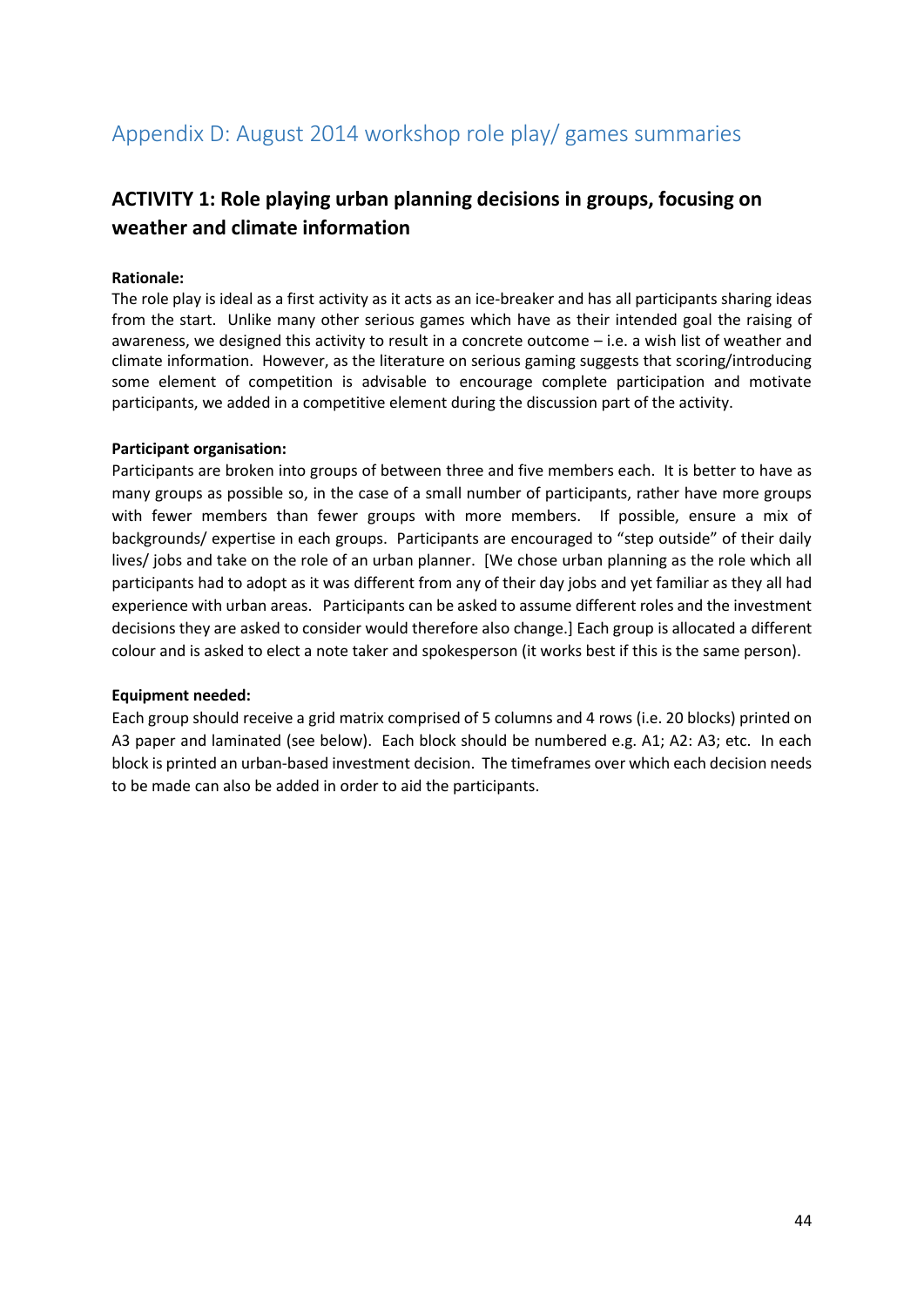| A1                           | <b>B1</b>                 | C1                                | D <sub>1</sub>                  | E1                                |
|------------------------------|---------------------------|-----------------------------------|---------------------------------|-----------------------------------|
| <b>Building new</b>          | <b>Repairing leaks in</b> | Pest management to                | <b>Procurement of medicines</b> | <b>Municipal waste</b>            |
| roads/creating a             | infrastructure            | ensure food availability          | (Health - short timeframe,      | management - collection           |
| sustainable public transit   | (Water and sanitation -   | (Food security/DRR -              | annual planning)                | and disposal                      |
| system                       | short timeframe, annual   | medium timeframe, 1-5             |                                 | (Waste/pollution/energy $-$       |
| (Transport - long            | planning)                 | years)                            |                                 | short timeframe, annual           |
| timeframe, 5-20 years)       |                           |                                   |                                 | planning)                         |
| А2                           | B2                        | C <sub>2</sub>                    | D <sub>2</sub>                  | E2                                |
| <b>Promotion of climate-</b> | New strategies to ensure  | <b>Maintaining resource</b>       | New infrastructure (dams,       | New hospitals, clinics,           |
| resilient livelihoods in the | food security (new crop   | integrity in existing             | boreholes, pumping              | pharmacies                        |
| formal and informal          | types, new land           | facilities                        | stations)                       | (Health - long timeframe,         |
| sectors                      | availability, storage     | (Biodiversity - short             | (Water and sanitation $-$       | 5-20 years)                       |
| (Economic planning and       | facilities, processing)   | timeframe, annual                 | long timeframe, 5-20            |                                   |
| development - medium         | (Food security/DRR - long | planning)                         | years)                          |                                   |
| $timeframe - 1-5 years)$     | timeframe, 5-20 years)    |                                   |                                 |                                   |
| AЗ                           | B <sub>3</sub>            | C <sub>3</sub>                    | D <sub>3</sub>                  | F <sub>3</sub>                    |
| Improving availability of    | Upgrading/re-grading      | Recruitment of new staff/         | <b>Road maintenance</b>         | Timing and structure of           |
| renewable energy (e.g.       | existing roads            | re-training of existing           | (repairs, e.g. of potholes,     | school day                        |
| infrastructure)              | (Transport – medium       | staff                             | improved drainage)              | (Education - medium               |
| (Waste/pollution/energy -    | timeframe, 1-5 years)     | (Health - medium                  | (Transport – short              | timeframe, 1-5 years)             |
| long timeframe, 5-20         |                           | timeframe, 1-5 years)             | timeframe, annual               |                                   |
| years)                       |                           |                                   | planning)                       |                                   |
| A4                           | <b>B4</b>                 | C <sub>4</sub>                    | D <sub>4</sub>                  | F4                                |
| <b>Social protection for</b> | Maintaining and/or        | <b>Prioritising protection of</b> | <b>Energy awareness and</b>     | <b>Preparation for multi-year</b> |
| livelihoods disrupted by     | upgrading existing        | species at risk due to            | encouraging shift to            | food crises                       |
| climate                      | infrastructure            | climate change                    | sustainable sources             | (Food security/DRR -              |
| (Economic planning and       | (Water and sanitation -   | (Biodiversity - long              | Waste/pollution/energy-         | medium timeframe, 1-5             |
| development - short          | medium timeframe, 1-5     | timeframe, 5-20 years)            | medium timeframe, 1-5           | years)                            |
| timeframe, annual            | years)                    |                                   | years)                          |                                   |
| planning)                    |                           |                                   |                                 |                                   |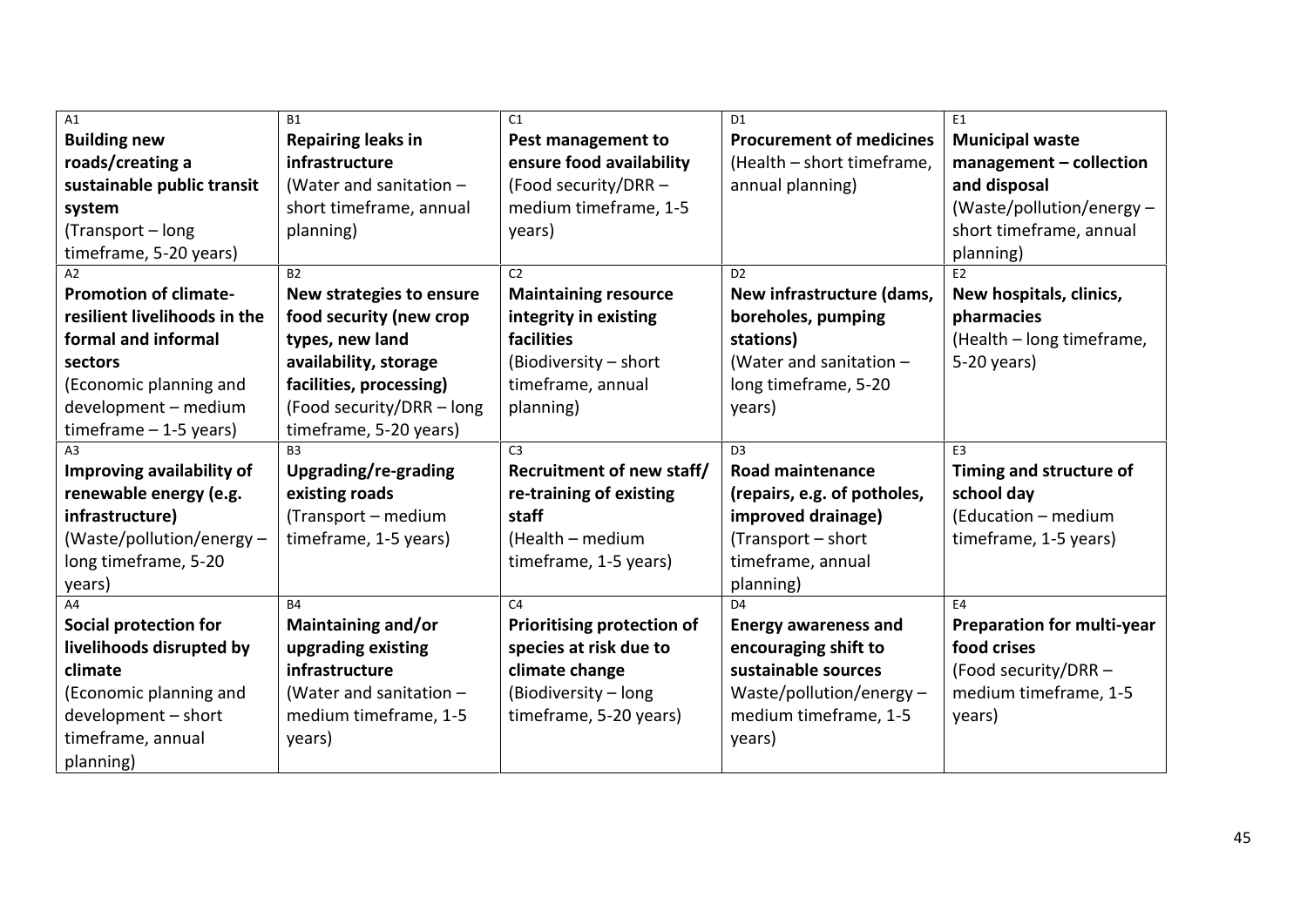Each group is given a deck of at least 60 cards (each group's deck should be printed on "their" colour), cut to a size smaller than the blocks on the grid matrix and laminated (see below). On each card are different types of weather and climate information that could potentially be of use to urban decision makers (whether this information already exist or not). The cards can include doubles/ triples of information as well as blank cards that participants can write down either new information wishes or use to create copies of existing cards.

| Strong winds and/or hail                                                                    | Flash floods                                                                                 | Intense rainfall of short<br>duration $($ $1$ day)                                           | Likely start date of the<br>annual rainy season                  | Average annual rainfall           |
|---------------------------------------------------------------------------------------------|----------------------------------------------------------------------------------------------|----------------------------------------------------------------------------------------------|------------------------------------------------------------------|-----------------------------------|
| Strong winds and/or hail                                                                    | Floods of short duration<br>$(1 week)$                                                       | Intense rainfall of short<br>duration (<1 day)                                               | Likely start date of the<br>rainy season                         | Average annual<br>temperature     |
| Strong winds and/or hail                                                                    | Floods of short duration<br>$(1 week)$                                                       | Intense rainfall of long<br>duration (>1 day)                                                | Likely start date of the<br>rainy season                         | Average annual<br>temperature     |
| Frost                                                                                       | Floods of short duration<br>$(1 week)$                                                       | Intense rainfall of long<br>duration (>1 day)                                                | Potential for dry periods<br>within the rainy season             | Average annual<br>temperature     |
| Frost                                                                                       | Floods of long duration<br>$(>1$ week)                                                       | Intense rainfall of long<br>duration (>1 day)                                                | Potential for dry periods<br>within the rainy season             | Number of extremely<br>hot days   |
| Frost                                                                                       | Floods of long duration<br>$(>1$ week)                                                       | Likely duration of the<br>annual rainy season                                                | Potential for dry periods<br>within the rainy season             | Number of extremely<br>hot days   |
| Flash floods                                                                                | Floods of long duration<br>$(>1$ week)                                                       | Likely duration of the<br>annual rainy season                                                | Average annual rainfall                                          | Number of extremely<br>hot days   |
| Flash floods                                                                                | Intense rainfall of short<br>duration (<1 day)                                               | Likely duration of the<br>annual rainy season                                                | Average annual rainfall                                          | Number of extremely<br>hot nights |
| Temperature and rainfall<br>projections for 5 years<br>from now                             | Drought (less than one<br>season)                                                            | Drought (multi-year)                                                                         | Temperature and rainfall<br>projections for 10 years<br>from now | Number of extremely<br>hot nights |
| Temperature and rainfall<br>projections for 5 years<br>from now                             | Drought (less than one<br>season)                                                            | Drought (multi-year)                                                                         | Temperature and rainfall<br>projections for 10 years<br>from now | Number of extremely<br>hot nights |
| emperature and rainfall<br>projections for 5 years<br>from now                              | Drought (less than one<br>season)                                                            | Drought (multi-year)                                                                         | Temperature and rainfall<br>projections for 10 years<br>from now |                                   |
| Multi-year forecast (i.e.<br>temperature and timing/<br>distribution/amount of<br>rainfall) | Multi-year forecast (i.e.<br>temperature and timing/<br>distribution/ amount of<br>rainfall) | Multi-year forecast (i.e.<br>temperature and timing/<br>distribution/<br>amount of rainfall) |                                                                  |                                   |
|                                                                                             |                                                                                              |                                                                                              |                                                                  |                                   |
|                                                                                             |                                                                                              |                                                                                              |                                                                  |                                   |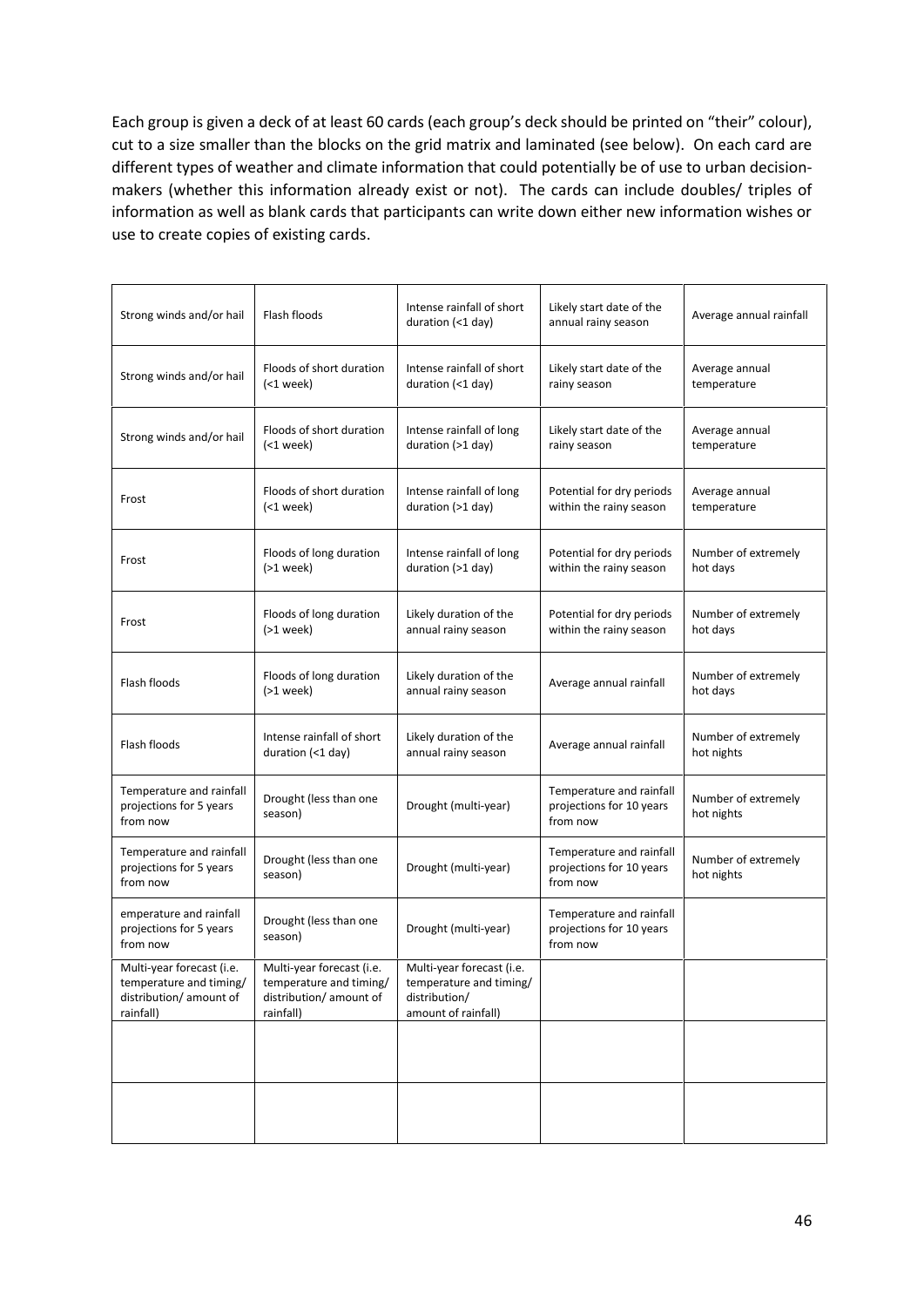Each group should also be given prestik [blue tack] so that they can stick each card to the grid matrix; a pen suitable for writing on the laminated blank cards and paper on which to make notes of the decisions they have taken.

#### **Method:**

Groups are then given time (1.5 hours) to, in their assumed role of urban planners, discuss which type of weather and climate information (one per card) best supports/ is the most useful for each urban investment decision that needs to be made. Once the group decides which type of weather and climate information best suits a particular decision then they should stick the card to the grid matrix over the appropriate block. It may be necessary to remind groups that the point of the game is not to simply match the information to the blocks – rather, groups should study the urban investment decisions that need to be made and decide on what type of weather and climate information they would need in order to best make that decision. Only then should they see if such a card exists and, if not, use a blank card to write down their own choice.

There will probably be a few information cards that can be matched to each urban investment decision but the groups will need to discuss each choice and come up with the one that they believe is the most critical source of information for each decision. Groups should be encouraged to keep notes of their discussions and reasons for their final decisions as they will be asked to defend these decisions later on in the role play.

There is more than one information card with the same type of weather and climate information  $-$  in other words, groups can decide that the same type of information is the most useful for numerous different urban investment decisions. There are also blank cards on which groups can add their own (or simply variations of what already exists) weather and climate information and printed cards can be turned over and the backs used for own choices if a group runs out of blank cards. Groups should be encouraged to use as many of their own choices as possible – during the scoring part of this activity, extra points will be earned for innovative (but relevant!) weather and climate information ideas.

Blank cards cannot be used to repeat, *verbatim*, existing weather and climate information cards. Groups may find that, as they progress through the grid matrix of different urban investment decisions to be made, they will need to swop information cards as it becomes obvious that a particular type of information is more useful/ critical for a different urban investment decision.

It is vital to reiterate throughout the hour and a half allocated to this part of the role play activity that groups keep detailed notes of the reasons for their choices/ any disagreements within the groups/ etc.

#### **Discussion:**

At the end of the hour and a half, each group should be asked to transfer their final choices to a large version of the grid matrix. This version will be big enough so that each group can fit their card into the relevant block and the entire grid will be visible in plenary. [We found it easiest to put the grid matrix on a power point slide and then project that slide onto a screen]. As each group has a different coloured deck of cards it is easy to identify what type of weather and climate information each group has chosen as being the most useful in supporting the various urban investment decisions on the grid matrix.

A judge should be chosen (obviously not someone who has been part of a group and ideally someone who has also not been directly involved in facilitating the role play activity) as well as a "deputy judge" (introduced to the participants as someone there to help them best defend their decisions by asking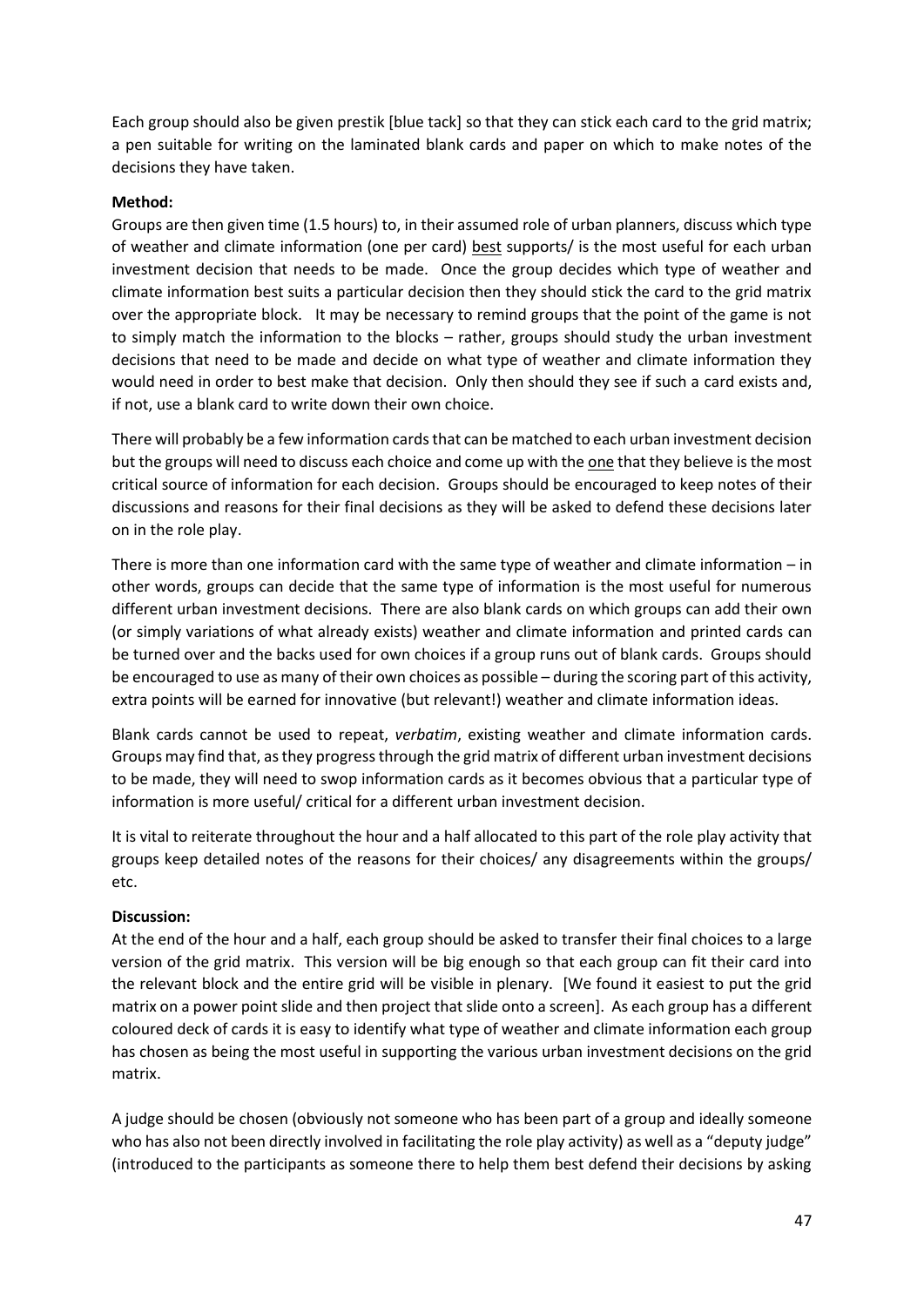probing questions but really someone who knows the desired outcomes of the role play activity and is there to facilitate relevant discussion) and a score-keeper.

If time allows, choose which block to discuss (and score) by picking a number (A3; B4; C1; etc.) out of a hat until all the blocks have been discussed. If time is limited, the deputy judge can choose the blocks that s/he thinks will result in the most fruitful discussions (the blocks where own choices with regard to weather and climate information have been included are very important as they contain new ideas). Groups can also be given the opportunity to choose a block they would like discussed and scored. This is particularly important if not all the blocks can be discussed/ scored as it goes some way to lessening the feeling of unfairness a group may have if their strongest match is not chosen. Each group's spokesperson should be given the chance to explain why they allocated a particular type of information to the block under discussion. The judge will then rank the choices.

With regards to scoring – there are many ways in which this can be done. Any system is fine as long as it is explained to the groups and is seen to be transparent and consistent. The system we used was as follows:

- When the choices were all the same, each group receives one point
- When there were a number of different choices: the group's choice ranked as the best was awarded the maximum number of points (if there were a total of four different choices then the maximum number of points was four; if there were six different choices in total then the maximum number of points was six, and so on). The next best option (in the opinion of the judge) received the next number down in points and so on.
- Bonus points were given to innovative and relevant own choices even if they were not judged the best choice.
- Points awarded by the judges were added up and the group with the most number of points was the winner.

|              | <b>GROUPS</b> |       |        |     |        |        |
|--------------|---------------|-------|--------|-----|--------|--------|
| <b>Block</b> | <b>Blue</b>   | Green | Orange | Red | Yellow | Purple |
|              |               |       |        |     |        |        |
|              |               |       |        |     |        |        |
|              |               |       |        |     |        |        |
|              |               |       |        |     |        |        |
|              |               |       |        |     |        |        |
|              |               |       |        |     |        |        |
|              |               |       |        |     |        |        |
|              |               |       |        |     |        |        |
| Total        |               |       |        |     |        |        |

A small prize was awarded to the winners.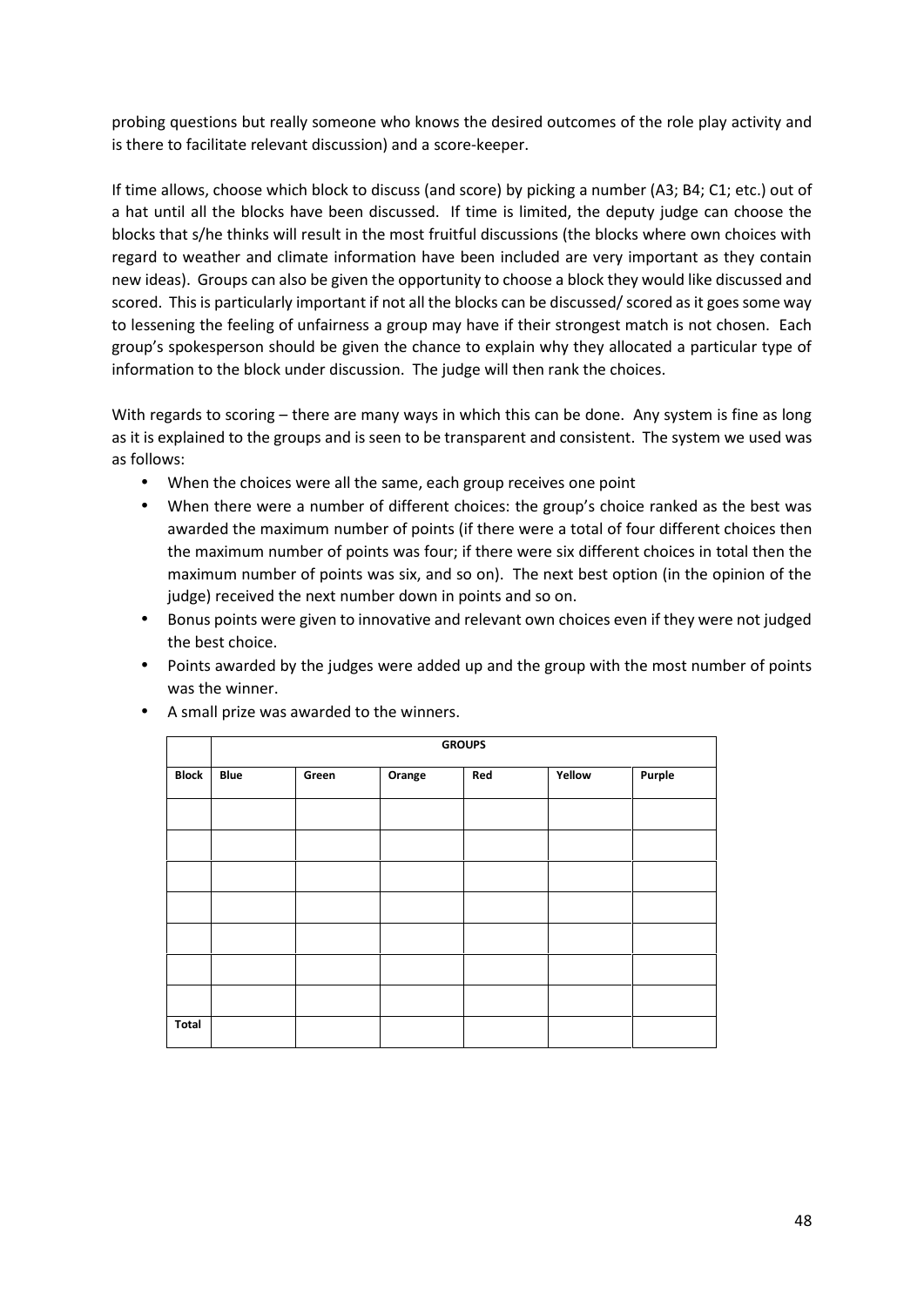#### **ACTIVITY 2: PAYING FOR (UNCERTAIN) PREDICTIONS GAME**

The game is closely based on the Red Cross/Red Crescent Climate Centre game "Paying for Predictions" but it includes a small modification to introduce the element of uncertainty in predictions.

#### **Rationale:**

The aim of this game is to show the trade-offs between early investment in risk reduction vs. wait and-see which might lead to high costs later on. The game emphasises the importance of information in making decisions while the modification to the game also introduces the idea that information is never absolutely certain. It shows players that even though information may be less than 100% accurate, it is still useful ("acceptable" levels of certainty) but that there may come a time when the level of certainty is so low that it is not worth spending limited resources on it ("unacceptable" levels of certainty).

#### **Participant organisation:**

Groups of three people each.

#### **Equipment needed:**

Each group should be given: four dice; one cup; a piece of card representing money spent/ "the bank"; 30 chips (divided equally between the three participants in the group).

The facilitator will also need sets of cards representing different levels of uncertainty.

#### **Method:**

Each person in each group is a district commissioner, representing a particular district in a region i.e. there are three districts in each region. Each district commissioner has 10 chips to "spend". Each group gets four dice – one per district commissioner and one in the cup. When all four dice add up to 10 or above, there is a flood in that region. The catch is – the die in the cup represents weather information that acts as an early warning system (EWS) and is not available to all regions. As a region, the three district commissioners need to decide how much they are willing to pay in order to have that early warning information, bearing in mind that if they do not have it, and there is a flood, the cost of dealing with the consequences of the disaster may be more. Only some of the regions – the highest bidding ones – will be able to access that information. [The number of highest bidding regions will depend on the total number of groups – more groups mean that more than one group can be the highest bidding].

At the beginning of the round ("the season"), each region will decide how many chips they are willing to pay for the early warning system information (represented by the die in the cup). They should be encouraged to keep this amount secret from the other regions so as not to be outbid. Groups should place these chips on the card representing money spent/ "the bank" and tally the total. Each team then throws the die in the cup but only the highest bidding region(s) is able to see theirs.

Each district commissioner then decides whether they want to invest one chip in disaster preparedness, or not. Those deciding to invest this money need to place their money spent in the bank. Those regions that have access to the EWS information (the die in the cup) can make a more informed decision about whether they should invest in disaster preparedness than those who are not allowed to see the die in the cup.

Each district commissioner then throws their own die. If the total of all four dice (representing district and regional rains) is over 10 then that counts as a disaster. Those district commissioners who paid one chip for disaster preparedness are safe but those who did not will have to pay four chips to the bank for relief and rehabilitation efforts.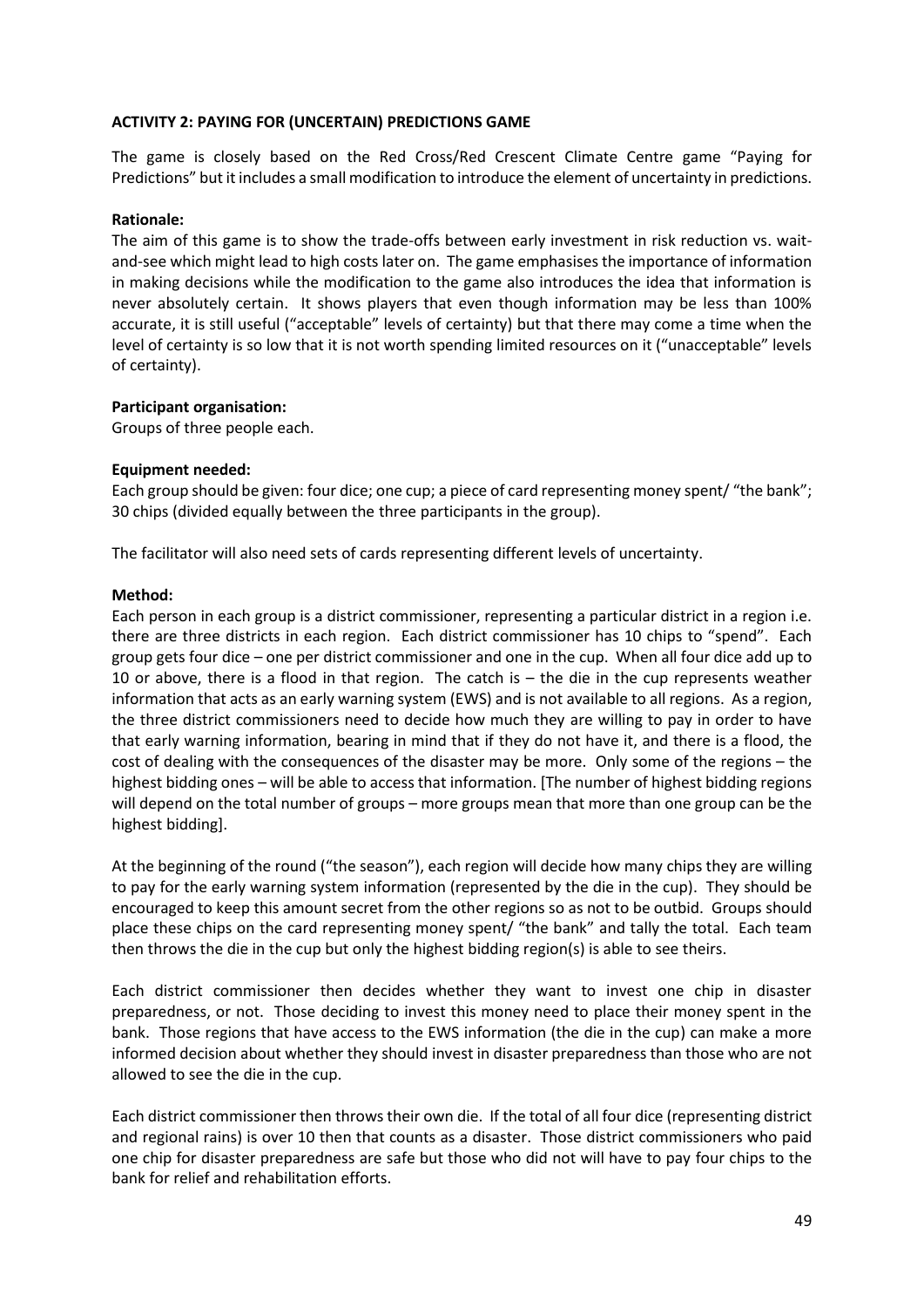The game is then repeated with each round representing another season. The highest bidding region(s) from the beginning of the game continue to have access to the information represented by the die in the cup in the following rounds and will therefore ostensibly be able to make more informed decisions about when to spend limited resources on disaster preparedness. When a district runs out of money, the population of that district (represented by the district commissioner) will have to leave the region and go and stay in a refugee camp [another table in the corner of the room].

We then added to the established "Paying for Predictions" game by introducing an element of uncertainty into the weather information represented by the die in the cup. Depending on how much time is available and therefore how many rounds the game can encompass, the element of uncertainty can be introduced at the beginning of any round. As we did not have a lot of time, we introduced this at the beginning of the third round:

- We explained to the groups that the forecast (the die in the cup) in years one and two had a certainty level of over 90% certainty so the forecast was completely accurate – what was shown on the die was what happened in the season.
- In year three the level of certainty has dropped to 66%. Groups are informed of this before they are given the opportunity to bid again on the forecast. The amount of rainfall might be what they see on the dice, but they cannot be 100% certain. It might be the number on the die plus one or, worst case, plus two. They will not know how correct the forecast is until the rainy season has started, so they need to make the decision whether or not to invest in disaster preparedness under conditions of uncertainty.
- The game is then played as normal except for the fact that after all the dice are thrown, the facilitator draws a card out of a hat indicating whether zero, one or two should be added to the total dice number.
- The game can be played with this level of uncertainty for a few rounds (the groups do not bid again – the highest bidder for the 66% certain forecasts remains the same)
- A worse level of certainty can then be introduced by year x the level of certainty has dropped to 33%. Groups are informed of this before they are given the opportunity to bid again on the forecast. The amount shown on the dice could be correct or it could be +1, +2, +3 or, worst case, +4. The groups will have to consider all these options in deciding how to plan and invest their limited resources.

#### **Discussion:**

"Paying for Predictions" is a well-known game for triggering reflection around the value of acquiring and using forecast information about extreme weather events, especially given climate change. Participants, in their role as district commissioners with limited resources, are encouraged to consider the value of knowledge when deciding on what to bid for access to the information. Furthermore, the game asks the district commissioners to decide whether it is better to spend money to prepare for disasters or run the risk of having to pay more later in the event that relief and rehabilitation is necessary.

The introduced element of uncertainty tries to make the game more realistic – no forecast is ever 100% accurate but some are more certain than others. The game showed that even in the face of uncertainty, information is still useful but its value will drop as the level of uncertainty rises.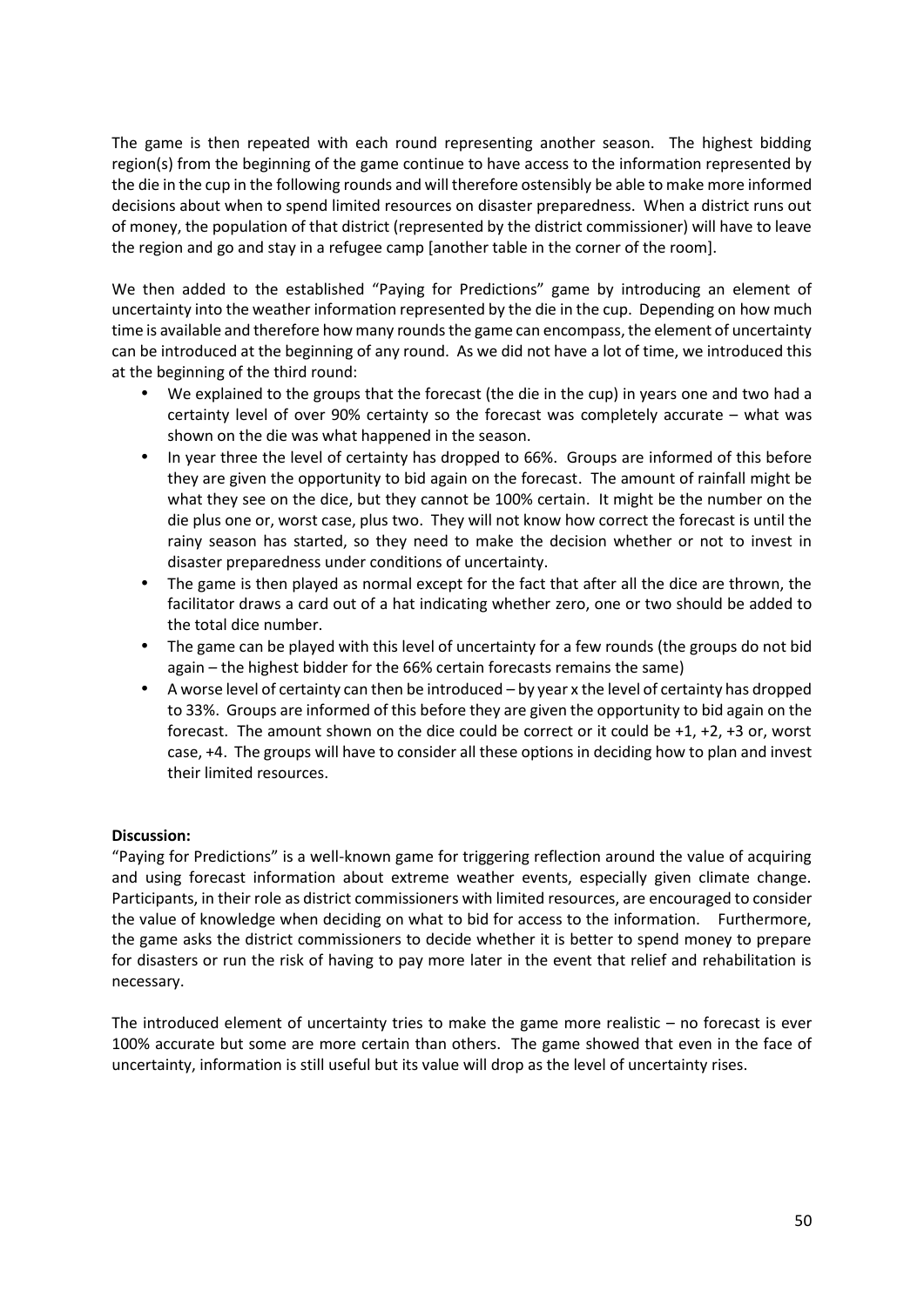#### **ACTIVITY 3: IDENTIFYING INFORMATION NEEDS AND ACCEPTABLE LEVELS OF CERTAINTY**

#### **Rationale:**

The aim behind this activity is to add resolution to the short list of weather and climate information arising from the discussion following Activity 1 because we can provide not only information needs, but also where efforts should be spent on reducing uncertainty. There is a lot of discussion in the literature about this at the moment – and whether we have reached the law of diminishing returns in trying to improve certainty levels beyond that which can ever be possible for any future event.

#### **Participant organisation:**

Participants are asked to join the group they most identify with – disaster risk reduction; food security; social protection.

#### **Equipment:**

A3 laminated template (see below); pen to write on laminated page and chips.

| Information need/ wish (in no particular order) | Place chips here<br>to indicate<br>importance of<br>certainty |
|-------------------------------------------------|---------------------------------------------------------------|
|                                                 |                                                               |
|                                                 |                                                               |
|                                                 |                                                               |
|                                                 |                                                               |
|                                                 |                                                               |

#### **Method:**

Each group is then given time to come up with and list (on the A3 laminated template provided to them) their identified information needs (in no particular order).

A limited number of chips (to represent limited resources) is given to each group which they need to allocate to each need/ wish depending on where levels of certainty are most critical. Each group will decide how to "spend" their limited number of chips – is certainty much more critical for some information than others? Are there other sources of information where certainty is not that important? Any "no regrets" options?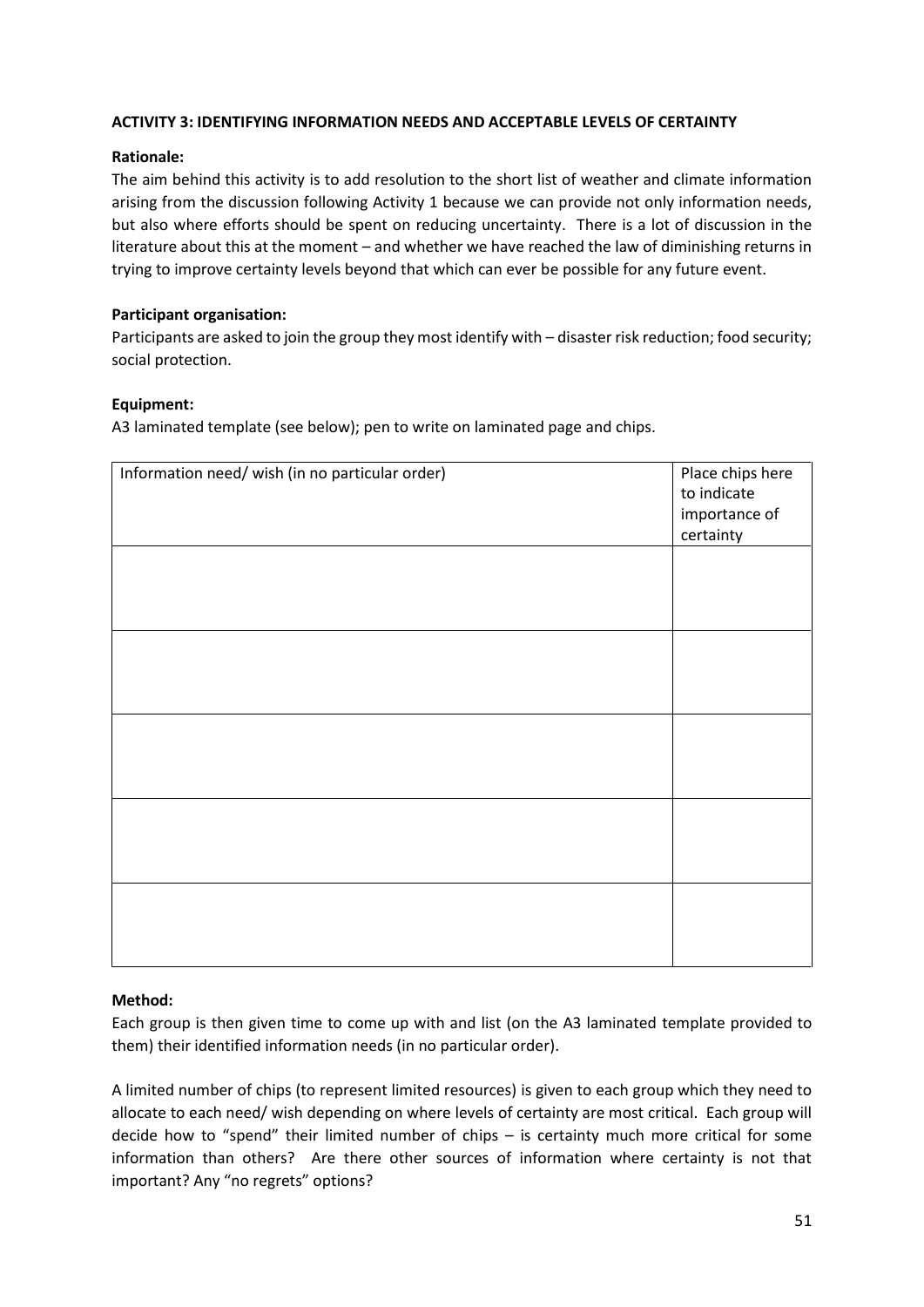#### **Discussion:**

Each group should be given the chance to present their short list of the most important weather and climate information needs along with the levels of certainty that are required for each information type. Along with providing the most important outcome for this workshop (a "wishlist" of weather and climate information), the discussion provides a knowledge-sharing opportunity when for experts (either the facilitators and/ or other participants) can highlight which information already exists or what alternative information can be used.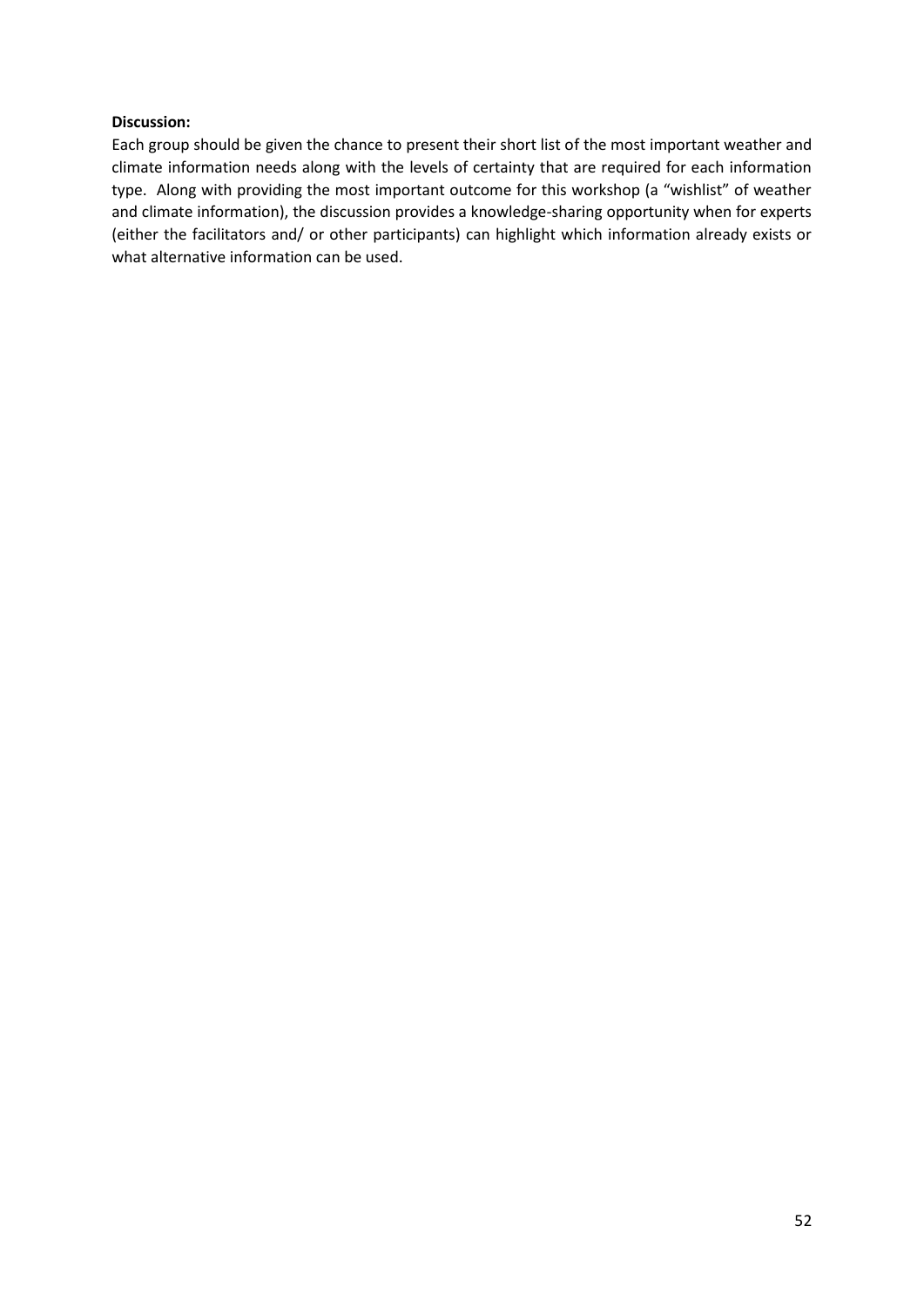## **Appendix E: Report on Disaster Risk Management Campaign**

2014 was an election year in Malawi. Along with consultations with a number of relevant people, the project team also kept up-to-date with the extent to which climate change and disaster risk reduction issues were included in the campaigning of the various political parties. Below is one example.

#### **DISASTER RISK MANAGEMENT CAMPAIGN-CONDUCTED BY CATHOLIC DEVELOPMENT COMMISSION OF MALAWI-CHIKWAWA DIOCESE**

#### *Background of the Campaign*

The Episcopal Conference of Malawi, through its development arm the Catholic Development Commission in Malawi (CADECOM), in partnership with Oxfam conducted a Disaster Risk Management Policy campaign which was aimed at contributing to sustained and improved legal and institutional framework on DRM in Malawi beyond May 20, 2014 general elections. This is a campaign that aimed at seeking political commitment from all the aspiring members of parliament to support the approval of the DRM Policy and Act once voted into power.

#### *Specific Objectives of the Campaign*

To contribute to enhanced commitment of aspiring office bearers (presidential candidates, members of parliament and parties) on the need to prioritize the DRM Policy approval, enactment, implementation and integration of disaster risk management work once elected into office.

Get aspiring candidates at all levels commit/ sign a commitment that they will get the DRM Policy approved and the DRM Act in place within the  $1<sup>st</sup>$  to second year of being in government.

To empower the electorates to demand from the office bearers the services they require in Disaster Risk Management in their areas and make follow ups after the May 20, 2014 general elections

Contribute to the review and finalization of National Emergency Cash Transfer Programming in Malawi.

CADECOM therefore, invited all aspiring parliamentarians from Chikwawa and Nsanje districts to an interface meeting with members of the Civil Protection Committee and other community representatives from all constituencies where the community representatives would present the key issues and expectations from the aspirants in relation to disaster risk management once they are voted into power.

#### *What CADECOM Accomplished*

In realizing the need to involve the people affected by disasters in these two districts, CADECOM sort views from representatives of the Civil Protection Committees on what they would like their aspiring parliamentarians to do in order to address issues regarding DRM once voted into power. A documentation on such manifestos from the citizens was done and a date was arranged where the CPCs would meet the aspiring parliamentarians in these two districts to deliberate on the same.

The interface took place in both districts of Chikwawa and Nsanje where a total of 33 aspiring parliamentarians in both districts committed to ensuring that DRM issues are prioritized. This was an interactive session where Civil Protection Committees and Community members sort political will and